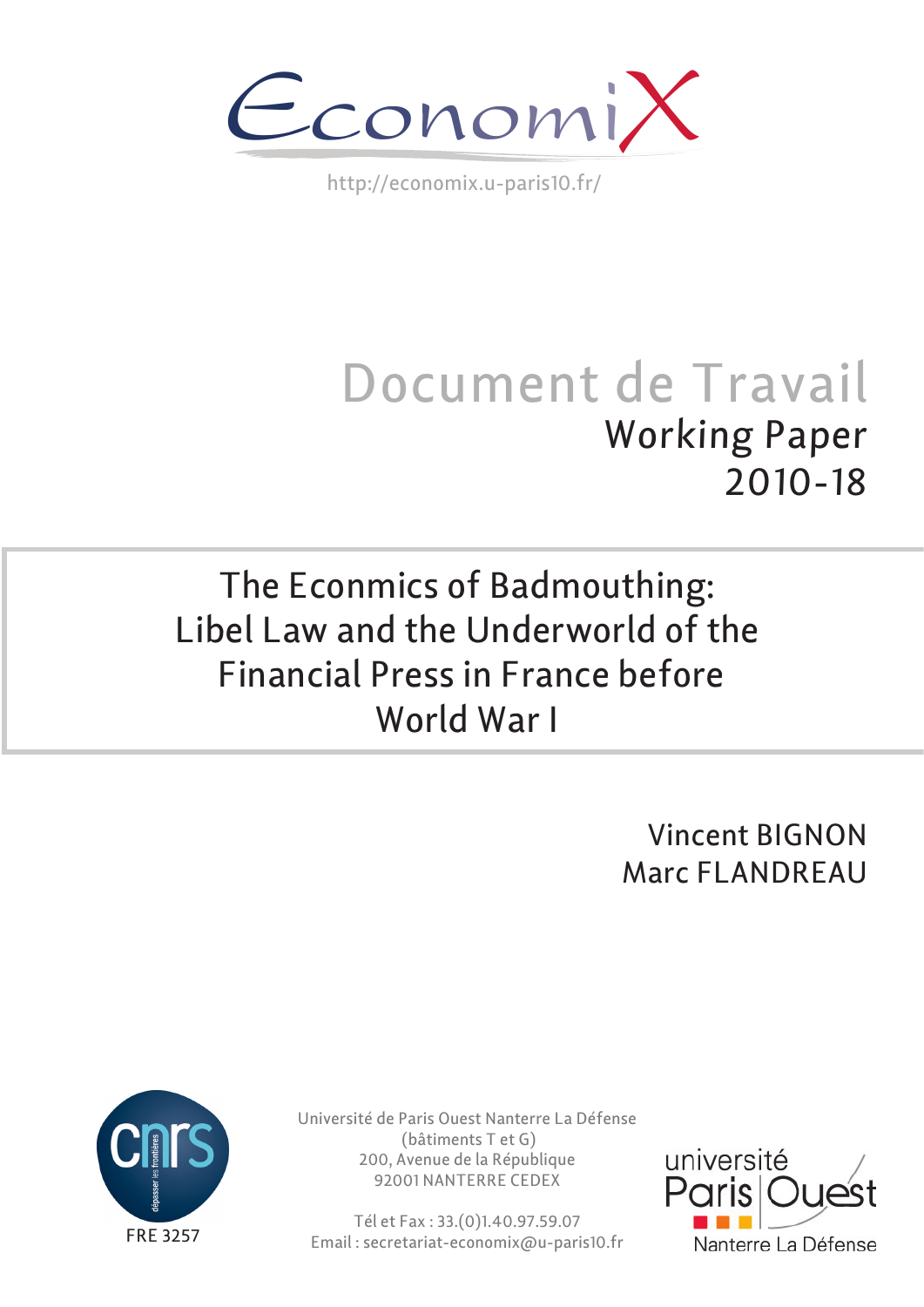# **The Economics of Badmouthing: Libel Law and the Underworld of the Financial Press in France before World War I**

Vincent Bignon and Marc Flandreau<sup>+</sup>

This draft: August 2010

#### Abstract

*This article analyzes the economics of "badmouthing" in the context of the pre-1914 French capital market. We argue that badmouthing was a means through which racketeering journals sought to secure property rights over issuers' reputation. We provide a theoretical study of the market setup that emerged to deal with such problems, and we test our predictions using new evidence from contemporary sources.*

<span id="page-1-0"></span> $\Box$  Vincent Bignon is Visiting Professor at the Graduate Institute, Geneva. Marc Flandreau is Professor at the Graduate Institute of International Studies and Development, Geneva, and research fellow at CEPR. We acknowledge generous funding from Yves Mirabaud. Part of this paper was written while Bignon was a visiting scholar at the Mercatus Center at George Mason University, where the hospitality of John Nye is gratefully acknowledged. We are thankful for support and help from the librarians of the Graduate Institute in Geneva, in particular from Martine Basset and Yves Corpataux, and to the archivists of the Société Générale and the Banque de Paris et des Pays-Bas for their help and patience. We also thank Pierre Turgeon for excellent research assistance. For useful comments and criticism, we thank Daron Acemoglu, Fabio Braggion, Régis Breton, Robin Derby, David Dobrin, Claudia Goldin, Andrea Goldman, Eric Hilt, Naomi Lamoreaux, and Noel Maurer. We also thank Gabriel Geisler for directing our attention to an informative piece. We are grateful to Melanie Aspey of the Rothschild Archive for disclosing to us confidential information (not reported in this paper) suggesting that the story we tell has a modern counterpart. We thank the participants in the Third Financial History Workshop in Tilburg University (April 2009), the UCLA Department of History Spring 2009 Colloquium Speaker Series (30 April 2009), the 13th Annual Conference of the International Society for New Institutional Economics at the University of California at Berkeley (18–20 June 2009), the Harvard University Economic History Worskhop (13 November 2009), the Financial History Seminar series at Cambridge University (30 November 2009), and the Economic History Seminar at the University of Geneva (20 May 2010) for their comments. The usual disclaimer applies.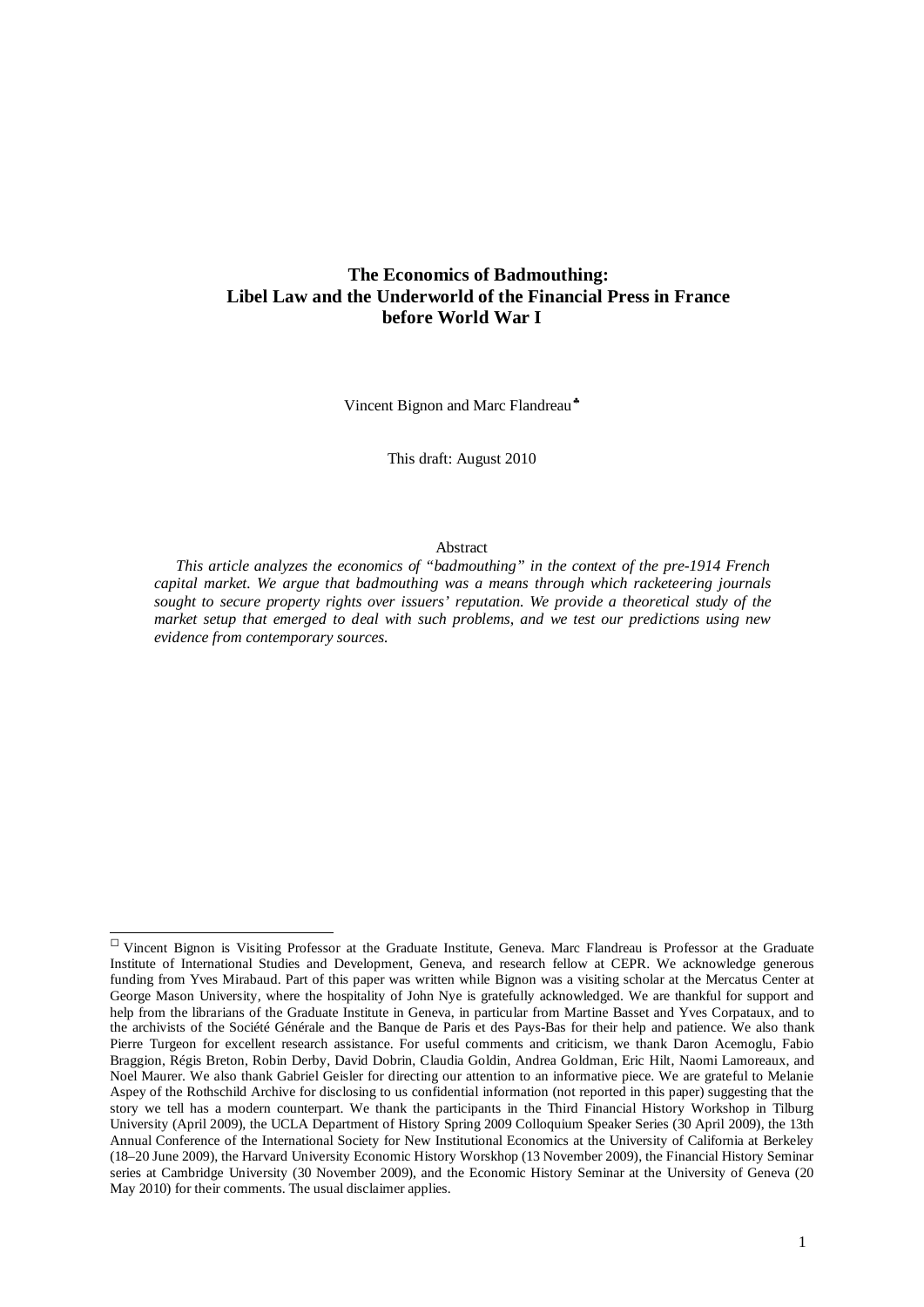"A newspaper that wishes to make its fortune should never waste its columns and weary its readers by praising anything. Eulogy is invariably dull —a fact that Mr Alf had discovered and utilized" A. Trollope, *The Way We Live Now*, 1875

> "And did you threaten him with the newspapers?" H. de Balzac, *La maison Nucingen*, 1837

#### **Introduction**

Benjamin Franklin wrote that "glass, china and reputation are easily cracked and never well mended".<sup>[1](#page-2-0)</sup> Anyone with a brand or public name is concerned with the costs of denigration by the press, because reputation is a source of rents. Libel laws exist to protect reputation, but—by the time compensation is obtained irrecoverable losses have been incurred. Once a journal has made false allegations, they linger with every subsequent mention of the libeled party despite efforts to publicize any court rulings that may have been secured. This means that journals own a claim on (say) an equity issuers' reputation, because reputation pretty much what the press makes of it. This externality cannot be easily addressed—nor can it be insured against, given the builtin moral hazard. Furthermore, there is a trade-off between libel law and freedom of speech. Full freedom of speech gives more people the opportunity to speak the truth; but this also creates the problems described here as it becomes harder to secure protection from being denigrated.

"Badmouthing" is a serious challenge to brands, which modern theory suggests play a valuable role in resolving informational asymmetries and, more generally, disciplining markets. By generating revenue and providing future rewards, brands discipline short-term tendencies to renege and cheat. Yet because reputation is valuable, it is possible to turn denigration, defamation, or badmouthing into an instrument of racket. Brand owners will sacrifice revenues to prevent damaging rumors (in fact, they are prepared to pay as much as the value of rents accruing to their brand, net of investment costs). Thus the value from brand ownership is reduced, as are the positive effects that brands can have.

How do markets respond to the risk of badmouthing? This is the topic of our paper. Badmouthing is an idiomatic term that refers to saying negative things about someone or something. As used here, this term covers the threat to print negative things (for extortion purposes) as well as the implementation of such threats. The badmouthing racket is different from blackmail. Blackmail is legally defined as the criminal offense of attempting to extort money by threats of exposure of a crime or disreputable conduct. Badmouthing is another type of extortion: whereas the blackmailer sells true information that she has come across or worked to uncover, the denigrating agent is selling information that he has fabricated. In other words, badmouthing is produced at zero cost. Hence we must emphasize the contrast between badmouthing and blackmailing. Because blackmailing tends to check wrongful behavior, not all economists agree that it should be punished. Some point out that a journal blackmailing a firm is comparable to the trader who shorts a stock based on insider information.<sup>[2](#page-2-0)</sup>

The problems raised by badmouthing are of a different kind. In particular, badmouthing is based on making things up. Because they have a readership, journals are well positioned to promote such fabrication. They need not actually make allegations (since these could run afoul of libel law); rather, a journal need only imply, suggest, or let it be understood that something is wrong. The rumor can then grow on the premise that, as the old

<span id="page-2-0"></span><sup>&</sup>lt;sup>1</sup> Quoted in Whiting, *Early American Proverbs*, p. 176.<br><sup>2</sup> See Coase, "Blackmail"; and Ginsburg and Shechtman, "Blackmail," for the view that blackmail ought to be illegal in order to economize resources. This point is disputed by libertarian authors; see e.g. Block, Kinsella, and Hoppe, "Second Paradox." See Gómez and Ganuza, "Civil and Criminal Sanctions," for a more recent discussion.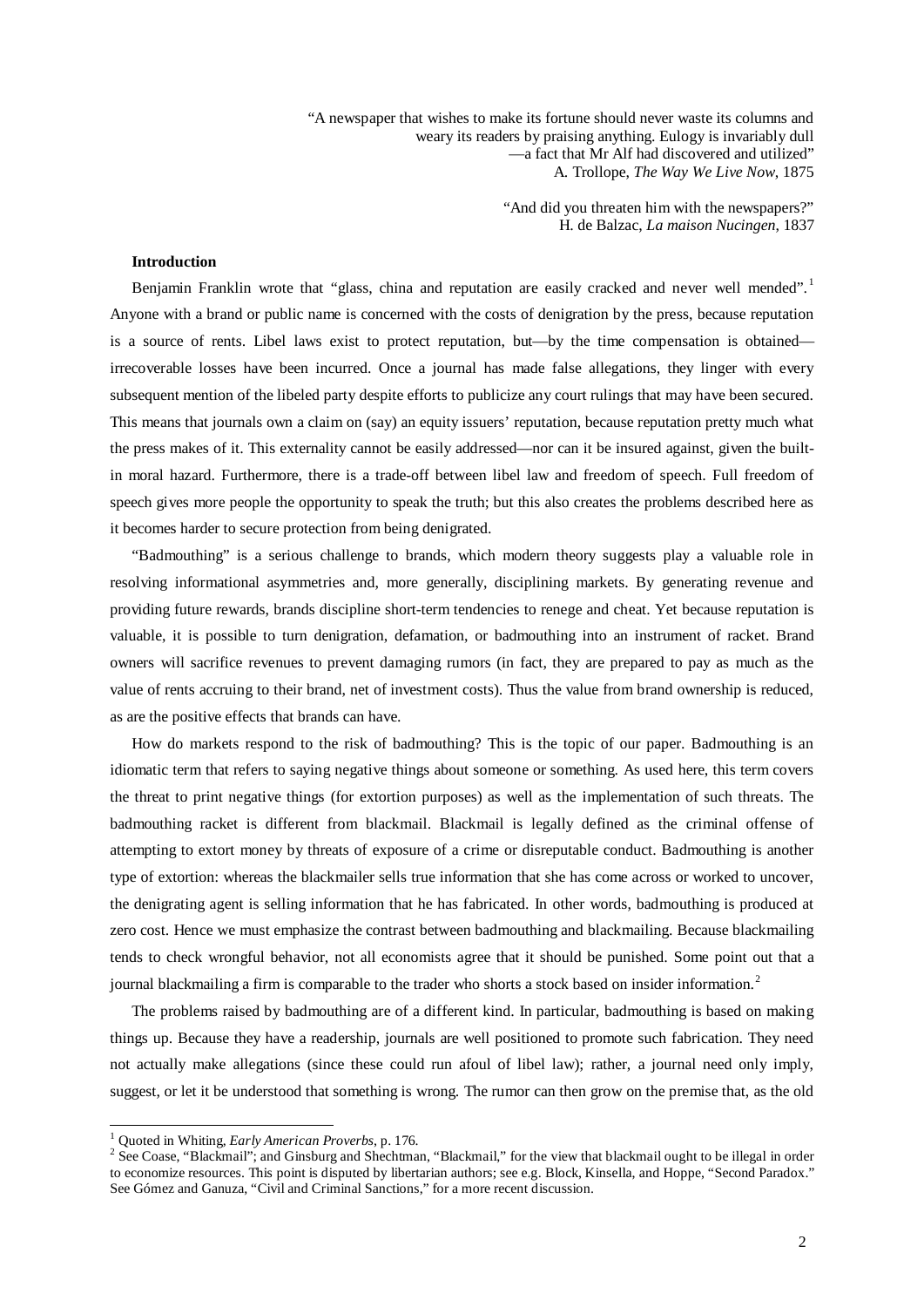saying goes, "where there's smoke, there's fire". Some situations are especially conducive to such denigration: firms accessing financial markets (via IPOs), experiencing financial difficulties, or selling risky technology are easy targets. In a society where freedom of speech prevails, badmouthing—provided it can be given some substance—is hard to distinguish from the free expression of negative views.

One thing that makes detection of badmouthing so difficult is that revenues may be secured in many different, legally admissible ways. Historians have pointed out that several racketeering cases did not involve open accusations. When a borrower (country or corporate) came under focus, some journals could suspend reporting on it. If it was the official policy of these journals that concern could be communicated by *lack* of coverage, then silence could amount to criticism.<sup>[3](#page-3-0)</sup> It is argued that these circumstances could serve to coerce the "embargoed" agents to approach journals about actually paying for coverage. Apropos here are the more recent accusations made against rating agencies. Many are concerned that issuers are bullied into "legal" ways of paying bribes to financial analysts working in the press. In the past, these ways have included coercing the issuer into buying ads, purchasing a rating, or more generally subscribing to a service provided by the analyst. A recurring claim against rating agencies during the late nineteenth century (when they were known as "mercantile" agencies) was that firms who refused to subscribe would receive poor ratings.<sup>[4](#page-3-0)</sup> In the twenty-first century, Hannover Re (a German insurer) charged that Moody's had tried to force it to purchase a rating and that the insurer's resistance to this racket is why Moody's subsequently reported an unsolicited negative rating (Hannover Re claimed that two other rating agencies it had employed reported a favorable outlook)[.5](#page-3-0)

In this article, we use a variety of theoretical insights and an entirely new database to address the following questions: Given that badmouthing is so easy to perform and that enforcement of rules against it is so difficult, why isn't badmouthing more widespread? Can potential victims manage, at least partly, to address this problem? We explore these questions in the context of the French financial press during the period 1870–1914. France was by no means exceptional, and a similar study could just as well be performed for other countries. But there are three reasons for choosing this period and place as a case study. First, as a result of the Law of 1881, the freedom of the press was complete. It provided free speech and guaranteed free entry. Historians hail it as France's "First Amendment".<sup>[6](#page-3-0)</sup> Our situation is therefore as close as possible to a "natural experiment" in which legal attempts to control denigration were at a minimum. Second, the period is usually portrayed as being rife with defamatory rackets and related abuses by the press against banks, borrowing governments, and firms. Contemporary accounts give details regarding the various techniques employed. Marinitsch and Lajeune-Vilar provide concurring descriptions.[7](#page-3-0) Graphic and informative details are also known from *L'Humanité* (a communist newspaper), which published between December 1923 and March 1924 material showing Russian authorities

<span id="page-3-0"></span> <sup>3</sup> For example, one financial newspaper (*Messager de Paris*) told readers that they ought to "read between [the] lines" and understand that in some cases "no report is equivalent to a forceful blame"; quoted in Albert, "La presse française," p. 172. Bignon and Miscio, "Media Bias," report evidence of information suppression.

<sup>&</sup>lt;sup>4</sup> In the words of one observer: "What [mercantile agencies] desire is to drive the man within their own inclosure, and force him to become a subscriber to their institution." Brooklyn Eagle, "Agencies," 15 November 1873, p. 2.<br><sup>5</sup> Alec Klein, "Credit Raters' Power Leads to Abuses, Some Borrowers Say," Washington Post, 24 November 2004. More

recently, the *Wall Street Journal* reported on a Moody's employee who claimed to have been sacked for seeking an upgrade for Express Scripts (a corporation). The employee's supervisor is said to have argued that "Express Scripts doesn't pay us," and "they don't visit us and they don't deserve our upgrade" (Jennifer Levitz, "Moody's Sued in Ratings Case," *Wall Street Journal*, 26 March 2009). Such tactics may be viewed as a type of *greenmail*. Greenmail consists of acquiring shares in a company and then threatening to use them in a hostile way unless they are repurchased above market price. There is no need to make overt threats (the target firm usually deciphers the message) and so abuse is hard to document.

<sup>6</sup> Albert, "La presse française." <sup>7</sup> Lajeune-Vilar, *Les coulisses*; Marinitsch, *La Bourse*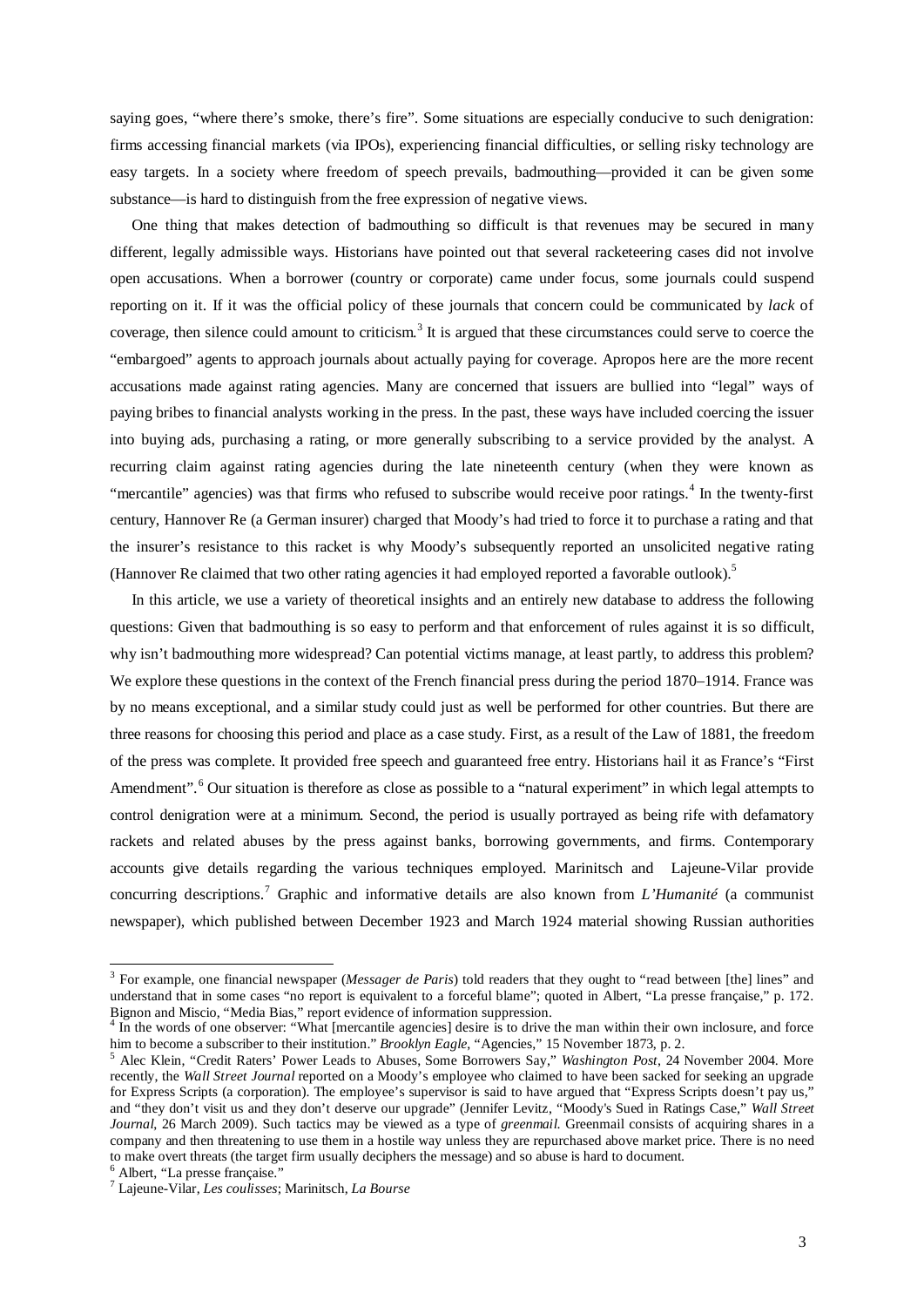being coerced to pay nearly 5 million pre-WWI FF (1 million pre-WWI USD) to the French press between 1904 and 1907. (Here "FF" denotes "French francs"; "USD", "U.S. dollars".) The third reason is that, despite these payments, the Paris financial market strove to become one of the most important international capital markets in the world—second only to London. Paris' market capitalization as a share of GDP was close to 100 percent, and Paris was a serious competitor against London for foreign government debt.<sup>[8](#page-4-0)</sup> The implication is that badmouthing had been, to some extent, subdued. How this was achieved is the topic of our article.

Other modern papers have examined the impact of a free press on corruption and quality. Gentzkow, Glaeser, and Goldin argue that the rise of the informative press in the nineteenth-century United States was the result of technological progress and free entry.<sup>[9](#page-4-0)</sup> Petrova argues that higher advertising revenues favored media independence.<sup>[10](#page-4-0)</sup> McMillan and Zoido show how independent media created the opportunity for Peru to prevent a corrupt government from remaining in power.<sup>[11](#page-4-0)</sup> Dyck, Volchkova, and Zingales study the role of the media in disciplining firms.<sup>[12](#page-4-0)</sup> Besley and Prat show how competition can reduce media capture by government.<sup>[13](#page-4-0)</sup> Gentzkow and Shapiro argue that, when media compete on the basis of reputation, *slanting* (i.e., providing biased information) is reduced if consumers can easily learn the "true" information.<sup>[14](#page-4-0)</sup> The ability of editors or journalists to appropriate private benefits from their position is studied in Djankov et al. and Baron.<sup>[15](#page-4-0)</sup>

In this literature, the press is considered to be helpful in monitoring managers and policy makers and in diminishing the number of frauds; a free press is expected to tell the truth and is more likely to report wrongdoings. Our paper takes a slightly different perspective. We examine the full logic of a complete free-press regime and find that it complicates the court enforcement of libel cases. We have already remarked that, from an empirical standpoint, it is difficult to distinguish ill-intentioned badmouthing from its honest, merely "critical", variant. The difference between our approach and previous studies is best stated in terms of the difference between what statisticians call Type I and Type II errors.<sup>[16](#page-4-0)</sup> The current literature deals with truth in the market for news. It is therefore concerned with Type I errors, or with the risk that true facts remain concealed. We are concerned with Type II errors, or with the risk that false (and harmful) claims are circulated as truthful. Statistical theory shows that there is a relation between the incidence of Type I and Type II errors. Increasing the stringency of libel law (raising the cost of defamation) reduces Type II errors but increases the risk of not recognizing the truth (Type I errors). This explains why it may be optimal to tolerate a certain degree of defamation. We do not address here the normative issue of the optimal amount of libel punishment.<sup>[17](#page-4-0)</sup> We do provide a positive study of the endogenous emergence of market solutions to contain denigration. Toward this end, France's pre-1914 regime of complete freedom of speech is a valuable test case.

This article explores how the market mechanism dealt with the risk of badmouthing. For this purpose we use empirical evidence on the organization of the French press and on a major defamatory racket. Note that certain media specialized in disinformation and racketeering. These were the smaller and less reputable journals, which we refer to as "bad" or "zombie" journals, that were called (or recalled) to life solely to wage a press campaign

<span id="page-4-0"></span><sup>&</sup>lt;sup>8</sup> Rajan and Zingales, "Great Reversals"<br>
<sup>9</sup> Gentzkow, Glaeser, and Goldin, "Rise of the Fourth Estate."<br>
<sup>10</sup> Petrova, "Newspapers and Parties".<br>
<sup>11</sup> McMillan and Zoido, "How to Subvert".<br>
<sup>12</sup> Dyck, Volchkova, and Zi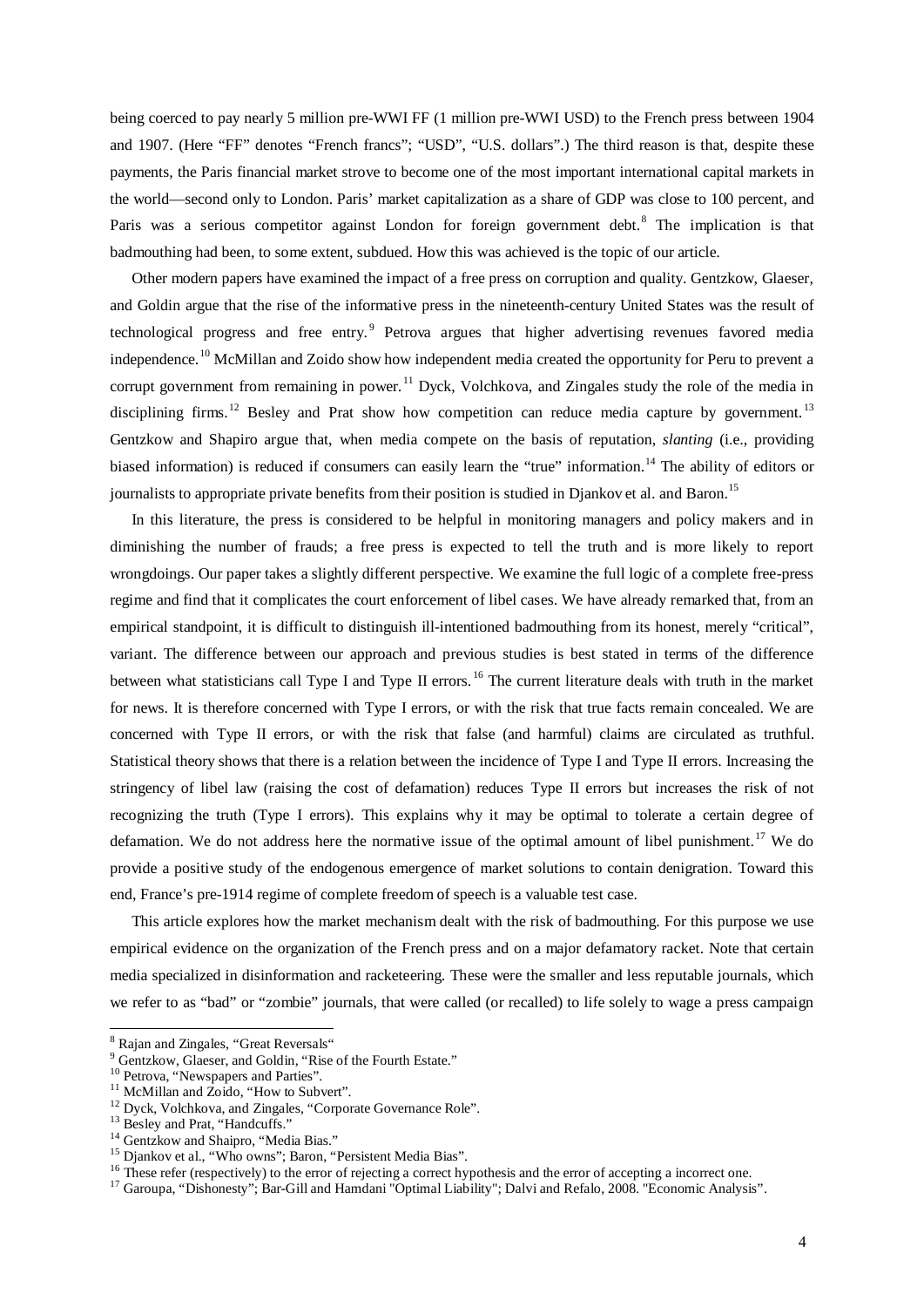and then were sent to rest by their proprietors. Our first finding is that, because they were small and lacked reputation, these bad journals had to solve a collective action problem: they were only really dangerous when they coordinated their attacks. Our second finding is that, while bad journals had an incentive to become more organized, their targets had an incentive to organize themselves in order to contain potential ill effects. To control the damages of badmouthing, institutions concerned with reputation (e.g., corporations, underwriting banks, governments) put together quasi-formal intermediaries, known as "publicity brokers", who acted as delegated monitors and replaced bilateral sanctions with multilateral, intertemporal ones.

A third finding concerns the implications of our theory for the funding of journals. We show that charging borrowers (information providers) was a *complement* to—not a *substitute* for—charging investors (information seekers). The reason is that the risk of bad publicity induces targets to seek press coverage from more prestigious sources of information. In other words, the best insurance against badmouthing by bad journals is "goodmouthing" by good ones: publicity of this type serves as an insurance premium (and this is how the practice was described at the time).<sup>[18](#page-5-0)</sup> But then, as space in good journals becomes scarce, these journals can begin to charge information providers. Thus the threat of badmouthing may be viewed as the solution to the freerider problem that underlies any provision of high-quality information as a public good: not only investors but also borrowers are interested in this information. We suspect that this analysis can go a long way toward solving the puzzle of why rating agencies, which began as publishers that charged only the purchasers of their "manuals", switched to a regime where also the borrowers were charged.<sup>[19](#page-5-0)</sup> Proposals suggesting that agencies should now switch back to the former regime miss an important aspect of the current setup: it is a natural market outcome and, in many respects, a desirable one.<sup>[20](#page-5-0)</sup>

A corollary of this logic is the risk of capture. Good media are in a strong bargaining position with respect to institutions that are concerned about their reputations. Because such journals can easily apply "soft" badmouthing (e.g., providing coverage only on certain, select institutions), they are able to overcharge reputation-concerned institutions. In other words, the threat of badmouthing provides more serious journals with de facto property rights over agents' reputations. The extent to which the situation is costly or damaging depends critically on the degree to which free entry prevails in the market for good media. This result highlights the difficult balancing act between competition and monopoly power by private certifiers of reputation—issues at the heart of discussions about rating agencies' role in the recent subprime crisis. $^{21}$  $^{21}$  $^{21}$ 

The balance of the paper is organized as follows. Section I provides stylized facts on badmouthing in France before World War I. We survey the legal background (and contrast it to Great Britain's), provide canonical examples of badmouthing, describe the industrial organization of financial journals, and document the rise of what we call a *zombie press*. We also document an association between the extent of badmouthing and IPO activity in the Paris Stock Exchange. Section II provides a theory of badmouthing and derives a number of testable implications. This theory is eclectic in that it relies on several strands of literature and does not build on a single family of insights. The key contributions made here are introducing the role of quality signals, the relation between price (ability to charge readers) and longevity, the two-sided aspect of markets (i.e., the complementarity of prices and advertising revenues), and the role of competition in checking badmouthing and

<span id="page-5-0"></span><sup>&</sup>lt;sup>18</sup> Modiano, *La presse pourrie*, p. xi.<br><sup>19</sup> See Cantor and Packer, "Credit Rating Industry"; Smith and Ingo, "Rating Agencies"; Byoun and Shin, "Unsolicited Credit Ratings."

<sup>&</sup>lt;sup>20</sup> A contemporary discussion of feasible charging structures can be found in Raffalovich, *L'abominable vénalité*, p. 207.<br><sup>21</sup> Mathis, McAndrews and Rochet, "Rating the raters", White, "Credit Rating Agencies".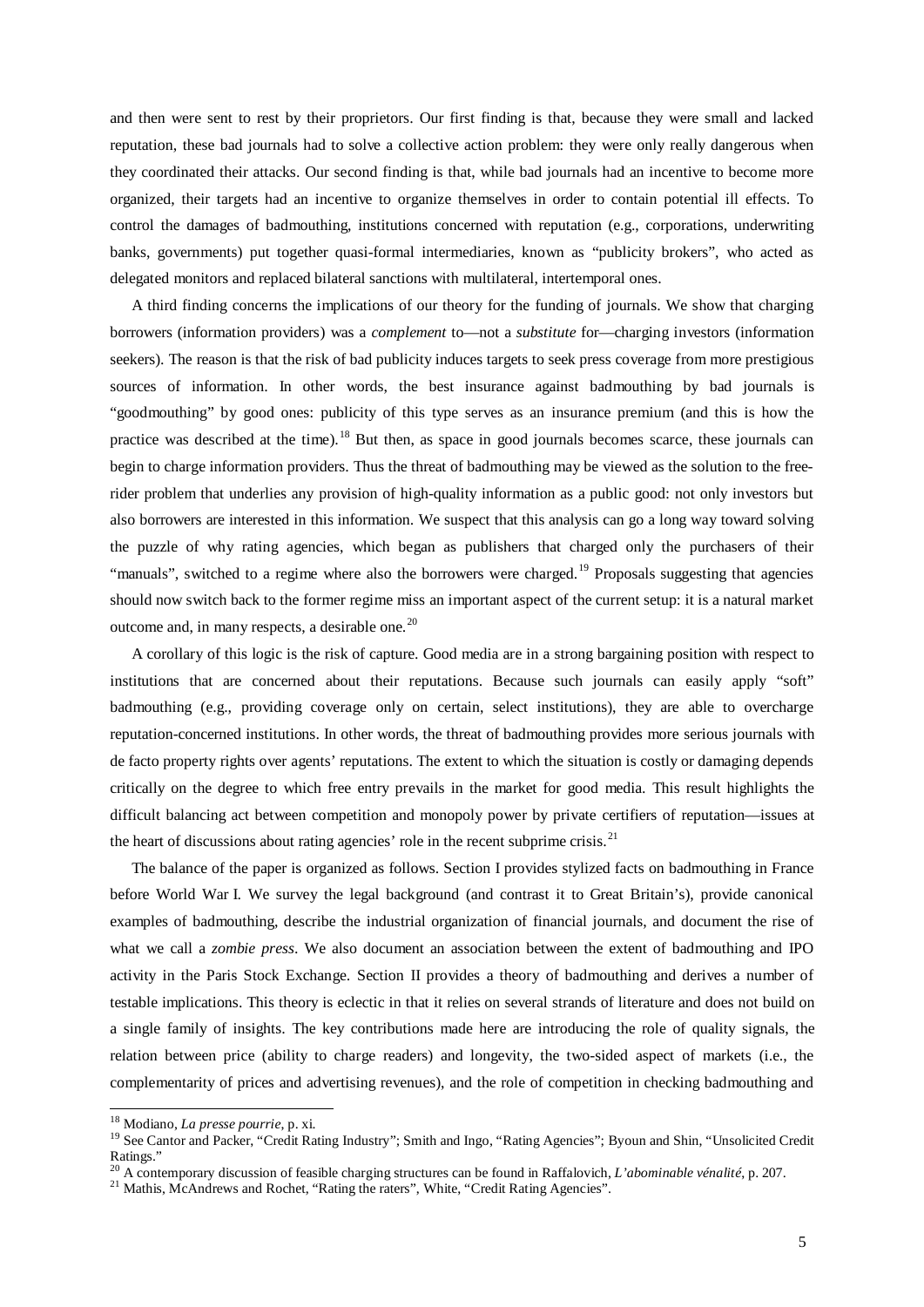"nonmouthing" (or, as we call it, the *rating agency racket*). Section III provides evidence: using new data from previously unused sources, we establish results that are consistent with several of the critical predictions underlying our description of the market for fabricated news. We end with conclusions and extensions. Our analysis has broader implications for the funding of a high-quality press (a public good), and we review possible challenges to the public provision of reliable information.

#### **Section I. Stylized Facts about Badmouthing**

#### *A. Libel Law and the Era of Journalistic Freedom in France (1871–1914)*

The period we study is usually portrayed as the heyday of journalistic freedom in France, which historians associate with the landmark Law of 1881. Two distinct aspects of legal constraints on the press have been discussed. On the one hand were direct political constraints (censorship, nicknamed *Anastasie*), which were tight under Second Empire (1851–1870) but gradually softened towards the last years of the period.<sup>[22](#page-6-0)</sup> It is also said that substantial freedom prevailed for economic and business matters. The advent of the Republic in the early 1870s ushered in an era of relaxed supervision. There was also pressure for lax implementation of libel laws, which was due to political activism by the left-of-center *Radicaux*. When this party won the elections of 1876, a debate ensured over giving full freedom to the press. The judiciary, which was never fully independent in France, reacted by softening the implementation of existing libel laws in anticipation of the full formal freedom of the press granted by the landmark Law of 1881.

The new law severely checked the ability of the executive to control the content of newspapers, $^{23}$  $^{23}$  $^{23}$  and it abolished all remaining types of entry cost, authorization, and registration. Finally, the law transferred cases pertaining to libel and freedom of the press from *correctionnelle* tribunals, which were ruled by professional judges who could be influenced by the executives, to *assises* courts—that is, popular juries. Historians have emphasized that the new statute of 1881 (described as France's "First Amendment") encouraged a violence of language that was unmatched in other countries. (Later on, continued pressure by MPs from the left and the center sustained the existing legislation with few qualifications—against pornography and anarchism—in the 1890s.)<sup>[24](#page-6-0)</sup> One leading history of the period summarizes the situation as follows: "Offences retained [in the Law of 1881] were few and narrowly defined so as to remove any leeway from the executive…. This legal impunity, combined with a de facto impunity as to defamation and insults to individuals, along with the difficulty to enforce the right to rectification for authorities and the right to answer for individuals had the effect of endowing the French press with a total freedom of speech and criticism, but also to permit, in both writing and attacks, a frightening degree of violence."[25](#page-6-0)

A useful comparison of France's regime is with that of Britain.<sup>[26](#page-6-0)</sup> By the end of the century the two countries had done away with stamp duties and other market entry restrictions, but they differed as far as libel law was concerned. Britain was ruled by the Campbell Act of 1843, which had a strong anti-badmouthing bias. First, it

<span id="page-6-0"></span><sup>&</sup>lt;sup>22</sup> Palmer, *Des petits journaux*,; Albert, "La presse française."<br><sup>23</sup> For a classic discussion, see Albert, "La presse française."<br><sup>24</sup> The libel and insult cases declined steadily with the passing of the new legislati inhabitants between 1881 and 1911. In 1872, 3,898 people were accused of libeling or insulting others in the press and 2682 were convicted. In 1911 those numbers have decreased to 1,871 and 1,344 respectively. Plaintiffs faced delays and uncertainties (popular juries made outcomes less predictable). The proportion of convictions fluctuated around 70 percent. See appendix  $\overrightarrow{A}$ .1. for detailed evolution and sources.

<sup>&</sup>lt;sup>25</sup> Albert, "La presse française," p. 243.<br><sup>26</sup> See Koss, *Rise and Fall*, for an account of the British experience.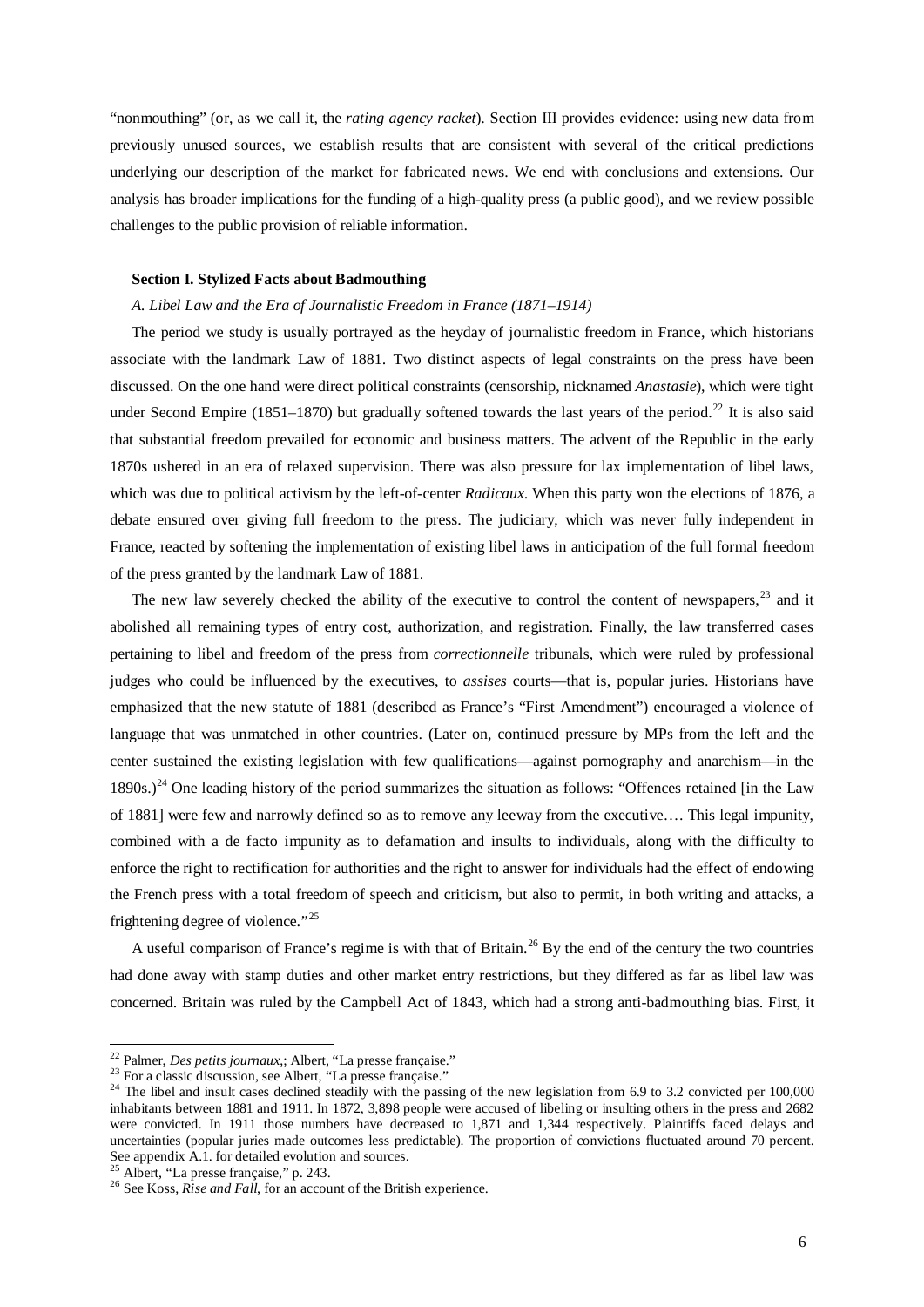provided substantially higher penalties for malicious *libels that were known be false*, versus "plain" libel (the former provided for up to three years' imprisonment, including hard labor; the latter was capped at one year in an ordinary prison). Second, the Act punished attempts at racketeering—threatening to publish a libel (or to abstain from publishing anything) with intent to extort money or any other private benefit (appointment, office, etc.)—with forced labor for up to three years.<sup>[27](#page-7-0)</sup> Third, the "defense of truth", which gave defendants in libel cases the right to prove the truth of their accusation, was limited to cases where publication of the libel was in the "public benefit". Finally, those defendants convicted of libel had to bear the plaintiff's legal expenses.

No such bias existed in France. The Law of 1881 certainly did not introduce higher penalties for libels known to be false. Under its provisions, penalties for libel were also smaller than those prevailing in Britain for a similar tort (up to six months or one year, depending on the violation). Finally, France's Law of 1881 (Article 35) allowed the defense of truth to be used against directors or board members of industrial, commercial, or financial enterprises making public offerings in the market.<sup>[28](#page-7-0)</sup> This meant that one could print any insulting or denigrating statement at all—provided it was based on "facts". As a result, previous work has suggested that the pre-1914 regime in France had more than its share of badmouthing. A substantial contemporary and subsequent literature discussed what seems to be a sad *exception française*. [29](#page-7-0) A classic theme among social historians is that tighter libel laws in Britain led to the early disappearance of duels in Britain and their continuation in France.<sup>[30](#page-7-0)</sup> In French literary and political circles, duels were a way to deal with badmouthing; in fact, some leading journals had in-house facilities to train for fencing.<sup>[31](#page-7-0)</sup> The early years of the *Annuaire de la presse*, the main statistical source for information on journals, also reported on the "most important duels". Yet risking one's life to defend a reputation may have been too chivalrous a deed for bankers and businessmen, who are rarely found among the casualties of famous duels.[32](#page-7-0)

# *B. Badmouthing in Practice: Examples*

To define badmouthing, we start with three illustrations. Lajeune-Vilar tells the "typical story" of a low-cost stove maker whose product is involved in an accident (carbon monoxide intoxication, causing the death of a customer).<sup>[33](#page-7-0)</sup> Journalists take advantage of the situation to threaten the entrepreneur with press coverage unless he buys their silence. Lajeune-Vilar emphasizes that the stove in question was no more dangerous than competitors', but journalists could write a story that implied this brand was less reliable. Faced with the threat of bad coverage and a resulting decline in sales, the entrepreneur coughed up. This is the essence of a badmouthing racket. Strictly speaking, there is nothing "false" in reporting a deadly accident as news. But clearly this could be done in a disingenuous way that enables the journal to appropriate some benefit. The concepts of "blackmailing"

<span id="page-7-0"></span> <sup>27</sup> "An Act to Amend the Law respecting defamatory words and libel," CAP. XCVI, *Anno Sexto & Septimo, Victoriae Reginae*. <sup>28</sup> "La vérité des imputations diffamatoires et injurieuses pourra être également établie contre les directeurs ou

administrateurs de toute entreprise industirelle, commerciale ou financière, faisant publiquement appel à l'épargne ou au crédit" (Law of 1881, Article 35).

<sup>29</sup> Contemporary accounts may be found in Robert-Coutelle, *Le Crédit Foncier*; Marinitsch, *La bourse*; Lajeune-Vilar, *Les coulisses*; Lysis, *Contre l'oligarchie*; Neymarck, *Finances*; Raffalovich, *L'abominable vénalité*. Key contributions by French

 $30$  Simpson, "Dandelions on the Field of Honour"<br> $31$  Duels were legal, and killing one's opponent did not entail penalties if the conventions were scrupulously respected (number and qualification of witnesses, rules for choosing weapons, etc). Some senior journalists and politicians were reported to have made their career from threatening badmouthers with duels.

<sup>&</sup>lt;sup>32</sup> The two instances we found in Dujardin's 1891 *Annuaire du duel* occurred in 1880 and 1882. All told, there were 38 duels in 1880 and 58 in 1882. The 1880 duel opposed Arthur Meyer, director of *Le Gaulois*, to the banker Gaston Dreyfus. When Meyer is wounded, the fight is stopped as won. But Meyer, having been insulted by Mr. Lange (another banker) while fighting Dreyfus, challenges Lange to a duel. Lange refuses, claiming he does not care about being "killed" in the press. <sup>33</sup> Lajeune-Vilar, *Les coulisses*, pp. 45ff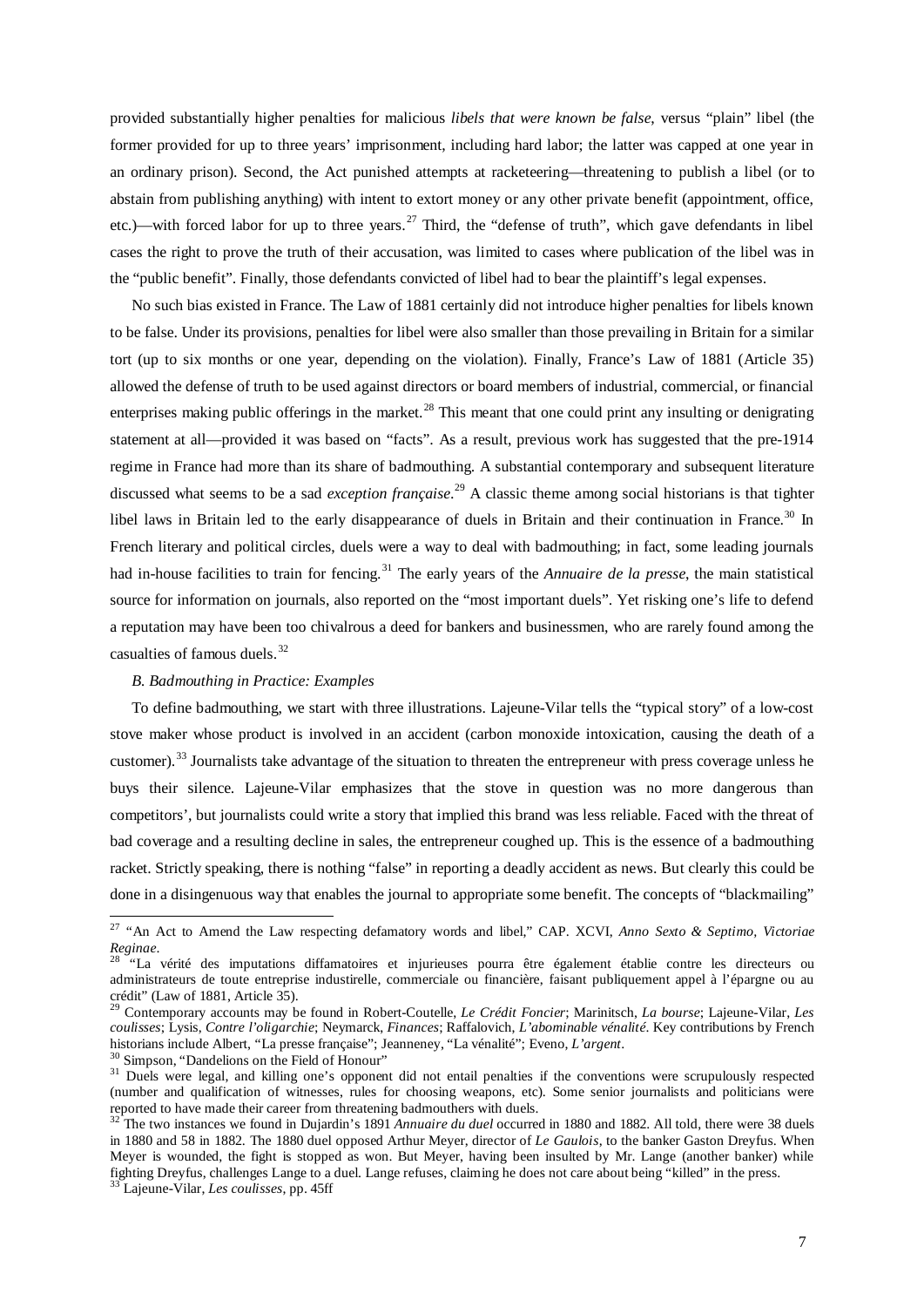and "slanting" do not really apply to this type of situation. Here the stove maker is a victim, not a wrongdoer. As for the journalist, his oblique coverage of the truth is not intended to inform readers so much as to appropriate private gains.

A famous instance of the badmouthing racket is an episode involving a Russian government representative in Paris (Arthur Raffalovich). As revealed by his correspondence published during the 1920s by the French Communist Party (with help from the Soviet government), the French press had extracted substantial resources from the Czarist regime. This scheme's point of departure was Japan's surprise attack on Russia's Pacific fleet at Port Arthur on 8 February 1904; so began the Russo-Japanese War, which Japan would eventually win. Russia's situation was comparable to that of the stove maker. Its debt burden was moderate and its track record was impeccable—hence, financially speaking, there was not much to report upon. $34$  But Russia was involved in a difficult war that it was not winning, and large portions of its external debt were held in the portfolio of Western (here, French) investors. Any press accounts suggesting that Russia was "living beyond its means" or "on the "breaking point" would create a sensation. Moreover, Russia had many enemies that were prepared to subsidize and thus spread rumors.<sup>[35](#page-8-0)</sup> Articles printed abroad and paid for by foreign powers could be picked up by local journals at zero cost, resulting in still more coverage with negative outlook. Like the stove maker, Russia had no choice but to forestall bad press with money and bribes. In one letter, a demoralized Russian agent Raffalovich called French journals "hideously venal" (in French, *l'abominable vénalité de la presse*)—an expression that would stick.

The contemporary press offers literally hundreds of instances of badmouthing rackets. Consider the example of *Semaine economique et financière*, a financial weekly. On 22 January 1912 this journal ran a story about the Banque Suisse et Française, which was raising capital in Paris. The story's language suggested that investors should be cautious. No clear statement or allegation was made; rather, the story made reference to a "troubled past" and to the bank's being less "Swiss-French" than "German-French" and, in fact, "more German than French" (the journal inferred this from the names of directors). Of course, in the pre-1914 climate, being "more German than French" was tantamount to being owned by the enemy. The story claimed that the journal—unlike other newspapers that "knew nothing but praise"—felt "compelled" to forewarn readers and that one "could never be too prudent". The article concluded with an ominous warning that they would "soon" give more details. With this story, the journal was exploiting the libel law's "loophole": making statements that were literally true but hiding its racket behind the Article 35 provision that any true facts could be published if they concerned companies that were taking public subscriptions. Of course, no further details were ever given, and it is easy to imagine what transpired thereafter.<sup>[36](#page-8-0)</sup>

These cases have in common a number of features. First, the rumor is cheap because it is not based on information that is costly to originate. Second, the attempt at circulating a rumor takes place precisely when the target is most vulnerable: immediately after an accident involving a household product, or when the target is about to need capital market access (to finance a war or to fund a capital increase). Finally, the allegation cannot be refuted in court because it is literally "true": this stove was involved in an accident; Russians were actually

<span id="page-8-0"></span><sup>&</sup>lt;sup>34</sup> As Raffalovich (*L'abominable vénalité*, p. 407) complained in one letter: "we [Russia] are not in the same situation as Argentina, Brazil". Russia would default some years later, but this was after straining its finances in the First World War and

undergoing a political revolution.<br>
<sup>35</sup> These enemies included outside political rivals (such as Germany), domestic opponents to the Czar's autocratic rule, and<br>
international lobbies trying to protect oppressed Jewish m

<sup>&</sup>lt;sup>36</sup> The association between rackets and IPOs is emphasized in Lajeune-Vilar (Les Coulisses, pp. 33–34) and in an article published by *Le Globe*, 11 November 1909, p. 858.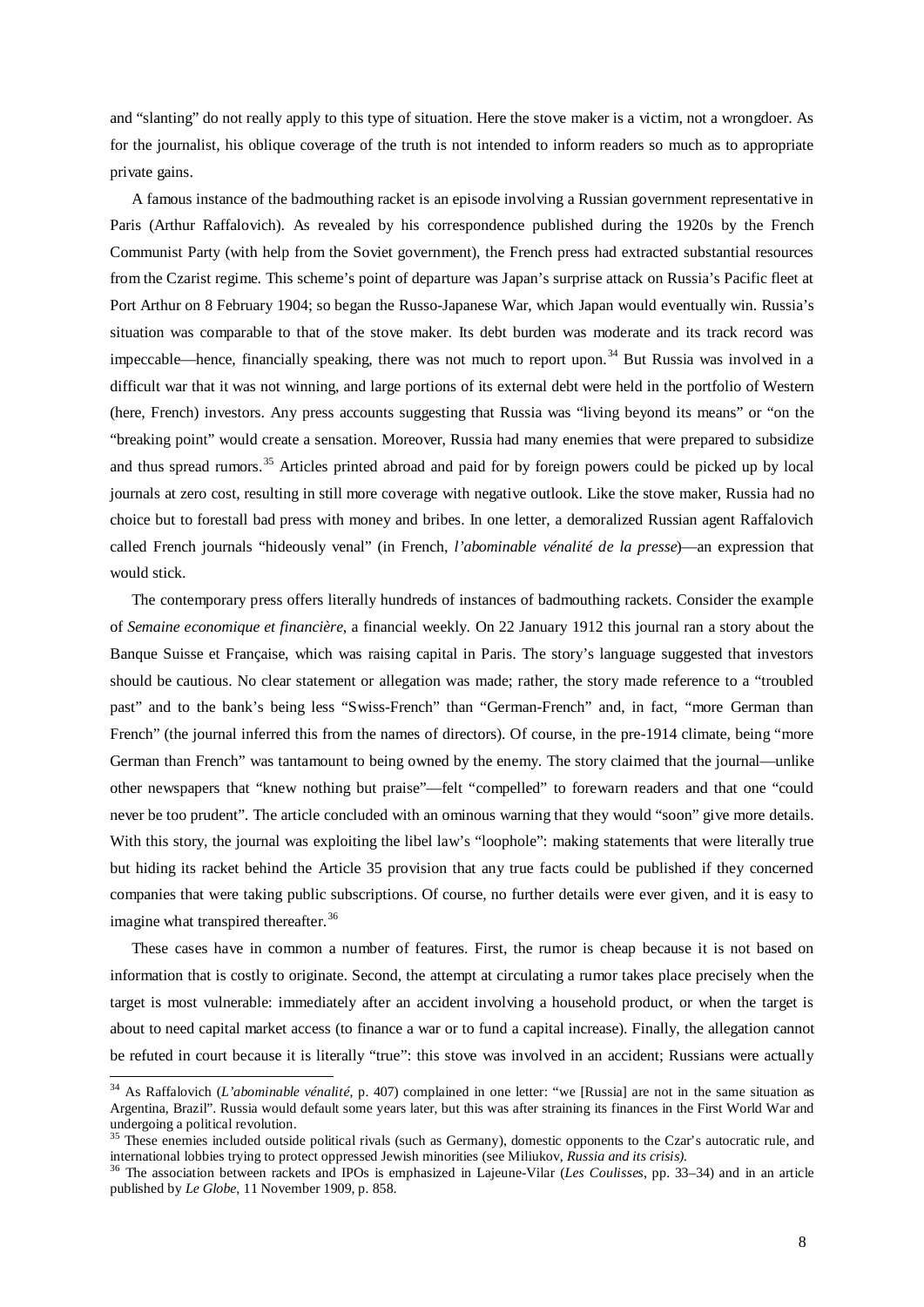attacked by Japan and lost part of their fleet; and the *Banque Suisse et Française* did have directors with German names.

#### *C. Payments, Intermediaries, and Participants*

Various vehicles were used to pay journalists, and there were no legal provisions against such payments. Marinitsch, and Lajeune-Vilar all argue that some financial journalists received monthly stipends.<sup>[37](#page-9-0)</sup> Another technique was the distribution of stock options.<sup>[38](#page-9-0)</sup> Neymarck, who was both an economist and the director of a leading financial journal (*Le rentier*), describes the promotion of initial public offerings in newspapers through advertisements, paid articles, and distribution of stock options as part of the normal process "in France and abroad".<sup>[39](#page-9-0)</sup> Buving space in journals was another avenue. A preferred way to do this was to publish massive amount of technical information on bonds (e.g., announcements of the drawings of lottery bonds). For instance, during 1905–1906 *Le rentier* devoted an average of two pages (out of sixteen) to information on Russian bonds—all paid for by Russian authorities.<sup>[40](#page-9-0)</sup> Similarly, banks had voluminous announcements regarding their services, deposit rates, provision of safes, et cetera published in journals; they even had transcripts of board meetings printed. Anecdotal evidence mentions other creative ways of channeling money to the press, such as interest-free loans (to journal directors) that were never reimbursed.<sup>[41](#page-9-0)</sup>

All available accounts suggest that every journal was involved in one way or another. They also suggest that any entrepreneur had to expect, whenever some new project was launched, the visit of many individuals coming with offers of "help" that thinly disguised badmouthing threats. These accounts also imply that the precise forms in which such rackets were carried out varied according to the journal's standing. Journals with a relatively high reputation were said to attract revenues through publicity, and Lysis actually calls publicity a "gentlemanly form of racket". [42](#page-9-0) Outright threats of badmouthing were the hunting preserve of journalist-thugs. Contemporaries explain that financial gossip could be acquired in a spot where rumormongers were known to congregate. The spot was located under the *péristyle* of the stock exchange (a colonnade on the side of the Paris *Bourse*) "in front of Notre Dame des Victoires street".[43](#page-9-0) The place's nickname—*Académie nationale de chant*—was a hard-totranslate joke that implied this was where the country's blackmailers received officially sanctioned training: *faire chanter* is slang for blackmailing (the National Academy of Blackmail is a possible rendering). Once a racketeer had found his rumor and prey, he needed only to fabricate a journal. Printers tended to this by offering, at very low cost (close to the price of the paper on which it was printed), ready-made four-page journals with cheap news inside, which they took from a variety of open sources.<sup>[44](#page-9-0)</sup> The printer would leave it up to the racketeer to provide the information for the front page. Thus was a "journal" created. The next stage was the newsboys hawking it in the street.

An interesting and not well-understood aspect of the industrial organization of badmouthing is the existence

<span id="page-9-0"></span><sup>&</sup>lt;sup>37</sup> Marinitsch, *La bourse*, p. 296; Lajeune-Vilar, *Les coulisses*, p. 62<br><sup>38</sup> Lajeune-Vilar, *Les coulisses*, p. 51; D'Avenel, "Le mécanisme", p. 643.<br><sup>39</sup> Neymarck, *Les coulisses*, pp. 63–64, 66.<br><sup>40</sup> Authors' own es Chavanon, director of L'Information. A few years later, when the department for judicial affairs tried to secure reimbursement, Chavanon simply ignored the request. Documents show that the bank manager ordered the lawyers to stop asking for repayment, which suggests that Chavanon had paid a visit to the bank's management.

<sup>&</sup>lt;sup>42</sup> Lysis, Les coulisses, p. 48.<br><sup>43</sup> Lajeune-Vilar, Les coulisses, p. 53. The *péristyle*, a colonnade that surrounds the Paris stock exchange, protected against the weather and enabled anybody to meet in any season.

<sup>44</sup> Lajeune-Vilar, *Les coulisses*.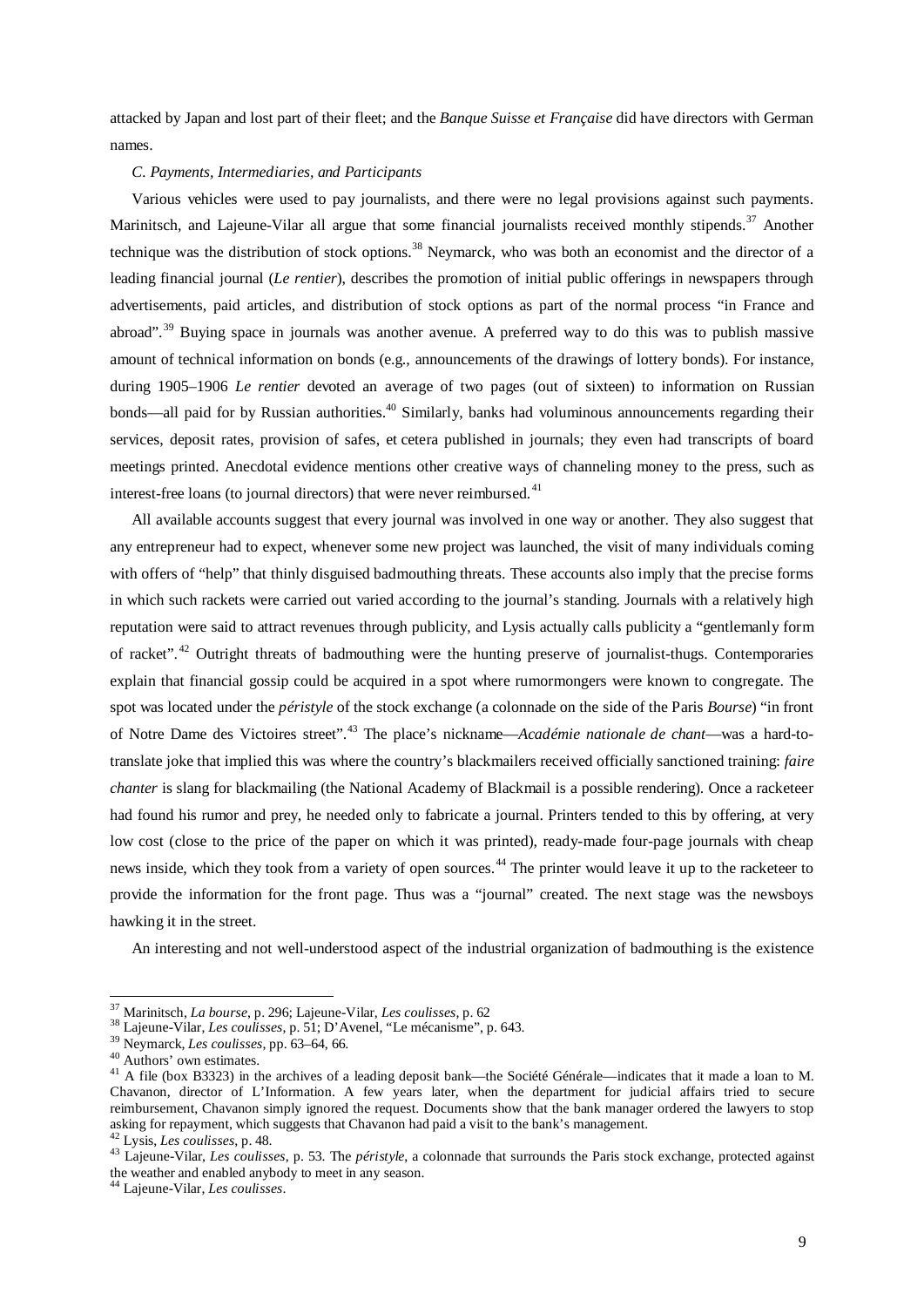of racket intermediaries, which were called upon by the target prey to distribute monies.<sup>[45](#page-10-0)</sup> Even though there could have existed direct relations—especially between major borrowers or banks and major press outlets, a huge share of payments to the press appear to have been managed by publicity brokers. These "racket brokers" were described as *agents de publicité financière* (dealers in financial advertising). No study was ever made of publicity brokers, and none of their own material survives. However, these brokers invariably appear in archives related to press racketeering during the period as well as in secondhand accounts. Police monitored them, and police archives contain interesting (albeit fragmentary) material.<sup>[46](#page-10-0)</sup> Secondary accounts describe a world where contracts are never written and where publicity brokers, who centralized the distribution of bribes, reign supreme.<sup>[47](#page-10-0)</sup>

Despite monitoring these activities, the police did not interfere. This suggests that the executive branch of government was involved and that there was a tacit agreement to support this arrangement. Indeed, government officials were sometimes found among racketeers. At a broader level, the total freedom of the press made journals ideal vehicles for laundering political bribes: compelling a target to buy ads in a journal was legal, whereas payments without counterpart services were not.<sup>[48](#page-10-0)</sup> Lefébure remarks that when tax inspectors performing audits came across a line that read "publicity" or "press", they "smiled and moved on".<sup>[49](#page-10-0)</sup> This, he indicates, means that bureaucrats avoided digging too deeply into such matters because it carried the risk of leading them straight to the executive.

In the Russian bribery case, Russia's agent Raffalovich was first approached by the head of the Paris Stock Exchange and then called by senior civil servants from the finance ministry's staff. Later on, senior members of the stock exchange tried to influence Raffalovich's list of journals to be bribed, and it seems reasonable to conclude from the available evidence that this list included clients and political friends. There is also evidence of operations whereby senior politicians instructed Russians to pay certain journals, who then used the bribe monies to buy votes in parliament.<sup>[50](#page-10-0)</sup> Finally, Lysis claims that there existed a cozy relation between publicity brokers and politicians—with the latter, in effect, supporting the former:

The publicity brokers are not poor shameful agents working in the shadow, they are officials, they are treated well, they receive distinctions, they represent a social function. These agents of corruption have close links with ministers, they have access to their office. The government gives them medals. In February 1907, the distributor of Russian bribes received the *Légion d'Honneur*. Some time ago a press corruptor offered game for lunch to his friends in a *chateau*. He had the most distinguished guests. On the table were Mr the Minister of Finance, Mr. the Governor of the Bank of France, Mr the Governor of the Crédit Foncier, administrators of credit institutions, etc. In summary, the highest names from the financial

<span id="page-10-0"></span><sup>&</sup>lt;sup>45</sup> Lajeune-Vilar, *Les coulisses*, pp. 54ff; Marinitsch, *La bourse*, pp. 292–96.<br><sup>46</sup> A detailed and well-informed report is available in the French National Archives in Paris (F/7/12842; file Société Générale<br>des Annon

<sup>&</sup>lt;sup>47</sup> Lajeune-Vilar, *Les coulisses*; D'Avenel, "Le mécanisme", p. 642. An interesting discussion of the problems associated with writing formal contracts emerges in a letter from the Agence Havas (France's leading provider of primary information) negotiator in Budapest and Henri Houssaye, the group's director in Paris: "You probably remember that in the first letter you sent me on this Hungarian business, you insist on the necessity, in case of the talks succeeds, to sign a written contract. After having thought about that, I did not hide that such an arrangement, in its written form, could have serious drawbacks for the Hungarian government. Indeed an indiscretion can always happen, and in that case this government will risk to see numerous European newspapers asking for a similar settlement and he would bear the risk, in case of it refusing them, to notice the build up in those newspapers of a stream of opinions damaging for the Hungarian interests. I told those thoughts to people in Bupadest and they agreed with me … and that it would be preferable to be stuck with the current practice. " (Archives Havas, 5AR/428).

<sup>48</sup> Lajeune-Vilar, *Les coulisses*, pp. 59–62. See Ellschot, *Lijmen*, for a novel describing this mechanism in 1920s Flanders.

<sup>49</sup> Lefébure, *Havas*. <sup>50</sup> Raffalovich, *L'abominable vénalité*, Ageron, "La vénalité de la presse française".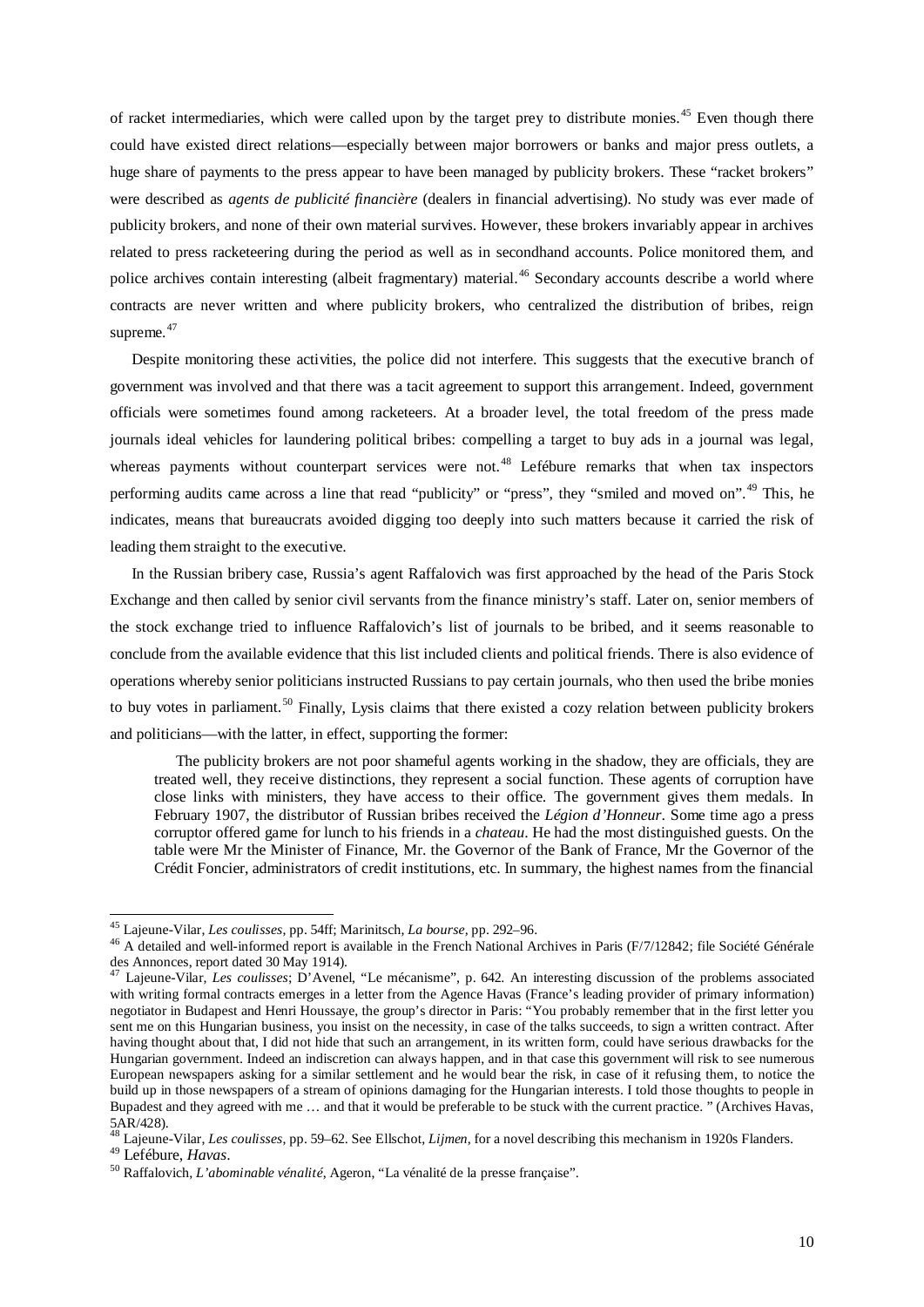who's who came to his invitation. $51$ 

#### *D. Data: The Demography of Financial Journals*

Figure 1 tracks the evolution of economic and financial journals in Paris and London – the main financial centers of France and England respectively – between 1874 and 1913. Our source for France is the *Catalogue des Journaux Imprimés* for the early years and the *Annuaire de la presse* for all the subsequent years (a yearbook described in greater detail in Section III). These sources provide a list of journals organized by specialty, and we collected the total number of journals listed under *finance* and *économie politique* (political economy). For England, we use the *Tercentenary handlist of English & Welsh newspapers, magazines & reviews* which gives a census of all the periodicals published each year in London between 1620 and 1920.<sup>[52](#page-11-0)</sup>

Two facts are evident from Figure 1. First, between 1870 and 1880 (i.e., when markets anticipated that libel standards were to be reduced), there was a dramatic increase in the number of French financial journals (from about 50 to about 200). In contrast, the number of similar journals in London rose much more gradually. Second, absolute numbers for Paris seem astonishingly high – around 1900 they were more than threefold comparable numbers for the London (which are found around 50-80). We can think of but two possible explanations. One is that the Parisians were passionate readers of financial news; the other is that not all of the 310 journals that existed in 1913 were bona fide publications. Anecdotal evidence suggests this latter explanation has merit. In the Paris list, many journals had pseudo-addresses, existed only episodically, and/or cannot be found in any library on earth.[53](#page-11-0) Many of those we found from exploring the records of the *Bibliothèque Nationale* in Paris lacked continuity—not because the library saved only some copies but rather because the journals' sense of "periodical" was a creative one (and this is just for those journals that librarians kept in their collections).<sup>[54](#page-11-0)</sup> IN this paper, we shall interpret this difference, which is consistent with discussions of the widespread problem of badmouthing in France, as resulting from differences in libel law. With weak libel law, there was a greater benefit in France to engage in badmouthing rackets, and this may explain that country's large number of journals.

#### **Figure 1 about here**

We conclude this section by introducing one last stylized fact. In Figure 1, three peaks are discernible in the French series.<sup>[55](#page-11-0)</sup> The first coincides with the speculation and crisis of 1881, which ended up with the Union

<span id="page-11-0"></span> $51$  Lysis, *Les coulisses*, pp. 162–63.<br><sup>52</sup> As for London, the source we use did not classified journals along specialty. We then do this classification ourselves. Moreover the source only listed which journals appeared each year. To obtain the number of financial periodicals published each year, we then constructed a database in which for each journal that appeared during the period 1844–1914, we created an entry of 1 or 0 depending on whether the journal was (or was not, respectively) in operation during that year. The sum for each year then gives the number plots on figure 1.

<sup>&</sup>lt;sup>53</sup> Among the addresses that journal directors gave to the makers of the *Annuaire*, we find private jokes such as the reference by the weekly *Finance-revue* to the *Cour des miracles*—the leprosy-ravaged place where thugs enjoyed immunity from the Paris police during the Middle Ages—a way of saying: "I am a swindler but try to catch me!" (Mermet, Annuaire, p. 52).<br><sup>54</sup> For instance, a "weekly" journal might not be published every week, and number 12 could appear sev

number 11. The journal *Moniteur des intérêts matériels francais* appeared only twice during the first half of 1909, on 15 and 22 March. The next issue is dated 10 February 1910. The weekly *Le message du rentier* put out 16 issues during the same period, thus failing to publish 10 issues. The weekly *La semaine économique et financière* was similarly published only 12 out of a possible 26 weeks, and its numbering is doubtful: issue number 11 appeared on 15 March but the next issue, published on 19 April, was numbered 16. The newspaper *La fortune internationale* had seven issues published during the first half of 1909 on (roughly) evenly spaced dates (6 January, 3 March, 11 March, 17 April, 10 May, 28 May, and 14 June). The last two newspapers were identified as financial newspapers by the *Annuaire de la presse* (1909). Details on timing of

<sup>55</sup> See Bouvier, *Le krach*, for a history of the 1881 bubble. For the second peak, see Bouvier, *Deux scandales*; Simon, *Panama Affair* See de Folleville, *Rapport*, for the affair linked to the third peak.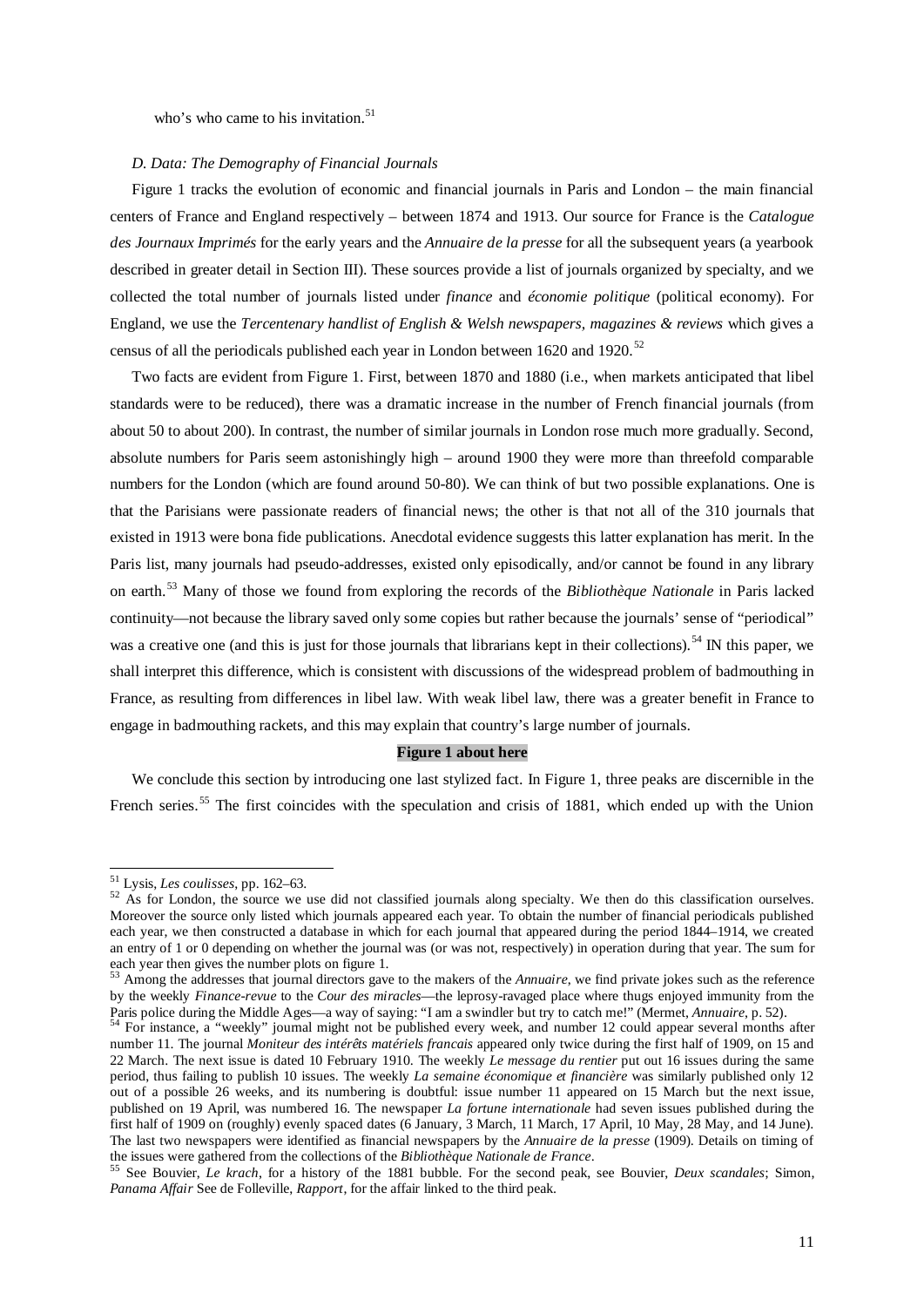Générale crash and the so-called Bontoux affair, a political and financial scandal.<sup>[56](#page-12-0)</sup> The second peak (1892– 1893) coincided with the Panama Canal scandal, which took place in an era of heavy speculation in the Paris stock market. The scandal erupted when an anti-Semitic and xenophobic newspaper published a list of about 500 MPs who had received bribes.<sup>[57](#page-12-0)</sup> The last peak (which overlapped with the Russian episode) was in 1905–1907, another period of intense stock market activity. All three episodes thus coincided with IPO booms—in other words, the number of journals increased during peaks in financial activity. To construct this as a stylized fact, we combine our aggregate number of journals with data for IPOs in the Paris Stock Exchange.<sup>[58](#page-12-0)</sup> We then plot one factor against the other (Figure 2) and find a large and significant correlation that is all the more intriguing because badmouthing seems not to have entirely quashed financial development. Instead, Paris was able to compete against London. The reason, as we shall see, is that a market setup emerged to cope with badmouthing.

## **Figure 2 about here**

#### **Section II. Badmouthing in Theory**

The previous section has identified several important stylized facts. We now construct a theoretical argument to account for these critical features of the economics of denigration. In so doing, we also derive predictions regarding market structure, intermediaries, amounts appropriated, and the role of politicians. Our theoretical inspiration is eclectic, as we draw on insights from finance economics, procurement theory, and option theory. The starting argument relates to the literature on intermediaries' veracity and reputation liability. In a classic paper by Chemmanur and Fulghieri, concerns over reputation provide incentives for truthful revelation.<sup>[59](#page-12-0)</sup> Another connection is with the literature on the role of external audits in defusing the reputation risk of issuers and underwriters.<sup>[60](#page-12-0)</sup> A common thread of these literatures is that, because a sustained reputation helps protect market share over time (and so confers a degree of monopoly power), brand owners are prepared to be honest. Any intermediary with a large market share and a long time horizon will lose if it tries to extract short-term gains.<sup>[61](#page-12-0)</sup> The literature has extensive applications to the role of quality certification in initial public offerings. <sup>[62](#page-12-0)</sup> This is not surprising when one recalls that IPOs are characterized by a high degree of information asymmetry, which makes certification more valuable.

The dynamic described here explains the connection we made between journal demographics and IPOs, and accordingly we apply these insights to badmouthing rackets by journals. Threats of badmouthing provide shortterm gains (to a successful racket). To be credible, the threats must be carried out if the prey does not surrender; yet this creates an opportunity for readers to observe that the journal is not reliable: credibility with readers will be lost if and when the target turns out to be successful. Hence the short-tem benefits from rackets must be balanced against the long-run costs of brand damage. In sum: reputation plays a disciplinary role in monitoring negative coverage, as journals with a reputation will not engage in overt badmouthing (saying bad things about good concerns).

We therefore predict that two types of journals should arise. On the one hand, there should be an army of *zombie journals*. Each has no credibility and thus no concern about retaining it, which makes them extreme and

<span id="page-12-0"></span>

<sup>&</sup>lt;sup>56</sup> Bouvier, *Le krach*; Kindleberger, *Manias*, pp. 114–15.<br><sup>57</sup> Simon, *Panama Affair*; Bouvier, *Deux scandales*.<br><sup>58</sup> This from Saul, "Banking Alliances."<br><sup>59</sup> Chemmanur and Fulghieri, "Bank Reputation."<br><sup>60</sup> Hillison "Princing of IPOs"; Carter, Dark, and Singh, "Underwriter Reputation."; Albano and Lizzeri, "Strategic Certification".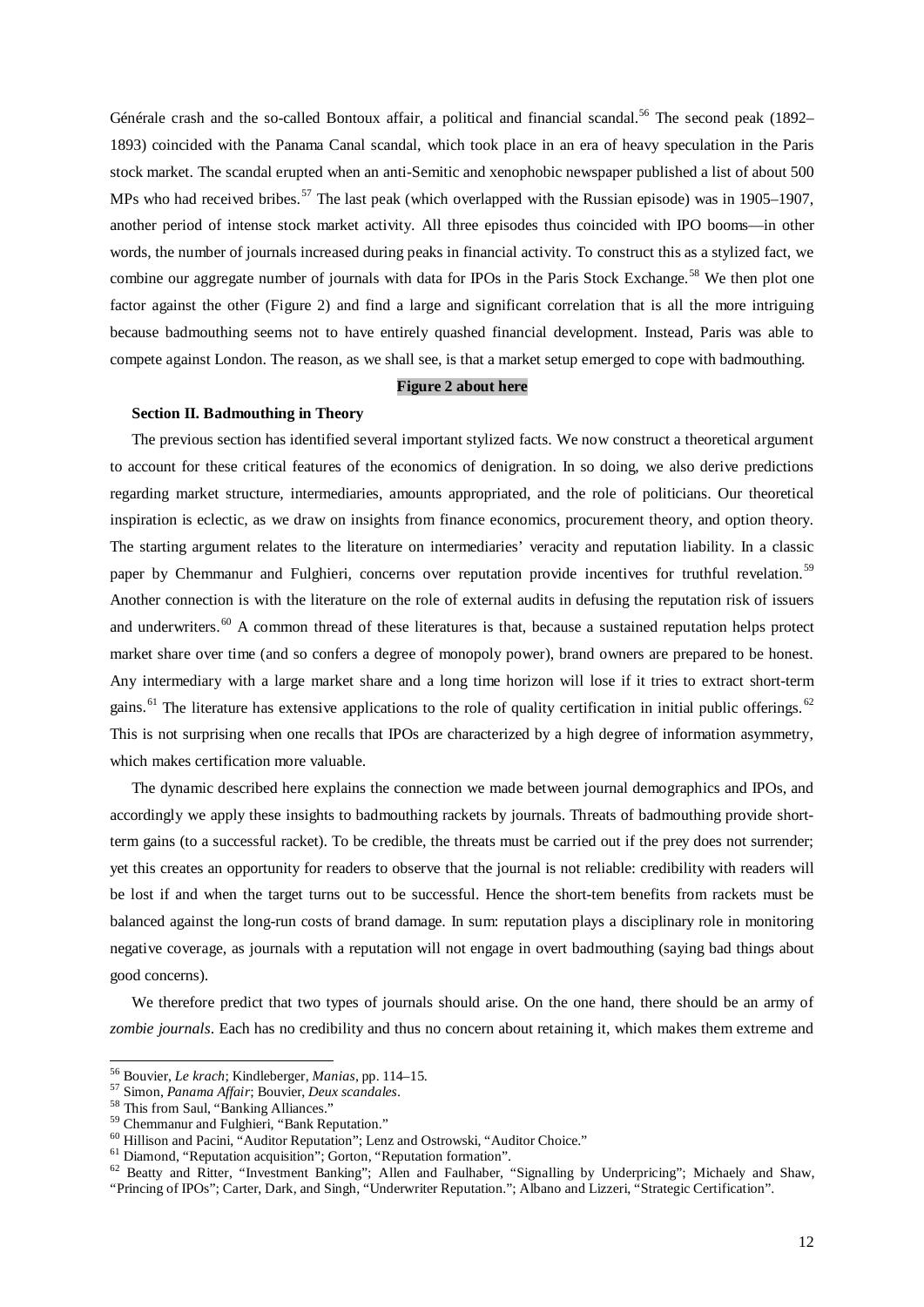voracious. But then they have no market share, either, and thus no real ability to destroy value. Owning a zombie journal is like owning a claim on certain states of the world in which rackets are successful. In equilibrium, if the cost of setting up a zombie journal is low (as was the case), then there should be lots of them. The condition for this scenario is that the wage opportunity cost of the time spent racketeering must not exceed the expected gain should the racket prove successful.

One way to view these journals is through the lens of option theory. By reducing the cost of entry and deterring libel suits, France in 1881 created a system that encouraged journals to pop up: the value of the badmouthing option was less. Relevant parallels may be made with defaulted bonds (whose values do not fall to zero because there is some chance the defaulter will eventually pay) and with models of urban migration (where agents leave the countryside, and add to urban unemployment, because of the relatively high wages possible if they are lucky enough to find a job).<sup>[63](#page-13-0)</sup> Reference to option theory also helps explain why increased activity in the stock market was mirrored by an increase in the number of journals (Figure 2). Since there was free entry to the badmouthing racket and if there were no economies of scale in organizing a racket it follows that increases in the number of potential targets should lead to more fly-by-night journals entering in the *Annuaire* and not to existing ones doing more work. [64](#page-13-0)

What we argue therefore is that the French regime fed the existence of a "reserve army" of fly-by-night journals that were put into circulation by their director as part of special racketeering operations and then put to rest afterward—before being resurrected by the same director (or a friend) under the same guise or in a slightly different reincarnation (same address but modified name or vice versa). Given this dynamic, we suggest calling such newspapers "zombie" journals—a tribute to their deceased yet aggressive nature. With no pun intended, they only existed "on paper"! We argue that zombie journals made up the file and rank of predatory badmouthing.

We can use the previous insights to estimate the number of zombie journals. Libel law was weak in France because of the policy (begun in the 1870s and sustained thereafter) to maximize free entry and prevent anyone from controlling freedom of speech. The result was a tight check on Type I errors (true information not being revealed) and an increase of Type II errors (there were damaging fabricated rumors). One benchmark estimate of the equilibrium number of journals that would have existed under a counterfactual scenario of tighter libel law in France may be provided by a comparison between Paris and London. It is unclear how many journals in finance and economics are needed by a given economy, but the 50 to 80 journals in London hardly stifled Britain's economic development.<sup>[65](#page-13-0)</sup> This means that the difference between the Paris and the London numbers in Figure 1 provides a lower estimate of the number of journals that existed solely as instruments of rackets and/or to collect bribes. In 1900, there were roughly 250 of these. This is a large number.

Besides the zombies, were journals that care more about reputation—the *reliables*. There were much fewer of these, since they (unlike zombies) had positive market shares. This made the journals most able to circulate rumors (because they owned a readership and had credibility) yet also the least inclined (for the same reasons) to engage in racketeering. If they circulated views that could later be exposed as wrongful, the journals' own

<span id="page-13-0"></span> <sup>63</sup> See Hickman, *Corporate Bond Quality*, for defaulted bonds; see Harris and Todaro, "Migration," for rural–urban migration.

<sup>64</sup> Lajeune-Vilar (*Les coulisses*, p. 53) gives precisely this (the decline of entry costs and the increase in financial optimism) as the reason for the association between the dynamics of the 1881 crisis and the boom in journals creation.

 $<sup>65</sup>$  It is obvious from historical evidence that at least some British journals did not have perfect business ethics (see Trollope,</sup> *Way We Live*).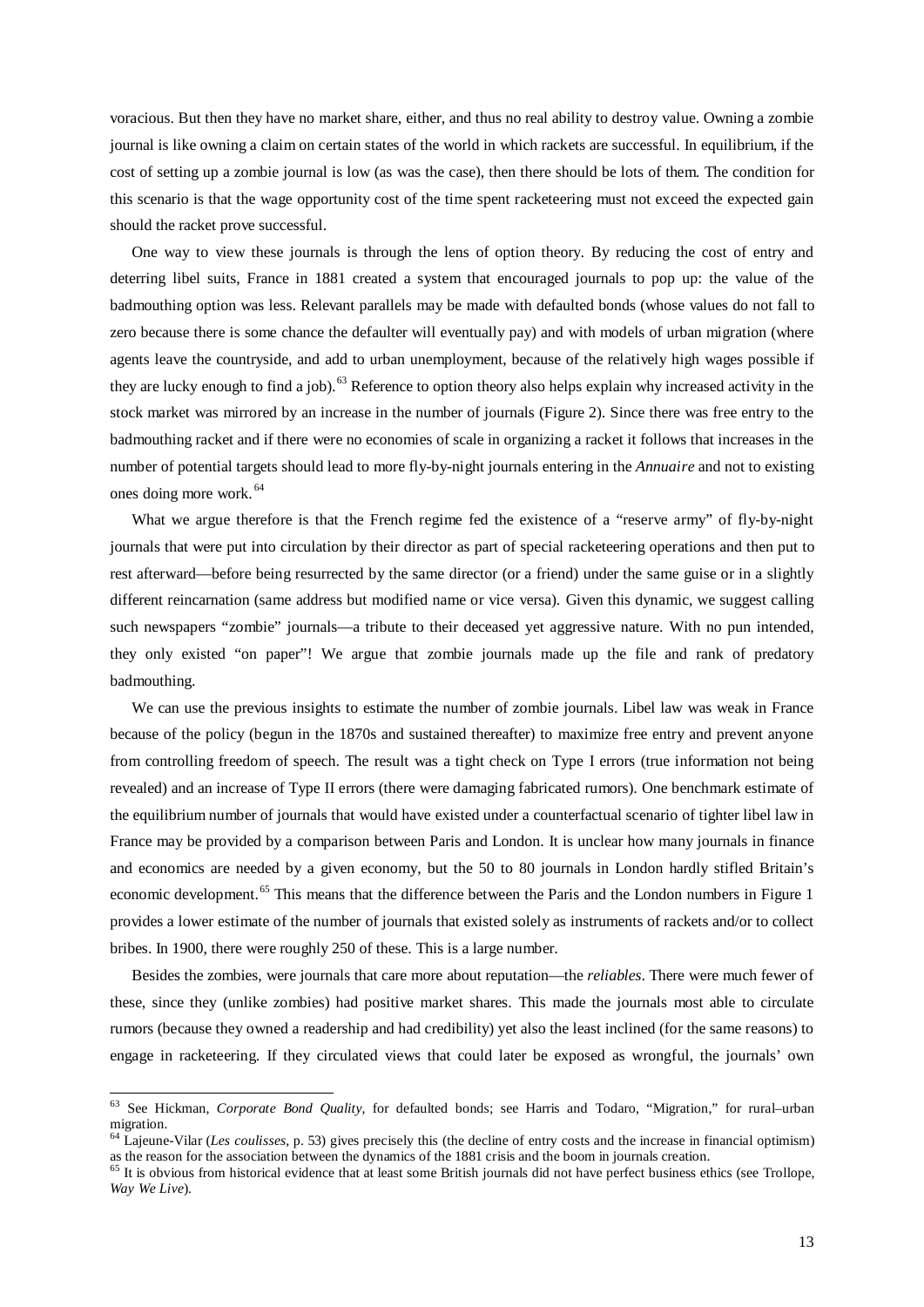reputations would be destroyed.<sup>[66](#page-14-0)</sup> This would be harmful to the reliables because it would deprive them of the revenue from their large pool of readers, which would shrink if journal reputations were compromised.

The interactions described so far should have implications for the relation between reliability and market share, and if circulation figures were known then a natural test could be made. However, a major limitation of contemporary sources is that circulation was not documented properly. This imprecision was part of the period's more general laissez-faire, and it was not until the 1930s that some (half-hearted) attempts at publicizing figures were made.<sup>[67](#page-14-0)</sup> In particular, no reliable circulation figures existed for commerce and finance journals. We therefore focus instead on another theoretical implication of our model. Namely, we study the relation between a journal's longevity (time horizon) and its ability to charge readers. The reliables have a longer life because they made investments in trustworthiness. Conversely, that they have a longer horizon encourages them to make such investments. Reliables are more expensive not only because they are more costly to produce but even more so because their high quality enables them to charge readers more. We recognize here the familiar arguments, from finance and signalling theory, about rents accruing to reputation and providing incentives for truthful behaviour.<sup>[68](#page-14-0)</sup> Zombies, in contrast, have short horizon. Their point is not to invest in reputation; they seek merely to take advantage of a target's readiness to pay in order to avoid badmouthing.<sup>[69](#page-14-0)</sup> As a result, they cannot really charge readers. Their main threat to targets is not that damaging views would reach their loyal readers (since they had none) but rather that the newsboys would cry down some security. Such a journal is prepared to subsidize readers because it needs to influence enough of them that its prey fears possible damage. For all these reasons, we expect to observe a positive association between journals' longevity and price.

Our analysis has relevance also for journals' governance structures. The very reputation of a reliable journal creates an opportunity for hostile takeover by a rogue publisher seeking to profit from badmouthing scandals (asset stripping), who could take over a journal with a reputation and use it for racketeering purposes. As the process wears on and as some firms refuse to "cough up", the journal would be forced to print some damaging reports and eventually the credibility of the journal would be lost. Other stakeholders (journalists, minority shareholders, readers who paid for unreliable news) would bear the costs.<sup>[70](#page-14-0)</sup> A reliable's own journalists likewise have an incentive to exploit the journal's credibility by attempting to racketeer firms. In particular, we speculate that the monitoring of journalists (as by the independent cross-checking of sources) and/or the forms of journal ownership (e.g., private versus joint stock ownership) could be studied as possible responses to this problem. Lajeune-Vilar suggests that journalists in bad journals were paid less and that this encouraged them to try racketeering firms and politicians.<sup>[71](#page-14-0)</sup> Our analysis suggests an alternative interpretation: journalists in good journals were paid excess wages so as to increase the cost of being fired. Examining this prediction could yield valuable insights, but the lack of much information beyond the anecdotal prevents us from further exploration;

<span id="page-14-0"></span><sup>&</sup>lt;sup>66</sup> This hypothesis has been questioned in behaviorist experiments, but economic historians have ascertained that mistrust in one's newspaper may lead to systematic patterns of voting against that newspaper's recommendations (Bloch, *L'Etrange* 

<sup>&</sup>lt;sup>67</sup> It must also have supported the operation of the fly-by-night press. An open question is why the reliables did not band together to discipline the market by revealing circulation to readers.<br><sup>68</sup> A classic reference in this vein is Spence, *Job Market Signaling*.

<sup>&</sup>lt;sup>69</sup> Details are provided in Lajeune-Vilar, Les coulisses, pp. 41–46, 58.<br><sup>70</sup> See Lajeune-Vilar (Les coulisses, pp. 115–49) on Portalis, a swindler who mounted a hostile raid on Le XIXè siècle, a reputable journal that he left essentially bankrupt. Portalis would later be involved in rackets related to the Panama scandal. See the *New York Times* articles entitled "The Rise and Fall of a Brilliant Newspaper's Man in Paris" (2 January 1895, p. 7) and "Paris Blackmailers Punished; Portalis severest sentence—Canivet and Trocard acquitted" (22 February 1895, p. 5). <sup>71</sup> Lajeune-Vilar, *Les coulisses*.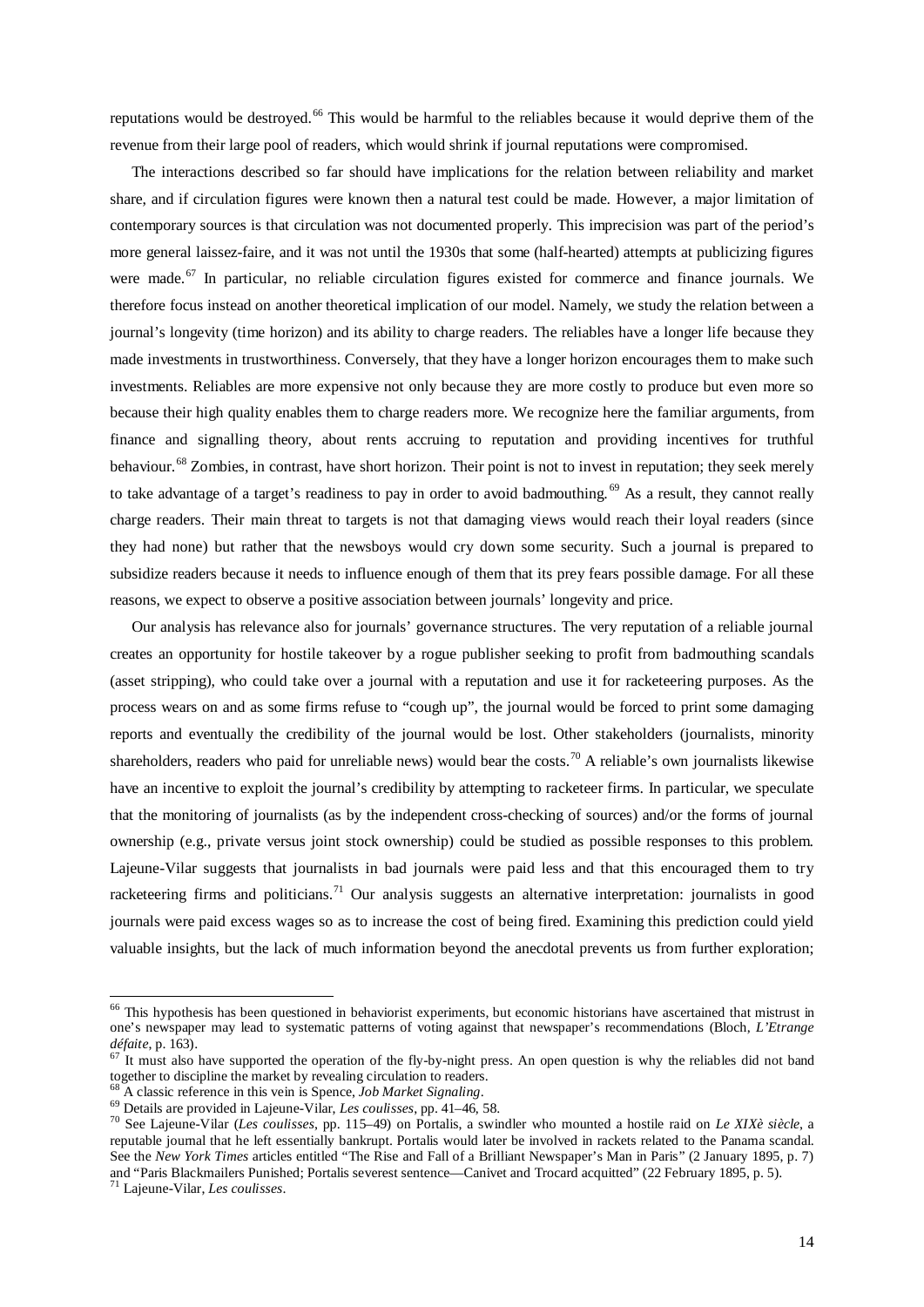we thus leave the matter to future research.<sup>[72](#page-15-0)</sup>

Another important and testable implication of our analysis is a logical extension of the fact that good journals are a reputable source of information. Press coverage by a reputable journal can be viewed as a "certification" service for which issuers may be prepared to pay. To gain a journal's attention, the firm may be willing to buy advertising space. As we shall see, there's a thin line between this approach and the rating agency racket described previously. A natural way to think about it therefore is to recognize that reputation is a scarce resource, which implies that the ability to charge readers and the ability to charge issuers are complements. This view echoes findings from the literature devoted to the study of so-called two-sided markets. The theory of such markets explores situations in which "platforms" court two (or more) parties that use the platform to interact with each other. For instance, the journal (the platform) reports financial information on firms (one party), and investors (the other party) use that information to make investment decisions. The platform (or intermediary) must decide how much to charge each user type while ensuring that both types will participate, since the platform's charges affect the parties' willingness to interact and hence their net surpluses from potential transactions. Of course, attracting many agents at one end of the market increases the amount a platform can charge the other end.[73](#page-15-0) In our framework, we predict that good journals can extract more revenues from both ends. A reliable journal can charge readers for reliability, and it can attract lots of publicity because it has so many readers. We will argue that good news was chasing bad news in the sense that the best insurance against badmouthing in bad journals was "fairmouthing" in fair journals—which potential targets secured in return for buying publicity. This empirical prediction has strong relevance at a time when the rating agencies' model of "issuer pays" is coming under scrutiny; our analysis suggests that this model is a natural outcome of the market mechanism. At a broad level, then, in our model the threat of badmouthing increased revenues for reliables. Targets could use ads to make reliables more powerful and create a barrier against zombies—a mechanism that also ensured the target firm's loyalty to the journal. The argument is that of the efficiency wage theory, whereby a firm pays workers above their marginal productivity in order to ensure that they would incur substantial losses from shirking. $74$ 

Our analytical predictions have implications also for the rating agency racket discussed in the Introduction. We emphasized that reliables have no incentive to propagate false news. However, they may still coerce issuers into paying for coverage (through publicity) by "nonmouthing" them—in other words, by making *no* mention of them. This type of racket, which contemporaries described as a "gentlemanly racket" or the racket of the reliables, raises the theoretical possibility of the capture of issuers by journals with a reputation. A critical requirement for holding the rating agency racket in check is that there be enough competition between good journals.

Given what we have argued so far, the proper way to deal with rackets would be to ignore the zombies and buy advertising space in selected reliables. Two complications arise, however. First, there are information asymmetries. The targets had limited knowledge of the exact standing of each journal (after all, there were close to 300 economics and commerce journals in addition to the political press), and it was difficult for a nonspecialist to tell serious journals from the rest. The target had to know the proper response for each journal—

<span id="page-15-0"></span> $72$  Theoretical insights that are closest to the ideas in this paragraph can be found in accounting and management journals. See e.g. Eng and Mak, "Corporate Governance," on governance and disclosure.<br><sup>73</sup> Rochet and Tirole, "Two-Sided Markets."<br><sup>74</sup> Shapiro and Stiglitz, "Equilibrium Unemployment."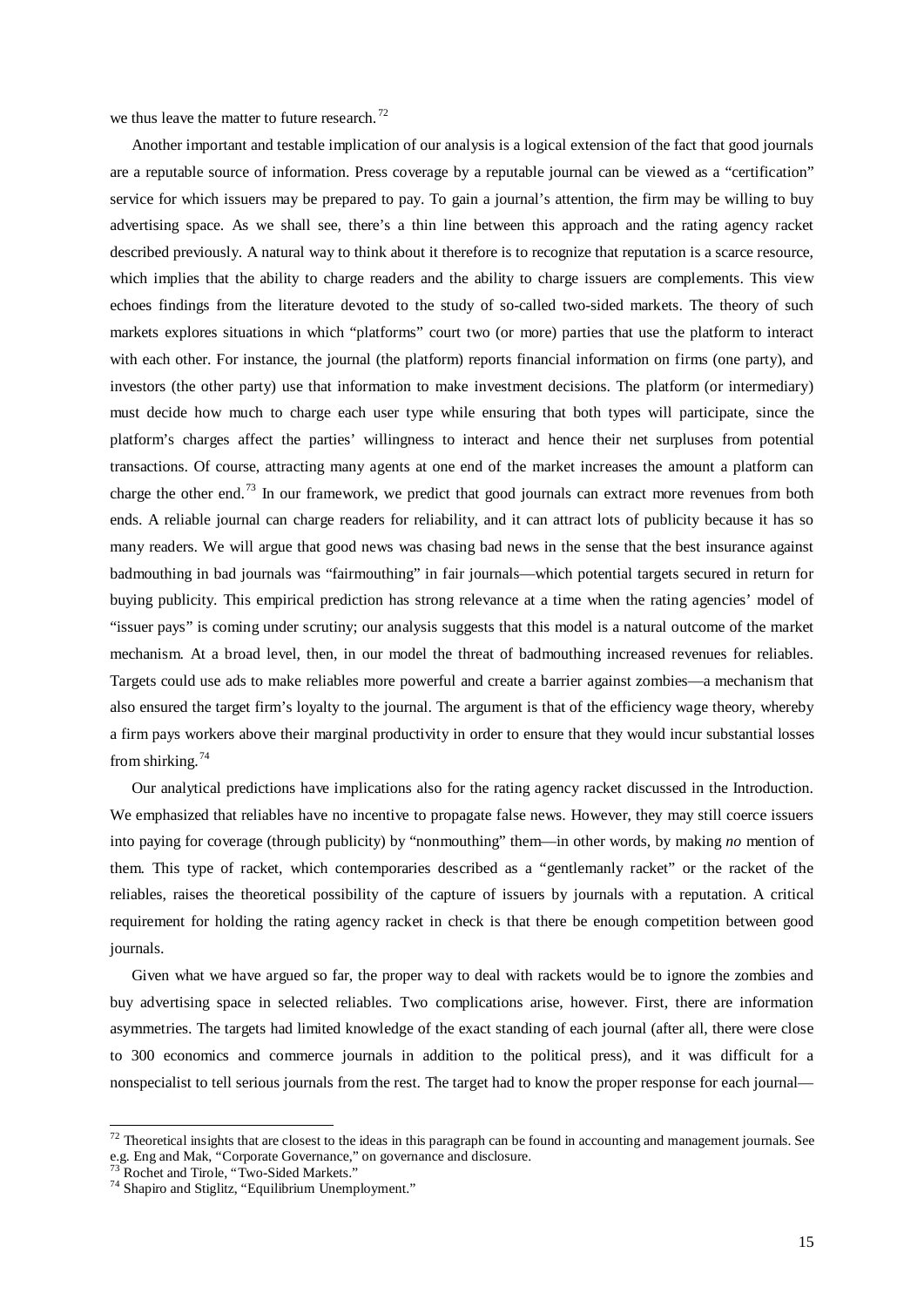whether to kick it out or to cough up. There were also some gray areas: the existence of journals that were near reliables and others that were near zombies. Both deserved some compensation, however modest, since rumors from anywhere could have an effect if they created a spin.[75](#page-16-0) Finally, having a hangout (the *Académie*) helped the zombie predators organize campaigns and their prey did not know what was happening at the *Académie*. [76](#page-16-0)

The second complication was the problem of monitoring. The traction of stock options is that they are selfenforcing. Because revenue from stock options is linked to price performance, stock options in some sense committed journalists to deliver. However, results did not relate directly to a single journalist's behavior. In other words, there was a need for a mechanism that would monitor that both zombies and reliable complied with their commitment—i.e. a mechanism to observe that the former has printed the low-value good information that had been paid for and that the latter did not forget to report their honest opinion. A few targets could make large investments to develop their own expertise and were in the market long enough to implement a credible punishments, but most firms did not have such expertise and longevity.

In this article we argue that the institutional device through which asymmetry of information and monitoring problems were addressed was the "dealers in financial advertising" described in Section I. In the first place, they had a detailed knowledge of the market for newspapers and thus knew the "price" of each rumor. Second, their employees spent time at the *Académie* and so were aware of the latest buzz. Third, they were large enough to concentrate on several "accounts". These features resolved the asymmetry of information and improved compliance. Pooling accounts created economies of scope that permitted brokers to implement credible rewards and punishment. Through the agency of brokers, a journal that misbehaved with one target—say, by taking money but then printing derogatory information anyway—could be punished when another target came to the market. The excluded racketeer could seek revenge, but it would be nothing more than an isolated loser with no credibility of its own. In other words, the leading publicity brokers were the strong-arm godfathers of the financial press underworld.<sup>[77](#page-16-0)</sup>

Our conclusion is that the effect of such intermediaries was to contain badmouthing within limits that protected the market's operation.<sup>[78](#page-16-0)</sup> The prediction we may draw from this conclusion is that the total value dissipated by the threat of badmouthing ought to have been limited. Yet before we compute relevant estimates, three remarks are in order that suggest the market solution we depict is fragile. A first problem is the risk of monopoly power by the brokers. Brokers have an incentive to provide the prey with a gloomy picture of the predator's possible effects so as to extract a higher rent as intermediaries. In other words, they can substitute for the racketeers. Competition among publicity brokers ought to limit this, but we have suggested that larger brokers were more effective. Second, a large part of the money that was being dispensed came (for obvious

<span id="page-16-0"></span> <sup>75</sup> There are reports suggesting that some rumors, once started, were picked up by other journals. See e.g. Lajeune-Vilar (*Les* 

Cooperation among rumormongers was difficult because of the obvious free-rider problem (i.e., other zombies would benefit from the launch of any campaign), and this protected the issuers to a limited extent. The actual ability of rumormongers to coordinate their attacks could not be discounted, but only a specialist could gauge the threat.

 $77$  The parallel between publicity brokers and economic analyses of the mafia is striking; for a related discussion, see Olson and McGuire, "Economics of Autocracy."

<sup>78</sup> Other benefits of the press broker included the ability for targets to deal with racketeers at arm's length. Lajeune-Vilar (*Les coulisses* p. 54) suggests that brokers freed the bank from the "predictable and unavoidable complaints" of newspapers, some of which had political connections that borrowers did not want to damage. By dealing with a press broker, individual targets and banks were able to redirect newspapers' attempts at extracting revenue toward brokers, thereby saving time for their managers. Another advantage of this arrangement is that it centralized payments, which were generally made to an anonymous bank account. Thus the distribution of money was made more transparent for the payer, who could see how much had been paid to each journalist.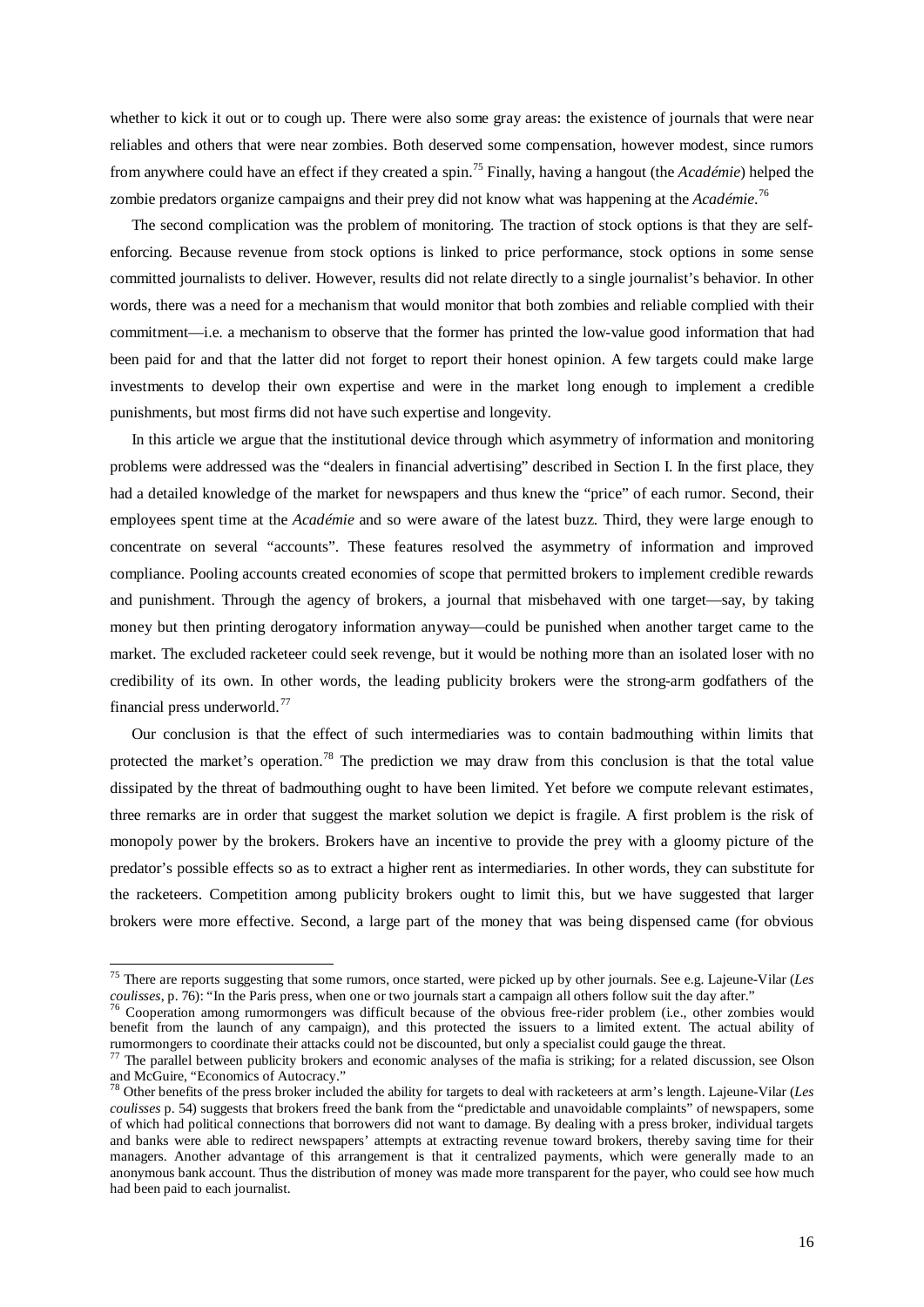reasons) from business and finance, so owners of capital wielded considerable influence on the publicity brokers. A third concern involves the politicians. The executive appeared at both ends of the game: as purchasers of press coverage for domestic loans, on the one hand; and, on the other hand, as publishers of journals (individual politicians could run their own zombies and, as politicians, had the power to complicate life for targets). In short, there was a huge risk of the certification business being captured by special interests.

#### **Section III. Evidence: How Was Badmouthing Subdued and with What Effects?**

#### *A. Turnover and Quality*

We begin by testing the prediction that better journals were able to charge more. The association between quality and price was suggested by contemporary observers. Lajeune-Vilar finds that the "8 or 9" more serious journals dealing with commerce, finance, and economics were also the most pricey because they were produced by "well-known and competent economists whose talent is expensive".<sup>[79](#page-17-0)</sup> What we want to show is that these better journals were also the longest-lived ones.

To see whether this is true, we constructed longevity data from the *Annuaire*. This is a painstaking job in light of the sheer number of journals and because zombies tended to disappear and reappear. A favorite sport of zombie journals was to counterfeit the title of a reliable.<sup>[80](#page-17-0)</sup> For simplicity we limited ourselves to journals listed under "finance" (thus leaving aside "political economy") because they constituted the vast majority of financial and economic journals. We then proceeded as follows. For each journal that appeared during the period 1890– 1914, we created an entry of 1 or 0 depending on whether the journal was (or was not, respectively) in operation during a given year. The result is a total of 770 different journals in operation for at least one year between 1890 and 1914. [81](#page-17-0)

Next, we used the *Annuaire* to secure price data. This was done by collecting, for each financial journal, the price per issue during a given year; this price was then normalized for periodicity.<sup>[82](#page-17-0)</sup> The chosen year was the *Annuaire* volume for 1904.<sup>[83](#page-17-0)</sup> The only reason for picking this volume was its location near the middle of the final period when the number of journals was greatest. (Experimenting with other years gave us confidence that results would be robust to a change of benchmark.) In 1904, the *Annuaire* documented 242 financial journals. A large number of these lacked exploitable price information and so were excluded, leaving 118 journals for which price is available. In the appendix A.2 we show that journals for which there is no price information were ephemeral. That journals without a price were zombies is consistent with our notion that reliable journals should have a price that is high and well advertised.<sup>[84](#page-17-0)</sup>

The price data can now be matched with incidence rates (i.e., percentage of years during which a journal

<span id="page-17-0"></span> <sup>79</sup> Lajeune-Vilar (*Les coulisses*, p. 51). *Le messager de Paris*, *L'Economiste français*, and *Le capitaliste* were mentioned as

reliables. On cheap unreliable journals, see Moron, *Journaux financiers bon marché*.<br><sup>80</sup> For instance, the title *La semaine economique et financière* (the zombie mentioned in Section I) bore a ressemblance to *La semain* 

<sup>&</sup>lt;sup>81</sup> One should keep in mind that "existence" may not be continuous, so not all journals publish in consecutive years. Our estimates also control for journals that started up later in the period and thus could not possibly have been in business during all years (see appendix A.2. for details).

 $\frac{1}{82}$  As most newspapers were weekly, the benchmark periodicity we used is weekly. See appendix A.2 for details. We chose price per issue because subscription packages were not comparable across journals <sup>83</sup> Avenel, *Annuaire*.

<sup>&</sup>lt;sup>84</sup> One complication is that some zombies seem to have figured out that price was interpreted as an indicator of quality; hence they were occasionally sold at a fairly high price that was unjustified in view of their meager content. Our exploration of the data suggests that this practice became more prevalent over time. It was remarked upon by contemporaries such as Soreph (*Défends ton argent*, pp. 54–55).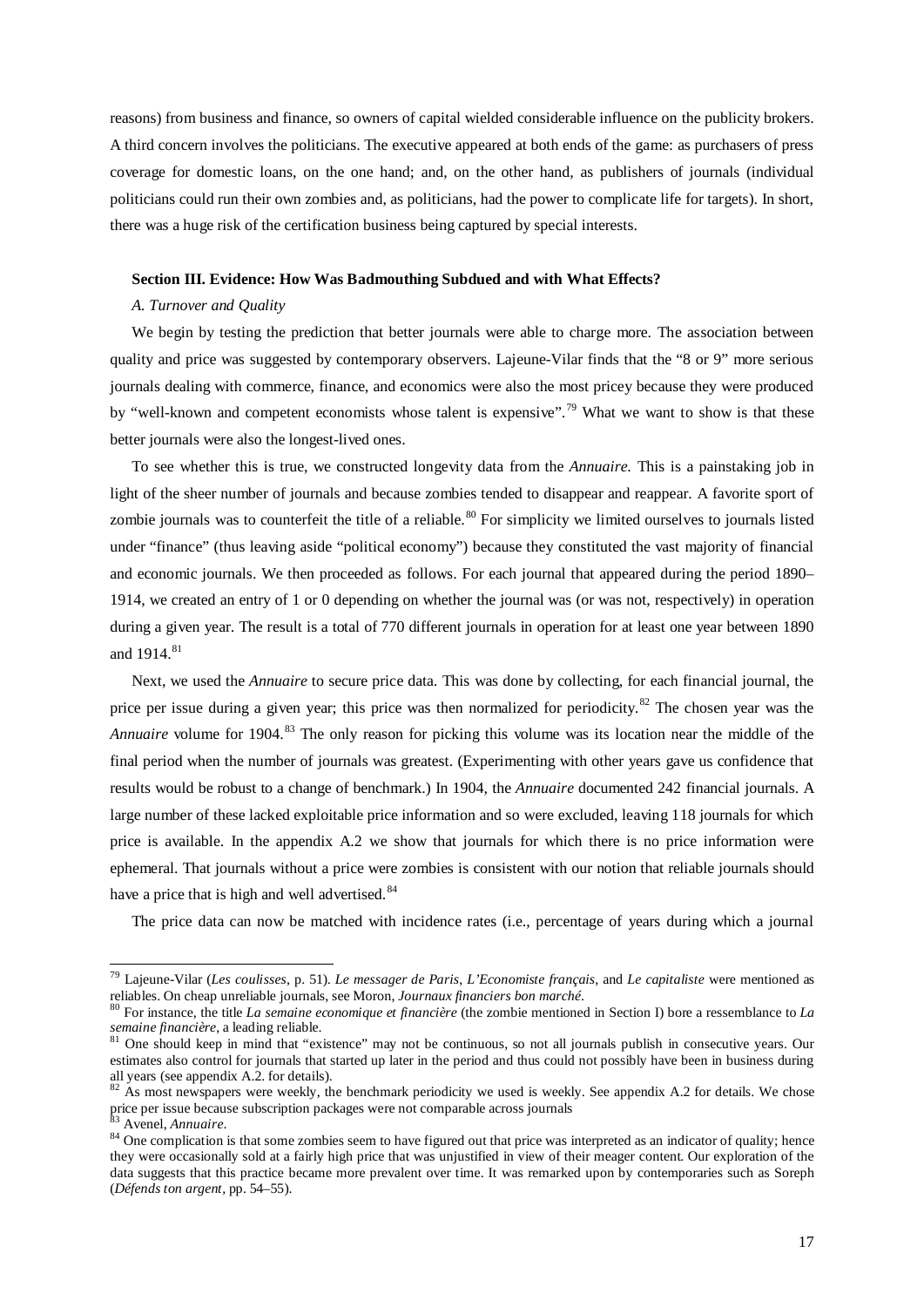published). This rate is computed as the probability that a journal is in operation in any given year during the period 1892 to 1914. Journals were then sorted into incidence categories (those appearing in 20 percent of the period, those appearing during 20–40 percent of the period, and so on). The results are plotted in Figure 3, which exhibits the predicted positive association between longevity and price. That is, short-lived journals (those in operation during less than 20 percent of the period) sold, on average, for about 0.10 French francs each; whereas long-lived journals (those in operation during 80–100 percent of the period) sold for an average price that was three times as high. This evidence supports the view that a journal's time horizon was strongly related to its pricing.

# **Figure 3 about here**

#### *B. Two-Sided Markets: Rating Agency Rackets Viewed as Insurance*

We now move one step further and show that reliables were able to charge both readers and issuers through advertising. Obviously, journals of higher reputation are more attractive outlets and thus should attract greater publicity revenues. We interpret this as meaning that reliables could charge issuers for coverage, and we relate this result to the so-called rating agency racket (the allegation that rating agencies coerce issuers into paying for the privilege of being rated). Empirically, the hypothesis we want to test is whether there is a positive correlation between price (an indicator of quality) and advertising revenues.

Estimating advertising revenues is not easy, because journals did not generally publish accounts and have left no archives. For this purpose, we selected eight financial weeklies of varying quality to serve as a representative sample.<sup>[85](#page-18-0)</sup> Next we picked one year (1909) with an eye toward accessibility of the journals in libraries, our source for information on price (per issue) and advertising schedules.<sup>[86](#page-18-0)</sup> With the help of a ruler, we then constructed an estimate of annual advertising revenues by multiplying the column space of advertising by the rate charged for that space.<sup>[87](#page-18-0)</sup> The outcome is displayed in Figure 4, which documents the partial correlation between journals' price and their advertising revenues. The result suggests that reliables attracted more advertising revenues. We see that *L'Economiste français*, France's renowned finance and economics weekly that was modeled after London's *The Economist*, was the French financial journal that sold at the highest price (a price that approximated, at existing exchange rates, the price of *The Economist*) and was also the one that collected the most advertising revenues.<sup>[88](#page-18-0)</sup>

# **Figure 4 about here**

An inference consistent with these remarks is that the mere threat of badmouthing generated returns to a journal's reputation. The threat led potential targets to support the high-quality press: it made sense to advertise in good journals not only because they were credible but also because doing so encouraged the journals to behave properly. Anecdotal evidence in line with this interpretation may be found in the Raffalovich correspondence. The Russian agent argued that payments to zombies had to be fiercely contained, and he

<span id="page-18-0"></span> <sup>85</sup> Six journals belonged to the *Annuaire's* "finance" category, and the other two (*Economiste français* and *Economiste* 

<sup>&</sup>lt;sup>86</sup> One limitation of this approach is that it may overestimate true revenues (since discounts could be granted to large purchasers of ads). However, we suspect that this problem is limited.

 $87$  The enormous cost of proceeding in this manner accounts for our limiting the exploration to a few journals in a single year. That being said, inspection of other years and journals gave the impression that relative amounts of advertising were stable over time, in which case focusing on one year only is a legitimate way to capture relative rankin

 $88$  Evidence suggests that the journal was also profitable. L'Economiste français was listed on the OTC market, and data from Cote Défossés ("Cours authentique et officiel de la Bourse de Paris"—the stock exchange and curb market list) show that it distributed dividends averaging 200,000 francs annually in the late 1900s (e.g., 180,000 in 1909, 200,000 in 1910, 180,000 in 1911, and 280,000 in 1912). The dividend over capitalization ratio fluctuated between 12 et 20 percent during the period.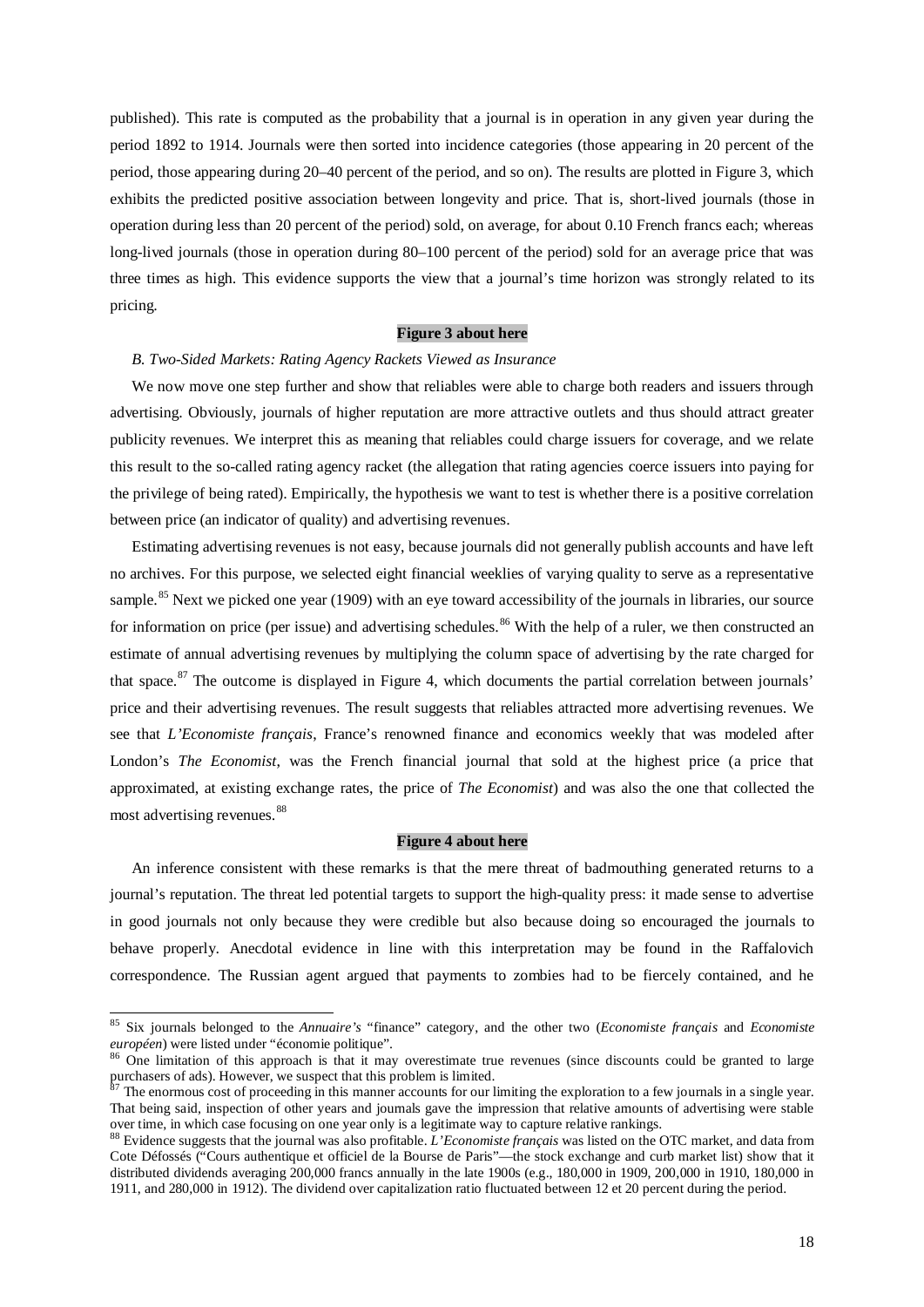favored regular paid advertising in what he thought were the reliable journals. Checking Raffalovich's list against Figure 5 we can see that he preferred the most expensive ones.<sup>[89](#page-19-0)</sup> This result can be viewed as a rationalization of the "issuer pays" model that currently prevails in the rating industry. In particular, it may be efficient (from the target's point of view) to help promote a high-quality press because the high quality acts as a barrier against the rackets of low-quality journals. Of course, a condition for producing the desired outcome is that the certification business be contestable. As long as the reliables behave competitively, none of them can expect to extract super-profits.

# **Figure 5 about here**

## *C. Publicity Brokers: Concentration and Value Appropriated*

#### i. Market Setup

We have suggested that the institutional device through which racketeers were controlled was the delegation of monitoring to a large broker who acted as supervisor of the entire population of racketeers. Here we provide descriptive and statistical evidence that is relevant to this claim. We argued that large agents would be needed to provide a credible system of intertemporal rewards and punishments: each individual target delegated to its bank the supervision of the distribution of monies to the press, and the banks delegated to a small number of publicity brokers the task of dealing with requests.<sup>[90](#page-19-0)</sup> Evidence of concentration in the market for advertising brokerage is consistent with our analysis. No quantitative study can be made of the brokers, since they left no material, but qualitative evidence for the 1890s in secondhand accounts is supportive.<sup>[91](#page-19-0)</sup> Marinitsch and Lajeune-Vilar argue that, in the early 1890s, three "bosses" (Laffont, Batiau & Privat, and Lenoir) controlled most of the market.<sup>[92](#page-19-0)</sup> Twenty years later, Lysis makes the same claim about three principal brokers cornering the market, adding that the market was "very centralized".<sup>[93](#page-19-0)</sup> There is also much anecdotal evidence suggesting that market structures were stable over time.<sup>[94](#page-19-0)</sup> For instance, Lajeune-Vilar reports that Lenoir was the agent for the French government.[95](#page-19-0) Ten years later, the Raffalovich briefs show an official from the Ministry of Finance suggesting that the Russians should use the same Lenoir, whom they describe as "their" agent.<sup>[96](#page-19-0)</sup>

The similarly stable relationship between brokers and banks created a risk of capture. The risk was partly limited because brokers were asked to provide the list of accounts that had received money; this prevented brokers from retaining valuable information and enabled targets to switch more easily to a new broker.<sup>[97](#page-19-0)</sup> On the

<span id="page-19-0"></span><sup>&</sup>lt;sup>89</sup> Because Russian propaganda was published in daily, "general interest" periodicals, we can perform another, similar exercise. Comparing Raffalovich's list for these journals with estimates from Albert ("La presse française") for the circulation of general-interest journals in 1910, we find that Russians preferred to use those journals with the widest circulation.

<sup>&</sup>lt;sup>90</sup> Of course, this was not the only benefit; another was the ability of targets to deal with racketeers at arm's length (see note 80).

<sup>91</sup> Marinitsch, *La bourse*, pp. 292–96; Lajeune-Vilar, *Les coulisses*, pp. 54ff; Lysis, *Contre l'oligarchie*, pp. 162–63. Contemporary accounts suggest that who dealt with whom (what broker with what bank) was common knowledge which indicates that these accounts are reliable—especially since they are so consistent with one another.. According to Lajeune-Vilar (*Les coulisses*, pp. 54ff), the House of Rothschild (an investment bank) and Comptoir d'escompte (a leading commercial bank) were in business with Laffont. Crédit Lyonnais and the Crédit Foncier (France's biggest commercial bank and main mortgage bank, respectively, the latter involved in the Panama scandal) used Batiau, and Lenoir serviced the

French government. <sup>92</sup> Marinitsch, *La bourse*; Lajeune-Vilar, *Les coulisses*. <sup>93</sup> Lysis, *Short Title*, pp. 168–69: "Au point de vue financier, deux ou trois personnes […] monopolisent [la corruption de la presse]."

<sup>&</sup>lt;sup>54</sup> In the 1900s, Favre (*Banques et banquiers*, p. 82) gave a list of the press advertising agencies that includes both more "regular" agencies and the genuine brokers described here. <sup>95</sup> Lajeune-Vilar, *Les coulisses*, pp. 54ff. <sup>96</sup> Raffalovich, *L'abominable vénalité*, p. 90

<sup>97</sup> All the contact details of dealers in financial advertising were published in various yearly books such as Favre, *Short Title*,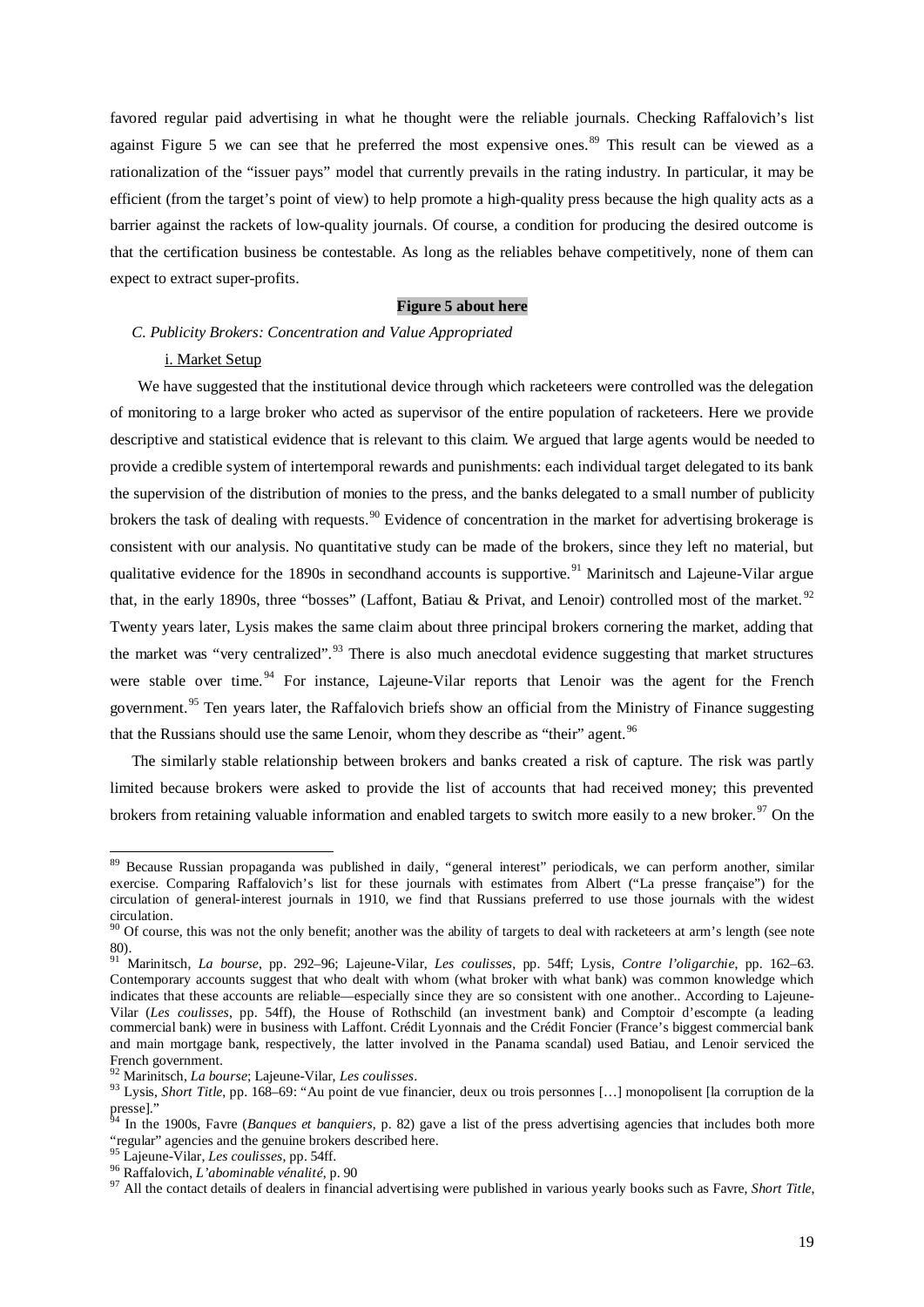other hand, because rumors and gossip changed over time, brokers retained an edge and so, if they had served the client well, would naturally maintain that relation. We also have evidence that payment schemes were tailored to minimize moral hazard. For instance, Lysis reports that brokers were paid a lump-sum fee and thus lost money if payments to journals overran.<sup>[98](#page-20-0)</sup>

A corollary prediction of our model is that the largest borrowers on the market were also those with the most incentive to develop their own monitoring schemes, since they could more easily internalize the needed expertise and could also inflict intertemporal penalties themselves (they accessed the market repeatedly and thus had a "memory"). Once again, the Russian case provides an illustration. As a frequent borrower in Paris, Russia developed an expertise in the Paris press by appointing special agents from the 1890s onward.<sup>[99](#page-20-1)</sup> Much like the publicity brokers, these agents were knowledgeable about the press milieu (because they had been around for so long) and were able to monitor journalists through rewards and punishments (because Russia was such a large borrower).<sup>[100](#page-20-1)</sup> For instance, at some stage we find Russians making payment to a journal conditional upon the nonpublication of damaging information. As Raffalovich explains: "It must be understood that it will last 'during good behavior' because if they cheat too openly on us, the Minister can always become angry." [101](#page-20-1) Although eventually Russia dealt partly through the press broker Lenoir, they came to this decision late, and very partially.

#### ii. How Much Was Appropriated?

Here we provide estimates of the amounts paid to the press. We have emphasized the relation between IPO and rackets, so it seems natural to measure the "overall" revenues that the press (good or bad) derived from IPOs. Recall that, consistently with what we argued earlier, payments were made in normal times (each year) and also when borrowers felt vulnerable (whenever an IPO occurred). Good journals, in particular, received regular payments in the form of advertising or publicity, encouraging them to provide proper coverage in times of stress as already discussed. For the case of Russia, Figure 6 graphs total payments to the press and highlights the decomposition into regular payments ("publicity") and exceptional payments ("bribes"). The figure shows that racket payments were more volatile than publicity payments, vindicating our interpretation of the latter as an insurance premium. We can see that racket money peaked between 1904 and 1906—that is, between the outbreak of the war with Japan and the eventual consolidation of Russian finances through a 1906 security issue. In other words, issuers divested themselves of resources in normal times—most probably to reliable outlets—but during periods of stress had to increase divestments through the agency of publicity brokers, who distributed funds to reliable and zombie journals both. Focusing on IPOs and estimating the amounts paid to the press is therefore a natural way to assess the total damage from badmouthing and to show that, as we surmise, this damage was limited thanks to the existence of some institutional solutions.

## **Figure 6 about here**

-

<span id="page-20-1"></span><span id="page-20-0"></span>or the Annuaire de la presse during the 1890s.<br><sup>98</sup> Lysis, *Contre l'oligarchie*, pp. 162–63.<br><sup>99</sup> Raffalovich, *L'abominable vénalité*.<br><sup>100</sup> Raffalovich was possibly their best asset, since he was a Paris-based economist yearbook. Raffalovich also belonged to the distinguished *Société d'Economie Politique*, and he was acquainted with and respected by all relevant economists of the time. Raffalovich was a personal friend of Leroy-Beaulieu, editor of *L'Economiste français*; he also contributed to the main dictionaries of political economy and gave lectures and conferences in prestigious Paris institutions. Raffalovich established himself as a leading authority with the publication of a thick (close to 1,000 pages) annual macroeconomic outlook, *Le marché financier*, that was produced with a team of economists. *Le marché financier* rapidly became a reference that was avidly read by the public specializing in finance, both in France and abroad. *The Economist* regularly highlighted the publication of Raffalovich's macroeconomic annual (e.g., *The Economist*, 18 June 1898, p. 911).

<sup>101</sup> Raffalovich, *L'abominable vénalité*, p. 187.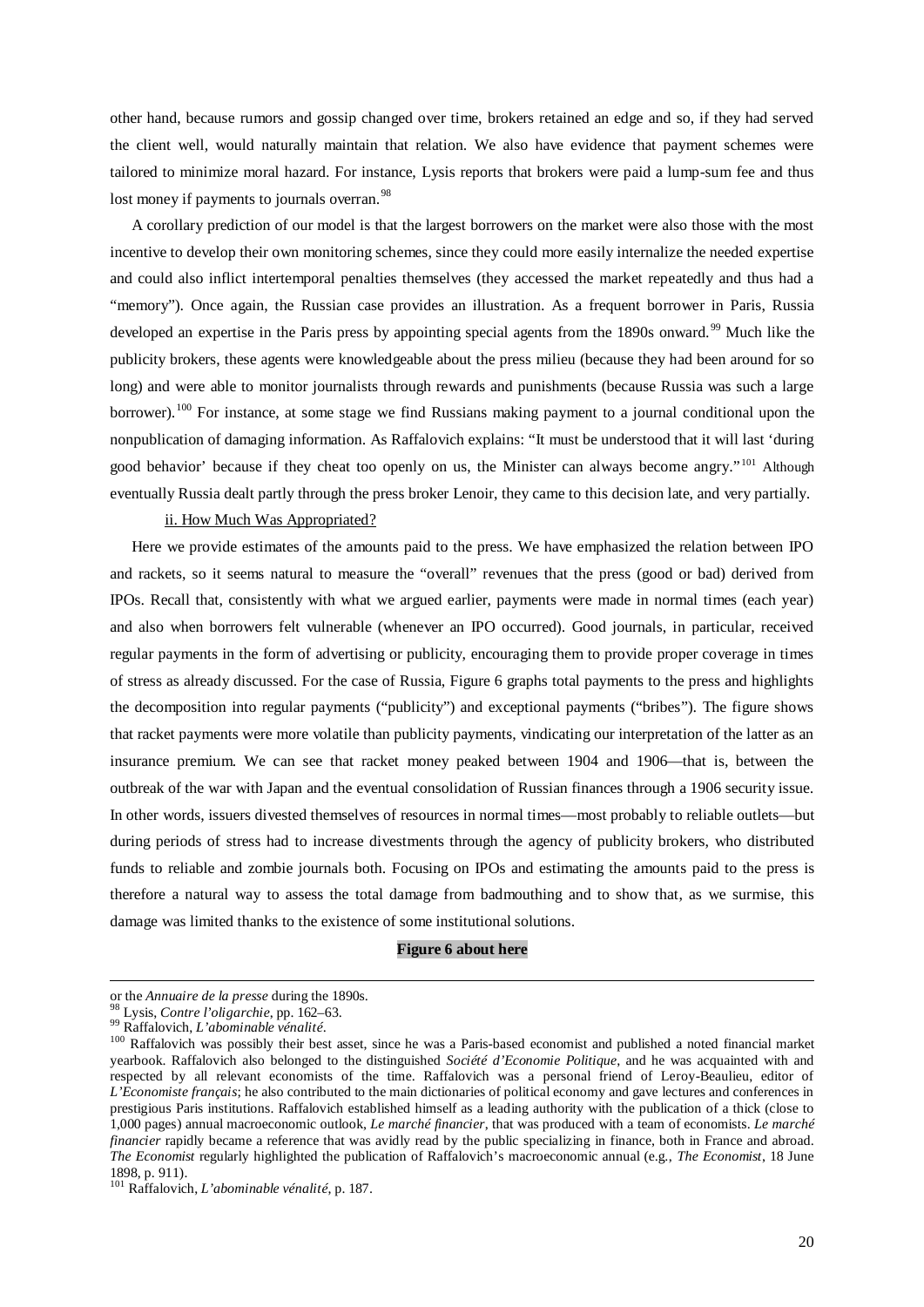The underwriting contracts found in bank archives typically contain mentions of payments "made to the press". The numbers are never reported transparently, however, and it is possible that they mask additional opaque transfers made from the underwriter's (or some other) budget. Our methodology is to identify market access events for which we can match an independent source on payments to the press with data from underwriting contracts, thereby deriving a reasonably reliable estimate. Such an opportunity is provided by the disclosure/divulgence of press payments made public in 1909 by a reportedly upset director general of Banque de Paris et des Pays-Bas (contemporaries suggested there were motives beyond a sudden bout of honesty).<sup>[102](#page-21-0)</sup> As a result, we have evidence for three issues that can be matched against information in underwriting contracts found in bank archives; this makes a high-quality test possible.

#### **Table 1 about here**

The three loans are a 1899 Hungarian Mortgage Bank bond (*Obligations Communales 3.5% du Crédit Foncier de Hongrie*), a 1902 Bulgarian 5 percent loan, and a 1905 Brazilian (Sao Paulo) 5 percent loan. For these, we have worked with sources to document the total payments made to the press on the occasion of the IPO against two relevant benchmarks: (i) the total amount appropriated by issuers and (ii) the share appropriated by banks through underwriting fees. These are natural benchmarks because bankers provided originating, marketing, distributing, and insurance services and also provided signaling and certification, thus competing with the press along some dimensions.<sup>[103](#page-21-0)</sup>

We also document a 1906 Russian 5 percent loan that concluded the protracted period of "Russia bashing" that started with the Russo-Japanese War (1904–1906). In this case, the distribution of monies was not in direct relation to the loan itself because the campaign began before the loan was in sight; however, war almost always led to borrowing and Russian authorities coughed up because they wanted to keep their options open. As indicated by Figure 6, "bribes" were largely discontinued as soon as the war was over and the loan issued (in the spring of 1906). One reason for adding this loan to Table 1 is that Russia—unlike the other borrowers listed there— attempted to internalize to a higher degree the monitoring of zombies, and it is informative to see whether this resulted in higher or lower levels of spending.

Based on the sources mentioned previously, Table 1 documents the value appropriated by journals. Three features stand out. First, as a share of the capital actually borrowed, the amounts appropriated are relatively small: about half of a percentage point.<sup>[104](#page-21-0)</sup> Second, the numbers remain small even when compared with the underwriting fees, of which they represent only a fraction (between 6 and 18 percent). This may be taken as proof that the problem of badmouthing was indeed under control. It also suggests that the bulk of the value resulting from certification services was appropriated by banks, not by the media.<sup>[105](#page-21-0)</sup> This result is consistent with our finding that large banks disciplined badmouthing by aggregating customers and organizing centralized retaliation via the publicity brokers described here. One implication is that these publicity brokers were, to a large extent, delegated monitors of the underwriting banks. In fact, badmouthing was eating into banks' margins

<span id="page-21-0"></span><sup>&</sup>lt;sup>102</sup> *Le globe* published the numbers of the Hungarian loan in its issue of 25 November 1909 (pp. 908–909). The Bulgarian numbers appear in the same periodical a week later (on 2 December 1909, pp. 930–31) and the Sao Paulo loan numbers appeared in the issue dated 9 December 1909 (pp. 948–50). For comment and a discussion of the reasons for the leak, see *L'écho des capitalistes* of 9 December 1909. *L'écho* reported that Albert Turrettini, the new director general of the bank declared "*La presse, je m'en f...!*" (in English, "F... the press!"). Other leaks followed until

<sup>&</sup>lt;sup>103</sup> For details of underwriting fees paid to French banks during the period, see Flandreau et al., "The End of Gatekeeping". Their study implies that fees in Britain and France were roughly competitive.<br><sup>104</sup> See Table 1 in Flandreau et al., "The End of Gatekeeping."

<sup>105</sup> Note that appropriations by the press were relatively large compared with modern underwriting fees for similar securities, which averaged 0.54% for issues in New York from 1993 to 2007; see Flandreau et al., "The End of Gatekeeping."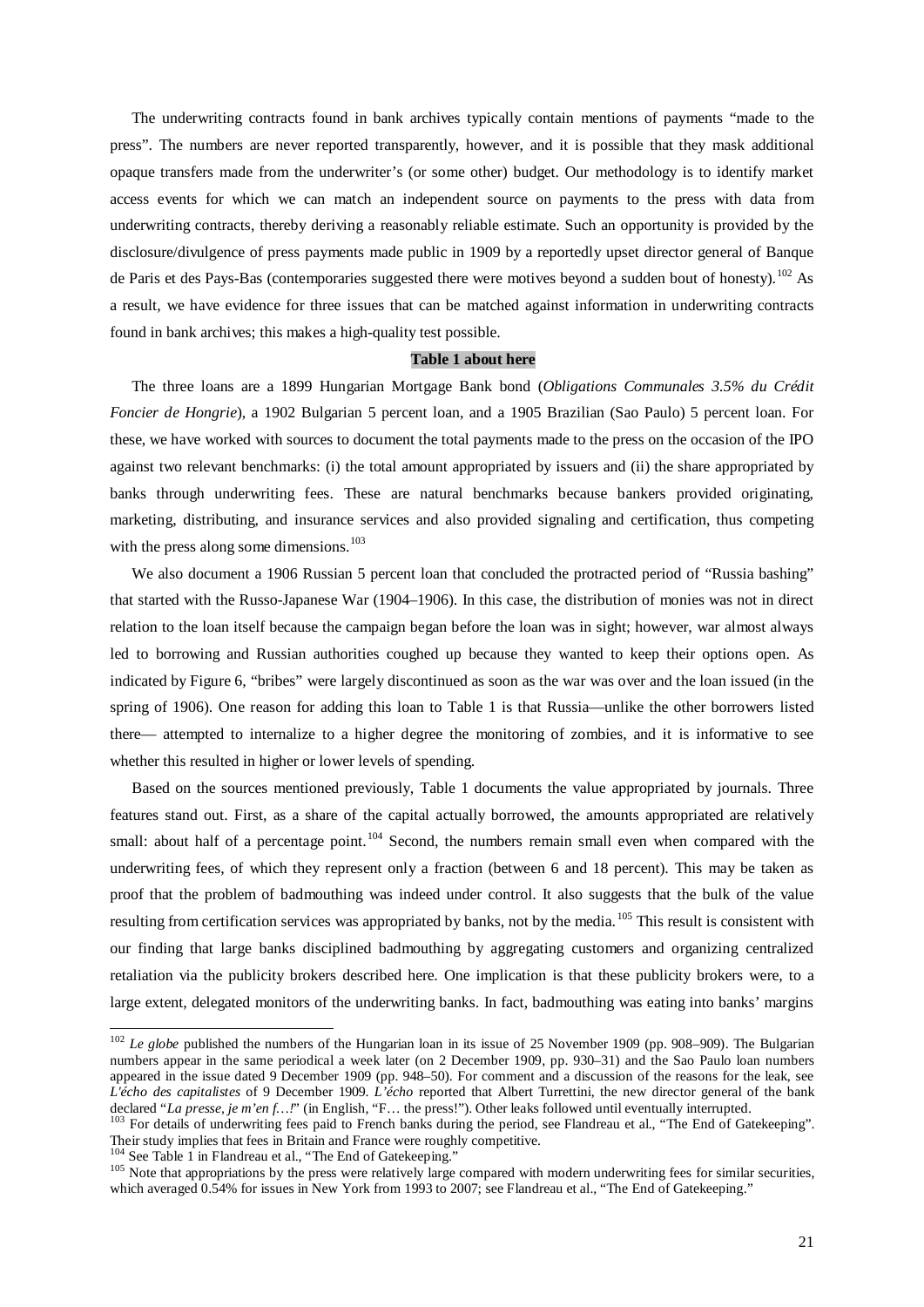and so controlling it was a necessary condition for the banks to compete internationally, at which they were quite successful. The numbers for Russia are also interesting. We see that, although the campaign was spread out over two and a half years, the total spent (as a share of sums eventually borrowed in Paris) is comparable to what we find for other deals where monies were paid in relation to one issue only. This fact suggests that Russia's campaign was cost-effective, which in turn supports our conjecture that bigger agents are better equipped to handle racketeers and also explains why Raffalovich strenuously tried to circumvent the publicity brokers.

Finally, combining our estimates of IPO-related appropriations with IPO data enables us to develop a sense of the total amounts appropriated by the press; the Appendix A.4 provides details and a chart. In 1913, these amounts rose to about 20 million French francs (from about 10 million FF at the beginning of the 1900s). These are large absolute numbers. They amount to more than a leading contemporary bank's annual budget for running a research department with about one hundred employees and an economic research library. [106](#page-22-0) Also, the substantial increase explains why the number of zombies rose inexorably: more people each year were prepared to pay to keep them underground.

#### iii. Value Diversion by Zombies

We stated that, of the amounts paid to the press during IPOs, some went to zombies (and to the press agents who controlled them) and some went to reliables. We conclude this paper by providing estimates of the breakdown of bribes according to journal type. We speculate that, since reliables received money through regular publicity (akin to insurance), the bulk of the IPO payments went to zombies and associated crooks.

The evidence comes from the same three episodes discussed earlier (the Hungarian Mortgage Bank, Bulgaria's loan, and Sao Paulo). The relevant information leaked by the disgruntled director included a list of journals and intermediaries that were paid. We constructed the share appropriated by the press underworld as a residual (journals and press brokers).<sup>[107](#page-22-0)</sup> Namely, we subtracted from total amounts paid to the press monies distributed to "reliables". Reliables were identified using Raffalovich (1931) list of more serious financial and general interest newspapers. In Table 2, they are identified as "influential financial newspapers" and "influential general newspapers". The Table then shows that the underworld appropriated between 62% and 70% of totals.<sup>108</sup>

The striking conclusion is that while the reliables did attract resources, their share barely reached 40 percent. Leading financial journals received but a tiny portion of the total, a fact that contemporary observers deplored. <sup>[109](#page-22-0)</sup> Within the reliables, the main recipients of this money were the generalist newspapers. This makes sense because their nonspecialized form enabled them both to reach a wide audience and to apply extensive "soft"

<span id="page-22-0"></span><sup>&</sup>lt;sup>106</sup> Flandreau, "Caveat Emptor." Around 1900, the annual budget of Crédit Lyonnais' research department was 1 million FF.<br><sup>107</sup> Lenoir was referred to as "Mr. X". There were also some other brokers who acted for several referred to as "Régies".

<sup>&</sup>lt;sup>108</sup> As an alternative to the Raffalovich criterion, we also identify leading general-interest dailies by using circulation numbers for 1910 (Albert, "La presse française.") and selecting dailies with a circulation greater than 50,000. This category overlaps only partly with the Raffalovich newspapers. 5 journals (out of 12) had a circulation greater than 50,000 a day and were not paid by the Russians. Likewise, we selected the most pricey financial journals (50cts or more). Figure 5 shows the partial overlap between Raffalovich and this criterion. Computations with this alternative definition do not alter the basic message with about 60 to 70% of monies appropriated by the underworld. For more details see appendix.

<sup>&</sup>lt;sup>109</sup> "Les grands organes financiers, ceux qui engagent les capitalistes à souscrire dans les émissions, ceux dont les conseils financiers sont écoutés et suivis par leurs abonnés et lecteurs ne figurent dans ce budget de publicité que pour des chiffres infimes, relativement." *L'écho des capitalistes* (9 December 1909, #42, p. 1). *Le globe* (9 November 1909, p. 858) pointed out that "C'est pourtant avec l'argent de ces actionnaires [les établissements de credit] qu'on alimente la caisse de nombre de feuilles politiques notoirement incapables de faire, au point de vue financier, une publicité utile." Also, Raffalovich, also the disburser of Russian monies, was generally perceived as a moral character in a corrupted world : M. Raffalovich was well known in both financial and political circles of Paris, where he enjoyed wide personal respect because of the unfailing rectitude of his private conduct and official actions during a period when financial scandal was frequent both in French finance and in the Franco-Russian relations (p. 12, The New-York Times, 13 January 1922).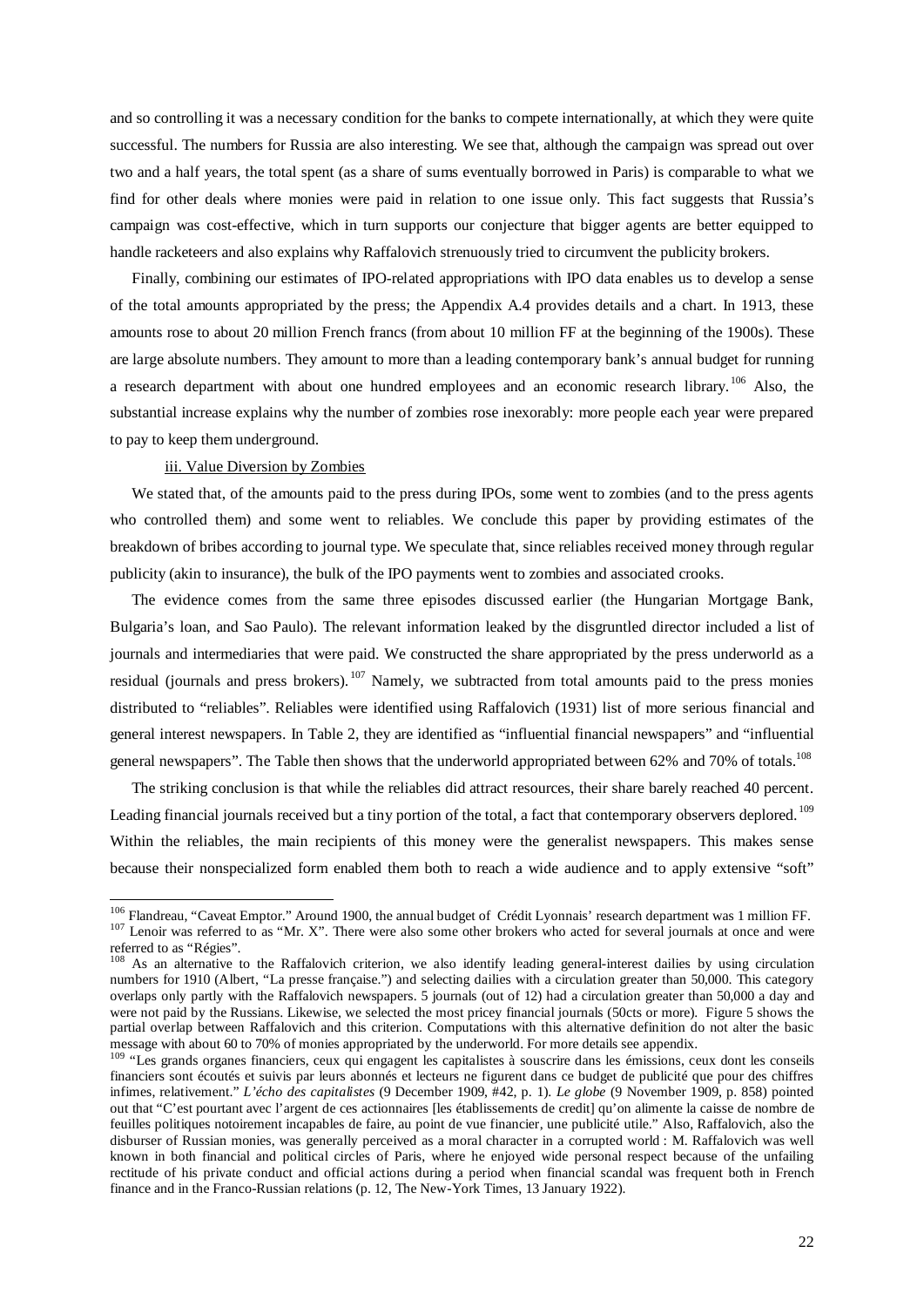badmouthing by ignoring certain issuers. Thus the united zombies and publicity brokers were receiving the lion's share (more than 60 percent) of the total press expenses during IPOs. The rest was mostly received by the general press. Good financial journals, in contrast, were mostly funded by charging their readers and attracting regular publicity.

#### **Table 2 about here**

#### **Conclusions**

This article has reviewed some features of the market for financial information in France before World War I. We studied how libel law, or a lack thereof, created weak property rights over reputation. We saw that absence of strong enforcement procedures encouraged the creation of "zombie" journals, of which there were at least 250 in the field of finance around 1900. Yet we argued that, in practice, badmouthers did not wield disproportionate influence on the market because various arrangements emerged to cope with the situation. We found that journals with a reputation had no interest in making damaging allegations—unlike journals without a reputation. Coordination of the latter was assisted by bandwagon effects or explicit coordination (the *Académie de chant*). Finally, we found that rumors were more likely to be planted when there was a greater likelihood that others would pick it up. Initial public offerings provided the hunting ground.

We identified two main mechanisms that mitigated the problem of issuers being targeted by badmouthing racketeers.

First, the risk of racket increased the value of more serious journals. Some, such as *L'Economiste français*, emerged as standards of reliability. The result was that they were able to attract stable advertising revenues. This finding, we argued, may explain why providers of financial information were able to charge the concerns they rated—a conclusion that may be relevant now that the relations between issuers and rating agencies are coming under attack.

The second solution that emerged to deal with badmouthing was the corralling of borrowers by their bankers (the underwriters) and the pooling of bribes through delegated monitors called "publicity brokers", who were in charge of dispensing the "right" amount of bribes. The resulting equilibrium was enforced by brokers in two ways. First, by signing up a number of (financially incompetent) people for press campaigns, the brokers subsidized a "party" supporting the issuers that had paid for it: the badmouthers were paid above their opportunity cost, securing the coordination of information-poor media to *not fabricate* damaging information. Second, because of their concentration, brokers had the means to retaliate against deviating individuals.

This scenario belonged to the world of second-best solutions. For the "*Belle Epoque*" as the era leading up to WWI is known, we estimated that roughly 15 million francs (of 1913) were paid annually in "bribes", of which some 60 percent ended up in the pockets of racketeers. Although this may have been small potatoes compared to total issues in Paris or to the benefits that accrued to underwriters, the total sum (of about 150 million FF during the 1892-1913 period) is fairly high and is much larger than the profits earned by the reliable journals. In a better world, this money—instead of lining the pockets of white-collar thugs, politicians, and venal journalists—could have funded a higher-quality press.

The reasons for this equilibrium's emergence remain to be understood, just as we need also to work out relevant comparisons with other countries beyond the useful parallel developed here with Great Britain. Another possible outcome was parking all of the bribe money with the reliable media, thereby raising entry costs for the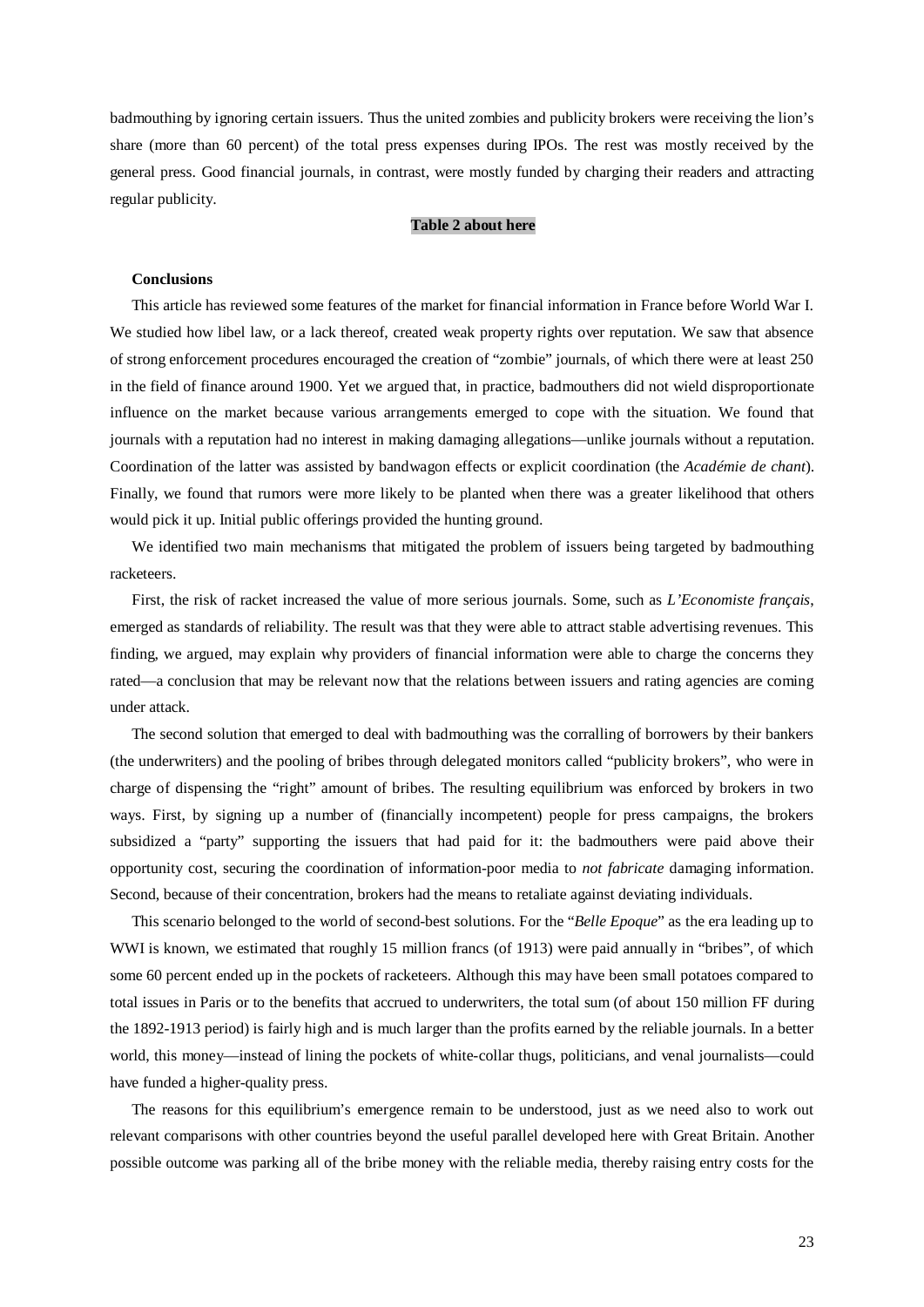racketeers. On this account, we note that the leading London financial journal (*The Economist* and its supplement, the *Investors' Monthly Manual*) was thicker—for a comparable price—than *L'Economiste français*. We found that *L'Economiste français* charged readers more than did its French competitors and also attracted more publicity, but that was not enough to vanquish the zombies. This failure was regretted by borrowers, such as the Russian financial agent Raffalovich. $110$ 

An interesting hypothesis that future research may well wish to explore is that certification by journals (or rating agencies) competes against certification by banks. Recent research shows that during this period, underwriting banks collected large revenues from underwriting and certification services.<sup>[111](#page-24-0)</sup> A higher-quality press might have reduced the profit margins of banks sponsoring IPOs. Bankers may thus have preferred to bribe journals, and—by helping to maintain a critical level of corruption in equilibrium—they depreciated the quality of their competitor which amounted to protecting their own certification power -- and corresponding revenues.

Another (not mutually exclusive) interpretation emphasizes the role of politicians. As already told by earlier historians and as mentioned in this article, politicians and parties were generally involved in the most extensive briberies. Journals, some of which were controlled by parties, were ideal vehicles for laundering racket money. A racket could be used to buy political favors or votes in parliament, and the money paid could be simply registered under "publicity". The irony of this conclusion is that a regime based on freedom of speech does not guarantee that the truth will out.

Geneva and Paris, 27 August 2010

<span id="page-24-0"></span><sup>&</sup>lt;sup>110</sup> Raffalovich, *L'abominable vénalité*.<br><sup>111</sup> Flandreau et al., "The End of Gatekeeping"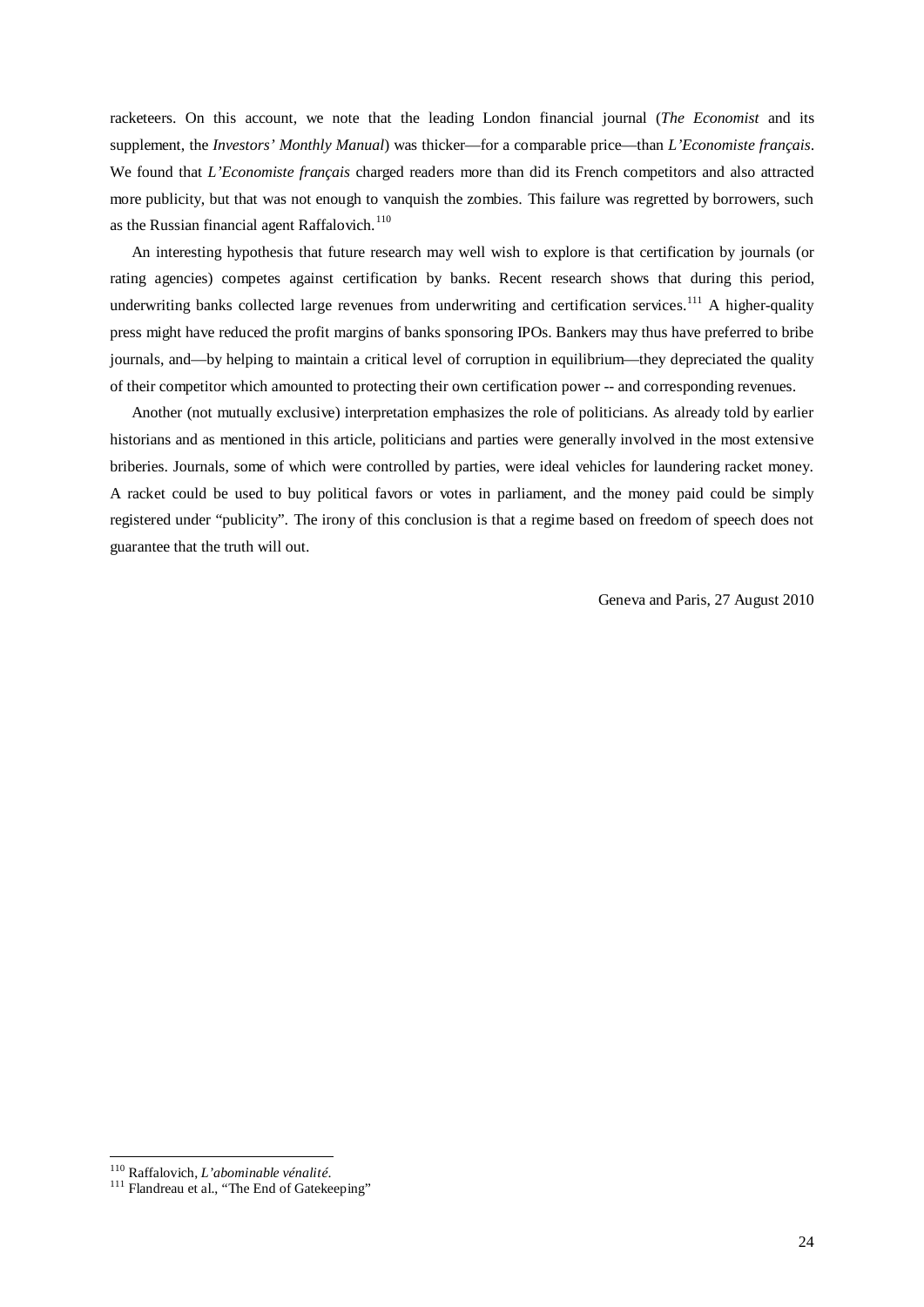## **Archives**

Bank Archives

- Banque de Paris et des Pays-Bas Paris
- Crédit Lyonnais, Paris
- Société Générale, Paris

Agence Havas, Archives Nationales, Paris

#### **References**

- Ageron, Charles Robert. "La vénalité de la presse française dans la première moitié du XXe siècle. L'action des États étrangers." *Cahiers de l'Institut d'Histoire de la Presse et de l'Opinion* n°3, Tours, (1975): 107-30.
- Albert, Pierre. "La presse française de 1871 à 1940." in Claude Bellanger, Jacques Godechot, Pierre Guiral, Fernand Terrou (eds), Histoire générale de la presse française, tome III, Paris, PUF, 1972.
- Albano, Gian Luigi, and Alessandro Lizzeri. "Strategic Certification and Provision of Quality." *International Economic Review* 42(1), (2001): 267-83.
- Allen F. and G. Faulhaber. "Signalling by Underpricing in the IPO Market." *Journal of Financial Economics*, 23, (1989): 303-23.
- Avenel (D'), Vcte G. Le mécanisme de la vie moderne. La publicité. *Revue des deux mondes*, Janvier-Février  $(1901): 628-59.$
- Avenel (D') Henri. *Annuaire de la presse*, Paris : Annuaire de la presse, 1904.
- Balzac, Honoré de. *La maison Nucingen*. Paris: Flammarion, 1837.
- Bar-Gill, Oren, and Assaf Hamdani. "Optimal Liability for Libel." *Contributions to Economic Analysis & Policy*, Berkeley Electronic Press, vol. 2(1), (2003): Article 6.
- Baron, David P. "Persistent Media Bias". *Journal of Public Economics* vol **90**, (2006): 1–36.
- Beatty, Randolph, and Jay Ritter. "Investment Banking, Reputation, and the Pricing of IPO." *Journal of Financial Economics* vol. 15, (1986): 213-32.
- Besley Timothy, and Andrea Prat. "Handcuffs for the Grabbing Hand? Media Capture and Government Accountability." *The American Economic Review*, vol. 96(3), (2006): 720-736.
- Bignon, Vincent, and Antonio Miscio. "Media Bias in Financial Newspapers: Evidence from Early Twentieth Century France." Forthcoming *European Review of Economic History*, (2010).
- Bloch, Marc. *L'Etrange défaite*, Paris : Ed. Franc-tireur, 1940 [1946].
- Block, Walter N., Stephan Kinsella, and Hans-Hermann Hoppe. "The Second Paradox of Blackmail", *Business Ethics Quarterly*, Vol. 10(3), (2000): 593-622.
- Bouvier, Jean. *Le krach de l'Union Générale*, Paris: PUF, 1960.
- Bouvier, Jean. *Les deux scandales de Panama*, Paris: Julliard, 1964.
- Byoun, Soku, and Yoon S. Shin. "Unsolicited Credit Ratings: Theory and Empirical Analysis." Manuscript, 2003
- Cantor, Richard, and Frank Packer. "The Credit Rating Industry." *Quarterly Review, Federal Reserve Bank of New York*, Summer, (1994): 1-26.
- Carter, R. B., F. H. Dark, and A. K. Singh. "Underwriter Reputation, Initial Returns, and the Long-Run Performance of IPO." *Journal of Finance*, vol. 53 (1), (1998): 285-311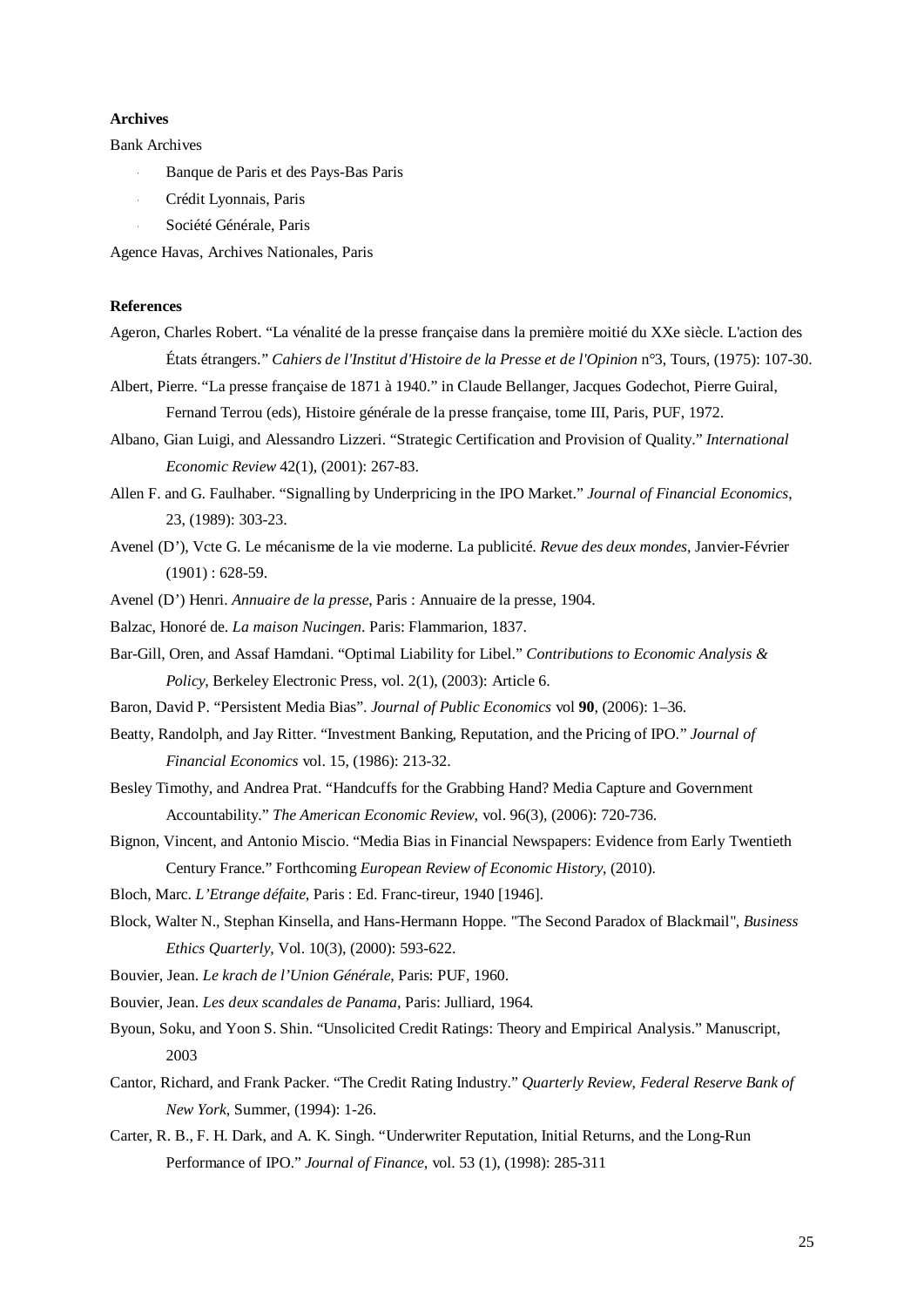- Chemmanur, Thomas J., and Paolo Fulghieri. "Bank Reputation, Information Production and Financial Intermediation", *Journal of Finance* vol. 49(1), (1994): 57-79.
- Coase, Ronald H. "The 1987 McCorkle lecture: Blackmail." *Virginia Law Review*, vol. 74, (1988): 655-76.
- Cote Défossés, *Cours authentique et officiel de la Bourse de Paris*, Paris, various years.
- Dalvi, Manoj, and James F. Refalo,. "An Economic Analysis of Libel Law," *Eastern Economic Journal*, vol. 34(1), (2008): 74-94.
- Diamond, Douglas W. "Reputation acquisition in debt markets." *Journal of Political Economy* 97, (1989): 828- 62.
- Djankov, Simeon, McLiesch Caralee, Nenova Tatiana, and Andrei Shleifer. "Who Owns the Media?" *Journal of Law and Economics* vol. XLVI (2003): 341-381.
- Dujardin, Édouard. *Annuaire du duel, 1880-1889*. Paris: Perrin, 1891.
- Dyck, Alexander, Volchkova, Natalya, and Luigi Zingales. "The Corporate Governance Role of the Media: Evidence from Russia." *Journal of Finance* vol. 63(3), (2008): 1093-135,
- Ellschot, Willem, *Lijmen* Amsterdam: Tepas, 1924.
- Eng, L. L., and Y. T. Mak. "Corporate Governance and Voluntary Disclosure", *Journal of Accounting and Public Policy* vol 22(4), July-August, (2003): 325-345.
- Eveno, P. *L'argent de la presse française*. Paris: Editions du CHTS, 2003.

Favre, J. E. *Banques et banquiers de Paris*. Paris : Publications Financières Favre, 1909

- Flandreau, Marc. "Caveat Emptor: Copying with Sovereign Risk Under the International Gold Standard." In *International Financial History in the Twentieth Century, System and Anarchy*. M. Flandreau, C.-L. Holtfrerich, and H. James, eds. Cambridge University Press, (2003): 17-50.
- Flandreau Marc, Juan Flores, Norbert Gaillard, and Sebastian Nieto-Parra. "The End of Gatekeeping: Underwriters and the Quality of Sovereign Debt Markets, 1815-2007", *NBER International Seminar on Macroeconomics* vol 6, 2010.
- Folleville (de), Daniel. *Rapport de la commission chargée de procéder à une enquête sur les circonstances qui ont préparé, précédé, accompagné ou suivi l'arrestation du financier Rochette*, Paris: Imprimerie de la chambre des députés, 1911.
- Garoupa, Nuno. "Dishonesty and Libel Law: The Economics of the "Chilling" Effect." *Journal of Institutional and Theoretical Economics* 155(2), (1999): 284-300.

Gébé Victor. *Catalogue des Journaux Imprimés*. Paris, 1875, 1877.

- Gentzkow, Matthew, Edward L. Glaeser and Claudia Goldin. "The Rise of the Fourth Estate: How Newspapers Became Informative and Why It Mattered", in *Corruption and reform: lessons from America's economic history*, E. Glaeser, and C. Goldin Eds. Chicago: Chicago University Press. Series: N.B.E.R. Conference Report, (2006): 187-230.
- Gentzkow, Matthew and James Shapiro. "Media Bias and Reputation." *Journal of Political Economy* vol. 114 (2006): 280-316.
- Ginsburg, Douglas H. and Paul Shechtman. "Blackmail: An Economic Analysis of the Law." *University of Pennsylvania Law Review* 141, (1993): 1849-76.
- Gómez, Fernando and Juan-José Ganuza. "Civil and Criminal Sanctions Against Blackmail: An Economic Analysis." *International Review of Law and Economics* vol 21(4), (2002): 475-498.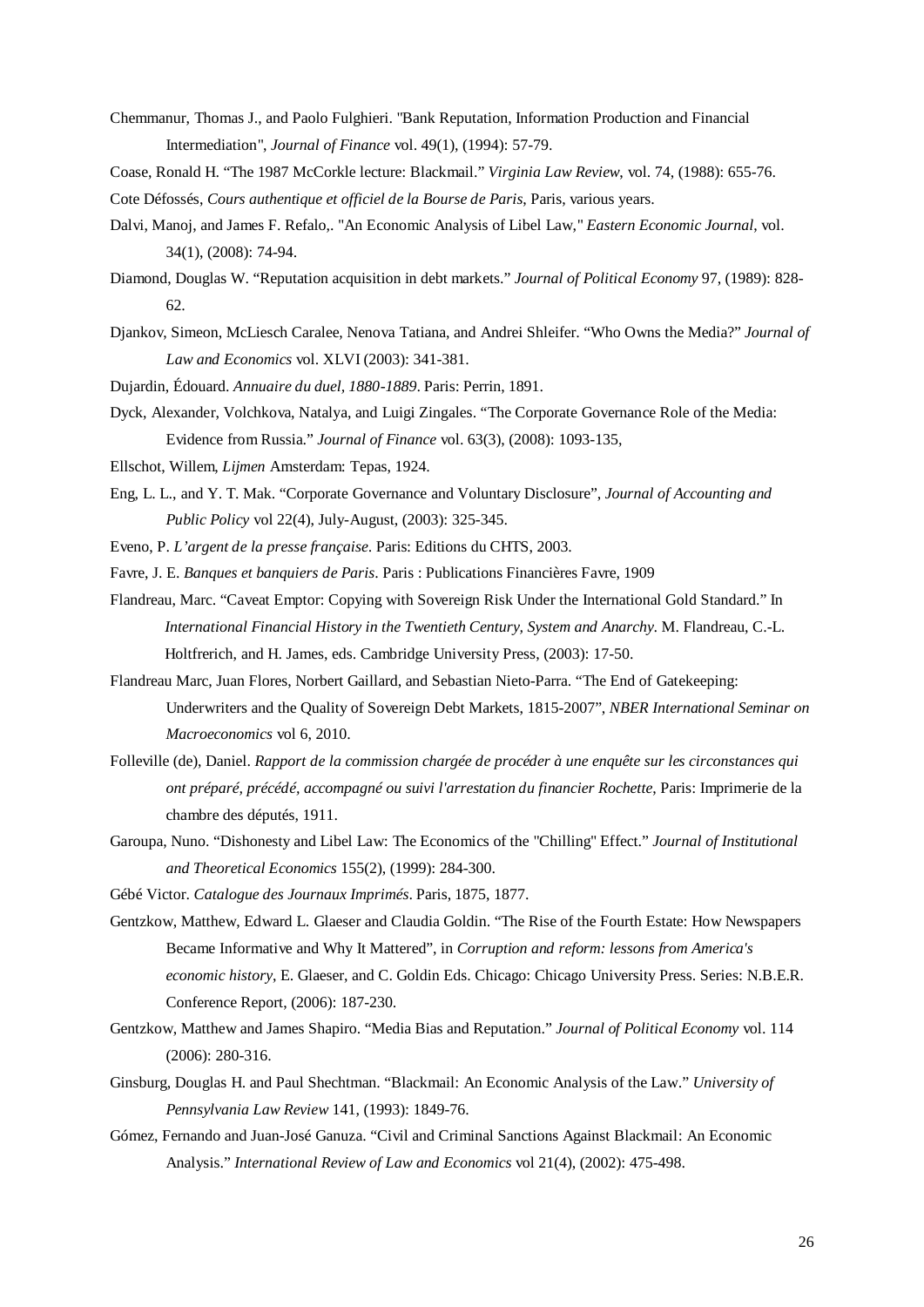- Gorton, Gary. "Reputation Formation in Early Banknotes Markets." *Journal of Political Economy*, 104, 2 (1996): 346-97.
- Harris, John R., and Michael P. Todaro. "Migration, Unemployment & Development: A Two-Sector Analysis." *American Economic Review* vol. 60(1), (1970): 126-42.
- Hickman Braddock W. "Corporate Bond Quality and Investor Experience." Cambridge (MA): N.B.E.R. book, 1958.
- Hillison, William, and Carl Pacini. "Auditor Reputation and the Insurance Hypothesis: The Information Content of Disclosures of Financial Distress of a Major Accounting Firm." *Journal of Managerial Issues*. (2004): 65-86.
- Jeanneney, Jean-Noël. "La vénalité du journalisme financier pendant l'entre deux guerres." In *L'argent caché*. Paris: Points Seuil, 1981.
- Kindleberger, Charles P., *Manias, Panics, and Crashes*: A History of Financial Crises, John Wiley & Sons, New York, 1996 (third edition, first in 1978)
- Koss, Stephen. *The Rise and Fall of the Political Press in Britain*, Vol. 1, the Nineteenth Century, London: Hamish Hamilton, 1981.
- Lajeune-Vilar, André. *Les coulisses de la presse : Mœurs et chantages du journalismes.* Paris: A. Charles, 1895. Lefébure, Antoine. *Havas : les arcanes du pouvoir*, Paris: Grasset, 1992.
- Lenz, Hansrudi, and Markus Ostrowski. "Auditor Choice by IPO Firms in Germany: Information or Insurance Signaling?" *International Journal of Accounting, Auditing and Performance Evaluation* 2(3), (2005): 300-20
- Lysis (Letailleur, E.). *Contre l'oligarchie financière*, 11th ed. Paris: Albin Michel, 1912.
- Marinitsch, Oscar. *La Bourse théorique et pratique*. Paris: Ollendorf, 1892.
- Mathis, Jérôme, James Mc Andrews, and Jean-Charles Rochet. "Rating the Raters: Are Reputation Concerns Powerful enough to Discipline Rating Agencies?" *Journal of Monetary Economics*, vol. 56(5), (2009) 657-674.
- McMillan, John, and Pablo Zoido. "How to Subvert Democracy: Montesinos in Peru." *Journal of Economic Perspectives* 18, (2004): 69–92.
- Mermet Emile. *La Publicité en France*. Paris, 1878, 1879, 1880.
- Mermet Emile. *Annuaire de la presse française*, Paris : Mermet, various issues.
- Michaely, Roni, and Wayne Shaw. "The Pricing of Initial Public Offerings: Tests of Adverse-Selection and Signalling Theories." *Review of Financial Studies* vol. 7 (2), (1994): 279-319.
- Miliukov, Pavel. *Russia and its crisis*, Chicago: Chicago University Press, 1905.
- Modiano, René. *La presse pourrie aux ordres du capital*, Paris, Librairie Populaire. 116 p, 1935.
- Moron, A. *La vérité sur les journaux financiers à bon marché contenant des renseignements indispensables à tous les capitalistes*, Nantes. 80 p., 1882.
- Neymarck, Alfred. *Finances contemporaines*. Paris: Félix Alcan, 1911.

New-York Times.

- Olson, Mancur, and Martin C. McGuire. "The Economics of Autocracy and Majority Rule: the Invisible Hand and the Use of Force." *Journal of Economic Literature*, vol. 34, (1996): 72-96.
- Palmer, Michael B. *Des petits journaux aux agences de presse. Naissance du journalisme moderne (1863-1914)*, Paris: Aubier, 1983.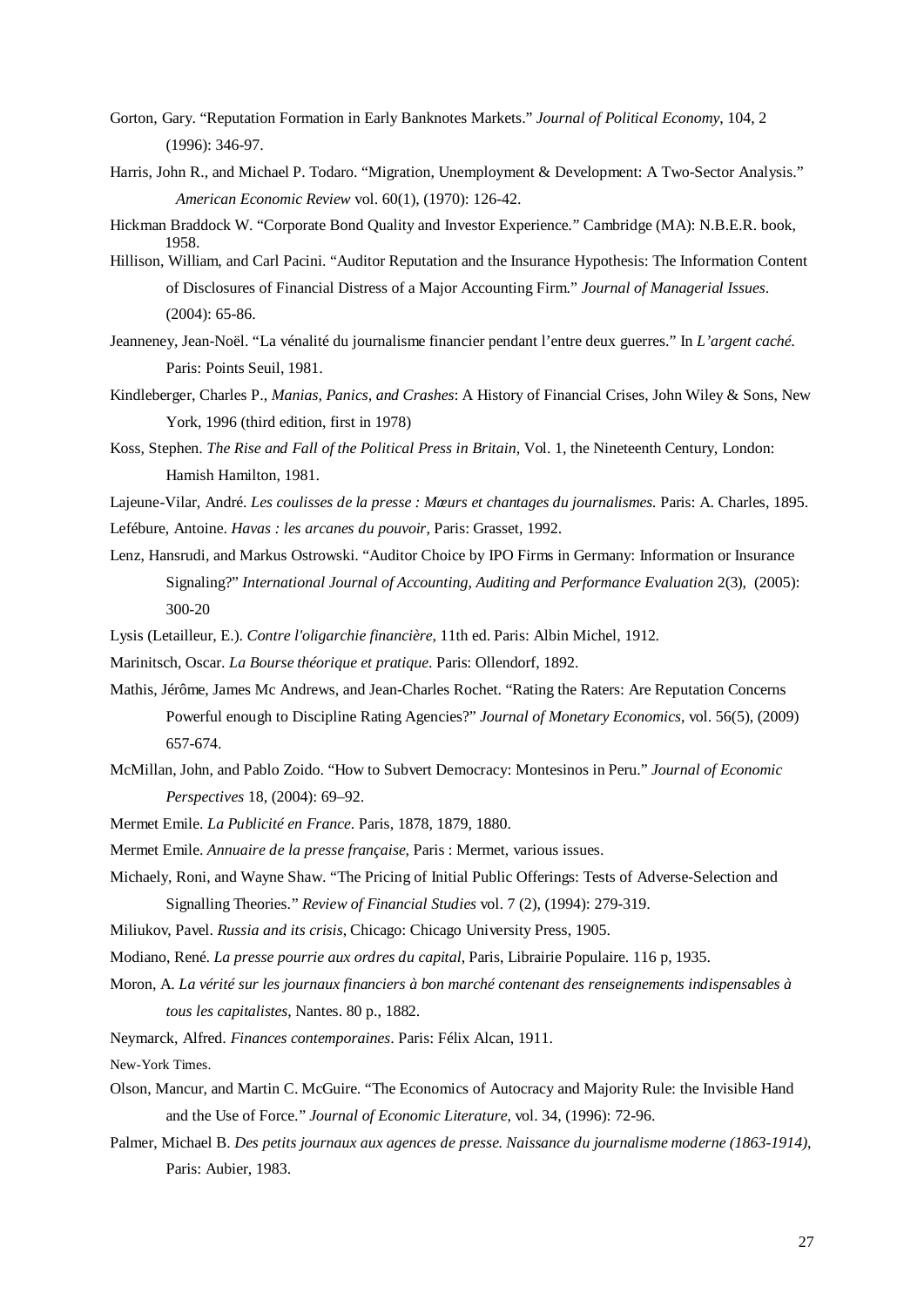- Petrova, Maria, 2009, "Newspapers and Parties: How Advertising Revenues Created an Independent Press", New Economic School Working Paper August, 2009.
- Raffalovich, Arthur. *L'abominable vénalité de la presse. D'après les documents des archives russes 1897-1917*. Paris: Librairie du travail, 1931
- Rajan, R., and Zingales, Luigi. The Great Reversals: The Politics of Financial Development in the 20th Century. *Journal of Financial Economics* 69, (2003): 5–50.
- Rochet, Jean-Charles and Jean Tirole. Two-sided Markets: A Progress Report. *RAND Journal of Economics* **37**, (2006): 645-67
- Saul, Samir. "Banking Alliances and International Issues on the Paris Capital Market, 1890—1914", in *London and Paris as International Financial Centers in the Twentieth Century*, Cassis Y. and Bussière E. ed., Oxford University Press, (2005): 119-50.
- Shapiro, Carl, and Stiglitz, Joseph E. "Equilibrium Unemployment as a Worker Discipline Device." *American Economic Review* 74(3), (1984): 433-44.
- Simon, Maron J. *The Panama Affair*, New York: Scribner's, 1971.
- Simpson, A. E. "Dandelions on the Field of Honour : Dueling, the Middle Classes, and the Law in Nineteenth Century England." *Criminal Justice History* vol 9, (1988): 99-155.
- Smith, Roy C., and Walter Ingo. "Rating Agencies: Is There an Agency Issue?" NYU Working Paper FIN-01- 003, 2001.
- Soreph, Gustave. *Défends ton argent: conseils pratiques pour éviter les pièges tendus à l'épargne*. Paris: Larousse, 1909.
- Spence, Michael A. "Job Market Signaling." *Quarterly Journal of Economics* vol. 87(3), (1973): 355-74
- Trollope, Anthony. *The Way We Live Now*. London: Chapman, 1875.
- White, Lawrence, 2010, "Markets: The Credit Rating Agencies," *Journal of Economic Perspectives*, Spring.
- Whiting, Bartlett Jere. *Early American Proverbs and Proverbial Phrases*, Cambridge (Ma): Harvard University Press, 1977.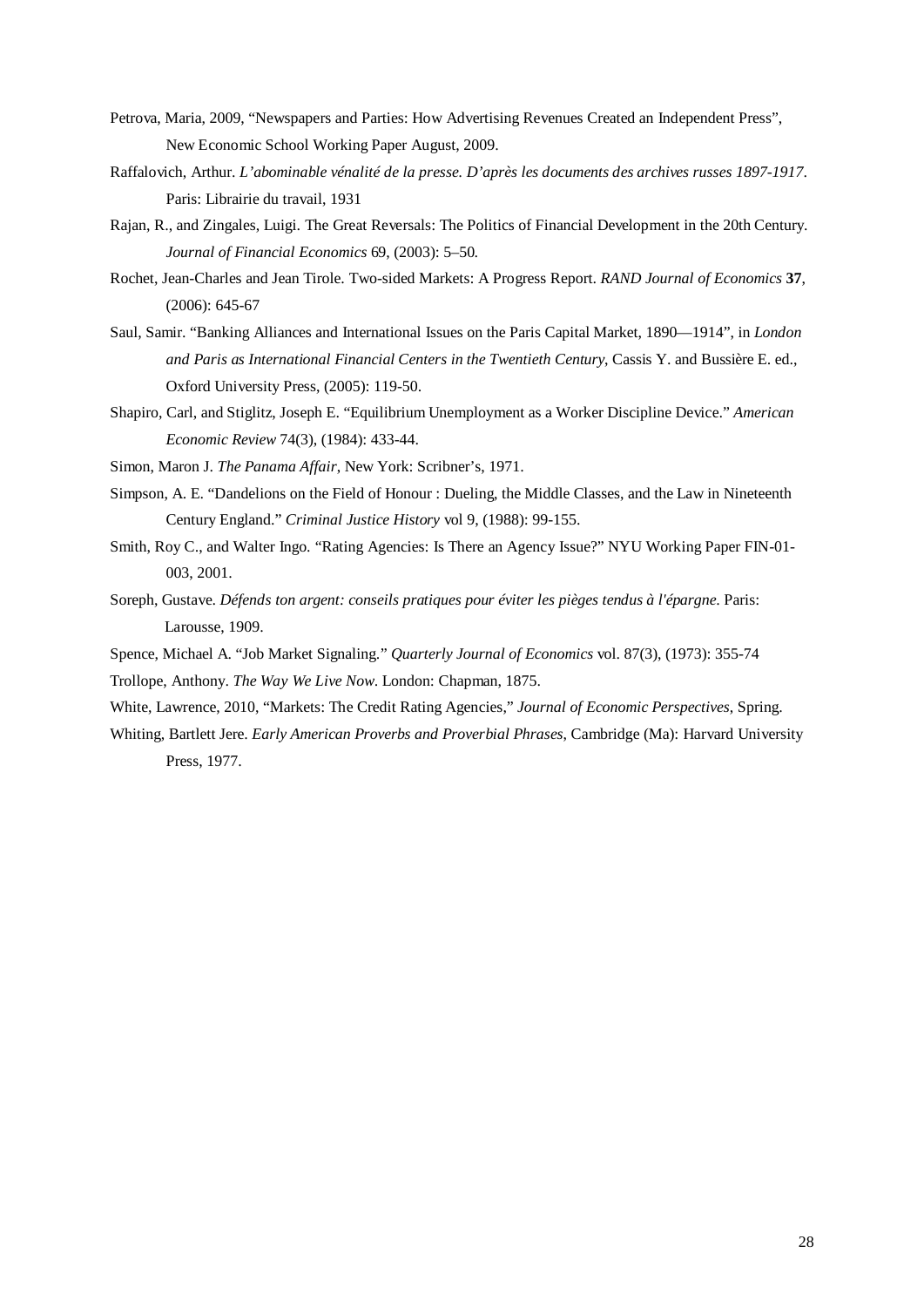

Figure 1. Number of Newspapers Specialized in Economics and Finance in France and Britain

Source : Authors' computations. French Data on the number of newspapers in France were published in the volumes of the yearly Catalogue des Journaux Imprimés (1875, 1877) edited by Gébé, La Publicité en France (1878, 1879, 1880) edited by Mermet and the Annuaire de la Presse (1881-1914), edited by Mermet (1881- 1891), Avenel (1892-1904/05) and Bluysen (1907-1914). Each volume appeared at the beginning of the year, and then reflected the number of newspapers published in December of the preceding year. English data one the appearance of newspapers are taken in the Tercentenary handlist of English & Welsh newspapers, magazines  $\&$ reviews (1920) which give a census of all the periodicals published each year in London between 1620 and 1920.



Figure 2. Number of Financial and Political Economy Journals and IPO Volumes in Paris

Source: Newspapers: Authors. Securities publicly issued in Paris from Saul (2005, p. 122, Stock publicly issued in France) citing Chadeau (1989, L'économie nationale au 19eme siècle) and the INSEE statistical yearbook (1951, 1961 et 1966). Nominal values were deflated using the index of Levy-Leboyer and Bourguignon (1985).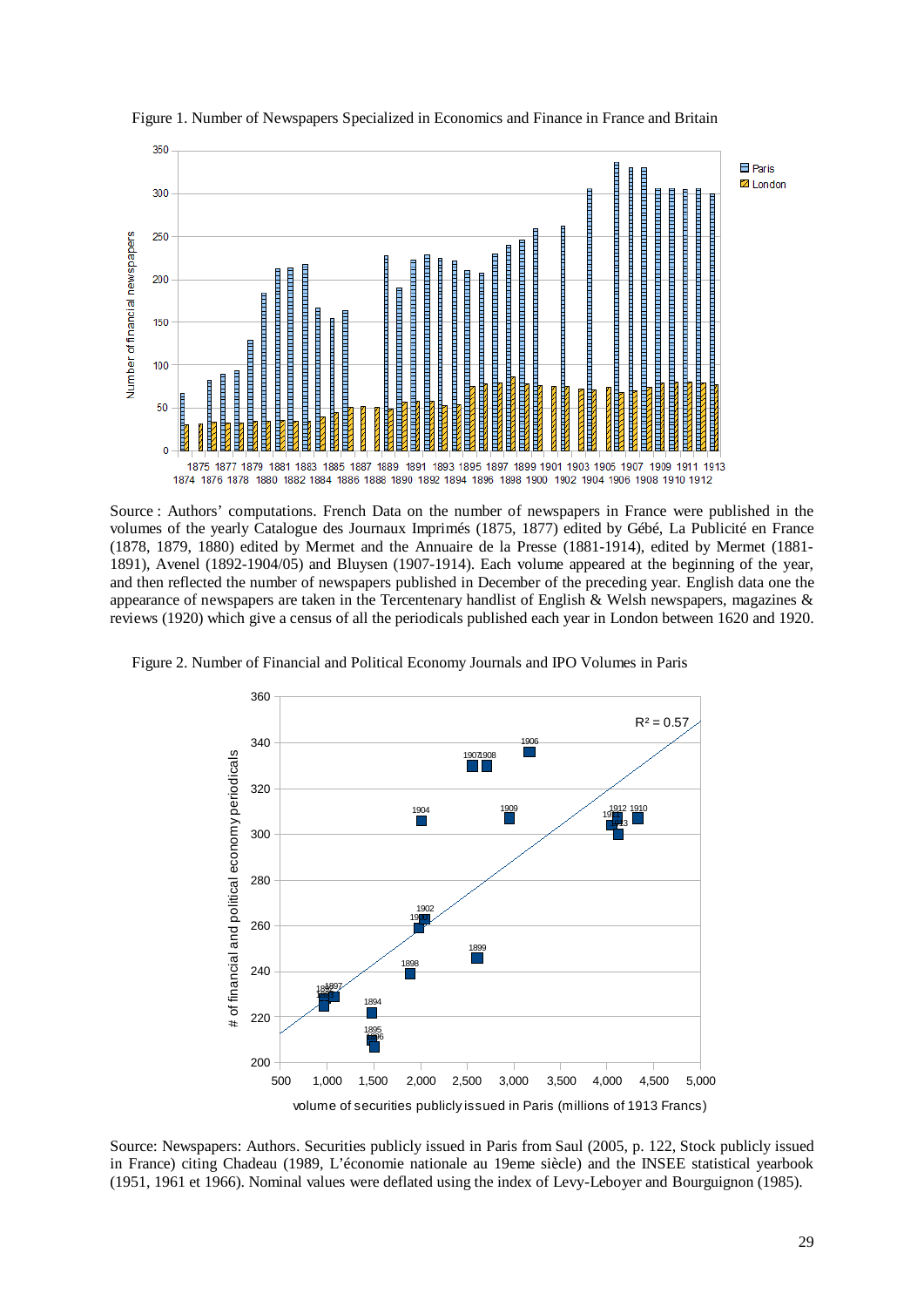



(probability that a newspaper is published during one sampled year)

Source: Authors' computations, from *Annuaire de la Presse*. See appendix A.2. for details on the computation of longevity numbers and prices.



Figure 4: Advertising revenues versus price per issue, selected newspapers.

Source: Authors' estimates, from journals. See appendix A.3. for details.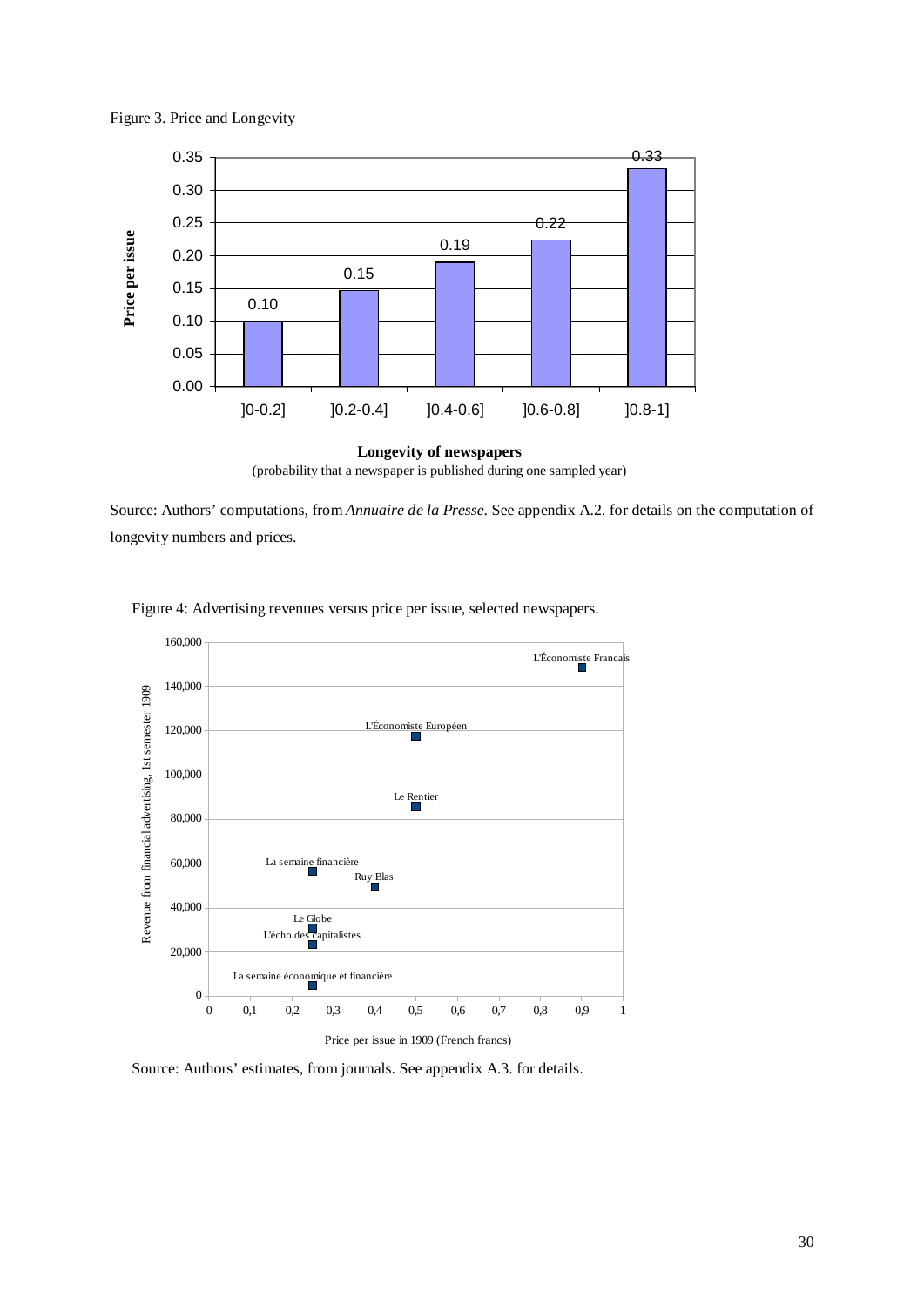

Figure 5. The ranking of financial journals (according to price per issue) and Russian publicity in them

Source: Authors, from Raffalovich (1931) and *Annuaire 1904-05*.



Figure 6. Russian Bribes and Publicity during the 1900s (FF).

Source: Authors, from Raffalovich 1931.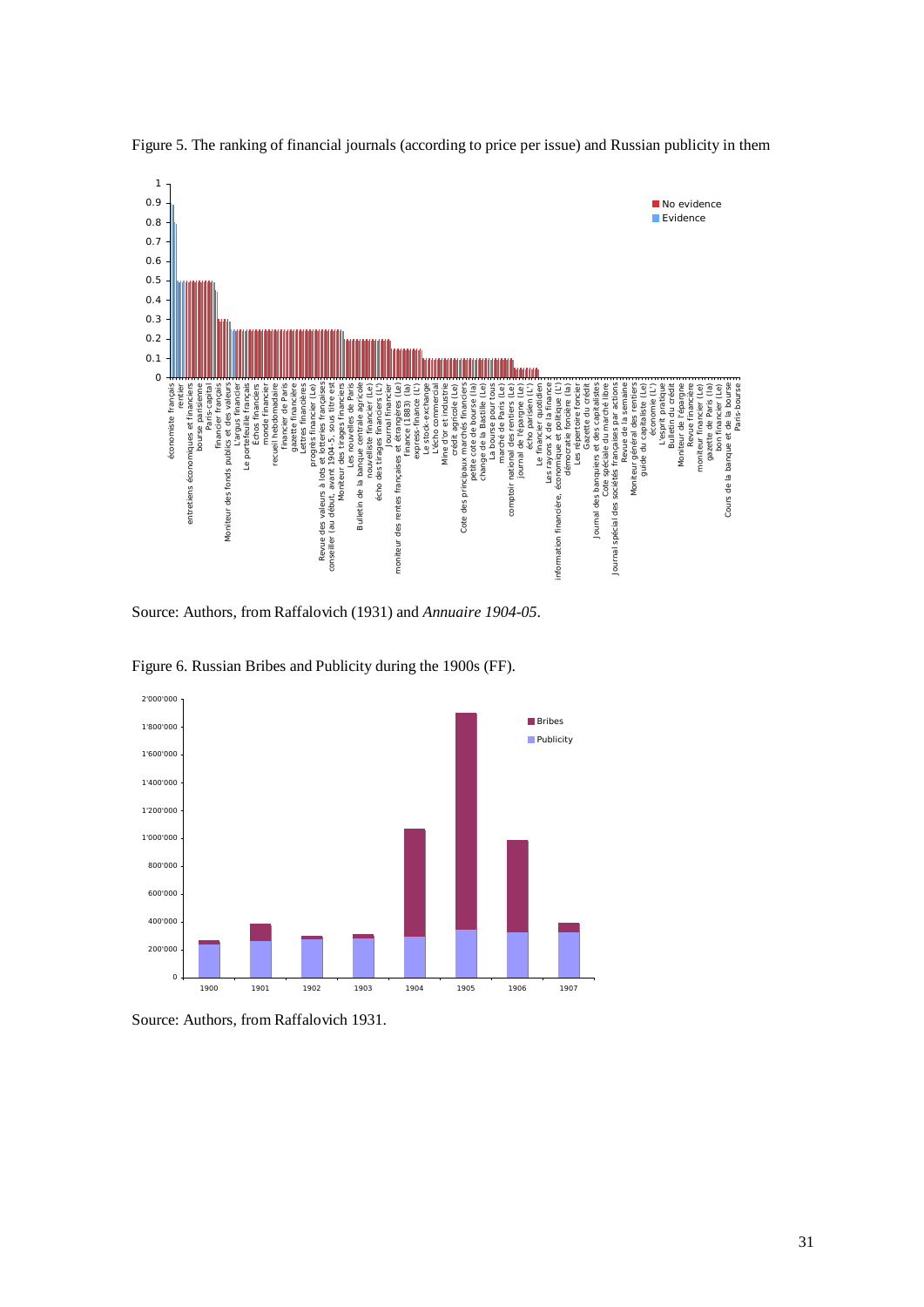|  | Table 1. The Cost of Badmouthing: Value Appropriated by Intermediaries |  |  |  |  |
|--|------------------------------------------------------------------------|--|--|--|--|
|--|------------------------------------------------------------------------|--|--|--|--|

|                                                     | Hungarian<br>Mortgage Bank<br>3.5% 1899 | Bulgaria 5% 1902 | Sao Paulo 5% 1905 | Russia 5% 1906 |
|-----------------------------------------------------|-----------------------------------------|------------------|-------------------|----------------|
| Date                                                | 1899                                    | 1902             | 1905              | 1904-1906      |
| Amount raised by Borrower (a)<br><b>Millions FF</b> | 18.6                                    | 86.4             | $38.24$ (b)       | 1002.00(b)     |
| "Bribes"<br>Amount (Millions FF)                    | n.a.                                    | n.a.             | n.a.              | 5.00(c)        |
| Percent of amount raised                            | n.a.                                    | n.a.             | n.a.              | 0.50%          |
| "Bribes" and "Publicity"<br>Amount (Millions FF)    | 0.94                                    | $0.43$ (d)       | 0.37              | 6.00           |
| Percent                                             | 0.53%                                   | 0.50%            | $1.06\%$ (e)      | 0.60           |
| Bankers' Fee                                        |                                         |                  |                   |                |
| Amount (Millions FF)                                | 0.65                                    | 7.42             | 2.10              | 54.00          |
| Percent                                             | 4.25                                    | 8.59             | 6.01              | 5.30           |
| Press as % of Bankers' fee                          | 14.54                                   | 5.8              | 17.59             | 11.00          |

Sources: Authors' computation from *Le Globe* November 25, 1909 (Hungary), December 2, 1909 (Bulgaria) and BNP Paribas archives, folder 11 DFOM 221/424 (Sao Paulo), Raffalovich (1931, Russia), Archive Banque de Paris et des Pays-Bas, BPPB, 6/DFOM/221 61 (Bulgaria), SuzBritaini (1994), Archive Crédit Lyonnais, Emprunt Russe 5% 1906, Schedule N° 29.336.

Notes

(a): This is the amount that borrowers actually received. Bankers' fees, plus stamp duty (not reported) must be included to give price of issue (or price to the public).

(b): Paris share.

(c): This is the sum of the amounts paid as bribes according to Raffalovich (1931) between February 1904 and June 1906 or 3 millions, and the appropriation for publicity in the contract with the Russian government, dated April 16, 1906 or 2 millions.

(d): including 0.054688 paid for advertisements in Amsterdam, Bruxelles and Geneva, see appendix A.4.

(e): The loan was issued by a syndicate lead by Paribas (40%) and the Dresdner Bank and Schaafhaausen' schen (60%). The percentage reported is for the Paribas' share only. It decreased to 0.49% when the press expenses are compared to the total amount of the loan.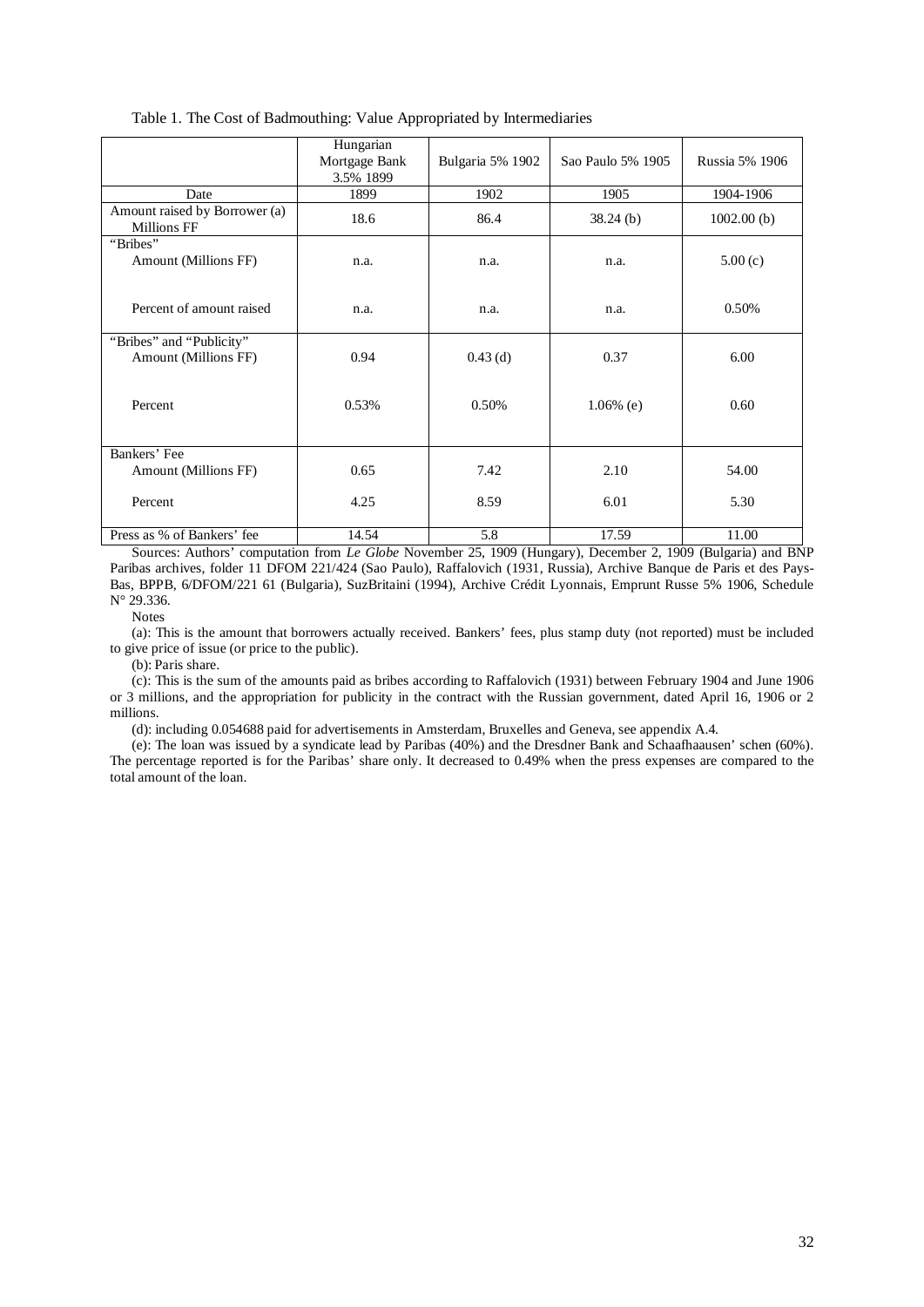| Share distributed to brokers and influential periodicals<br>(in percentage of the advertising budget) | Hungarian<br>Mortgage<br><b>Bank 3.5%</b><br>1899 | Bulgaria 5%<br>1902 | Sao Paulo<br>5% 1905 |
|-------------------------------------------------------------------------------------------------------|---------------------------------------------------|---------------------|----------------------|
| Quality:<br>Total influential periodicals (financial and general interest), of which                  | 29.36                                             | 34.26               | 38.26                |
| - Influential political or general interest newspapers (a)                                            | 24.33                                             | 30.41               | 29.41                |
| o Among which, those with a circulation greater than<br>50,000 a day                                  | 16.4                                              | 17.25               | 19.81                |
| o Among which, those with a circulation lower than<br>50,000 a day                                    | 7.93                                              | 13.16               | 9.6                  |
| - Influential financial periodicals                                                                   | 5.03                                              | 3.85                | 8.85                 |
| Underworld:<br>Total any other journals and publicity brokers (b)                                     | 70.64                                             | 65.74               | 62.74                |
| Total                                                                                                 | 100                                               | 100                 | 100                  |

# Table 2: Payments to Reliable Newspapers During Three Loan Issues.

Sources : Authors computations from various issues of Le Globe (November 25, December 2 and December 9, 1909) and Albert, "La presse Française" for the circulation numbers. Influential periodicals are those chosen by Raffalovich (1931).

Notes:

(a) This category included 7 dailies with a circulation greater than 50,000 a day and 5 with a lower circulation (among which one find for example Le Figaro and Le Temps)

(b) The numbers of this category were obtained as the result of the difference between the advertising budget as indicated in table 1 and the money received both by the influential newspapers and by those dailies that had a circulation greater than 50,000 a day although they were not considered as influential in the Raffalovich's definition.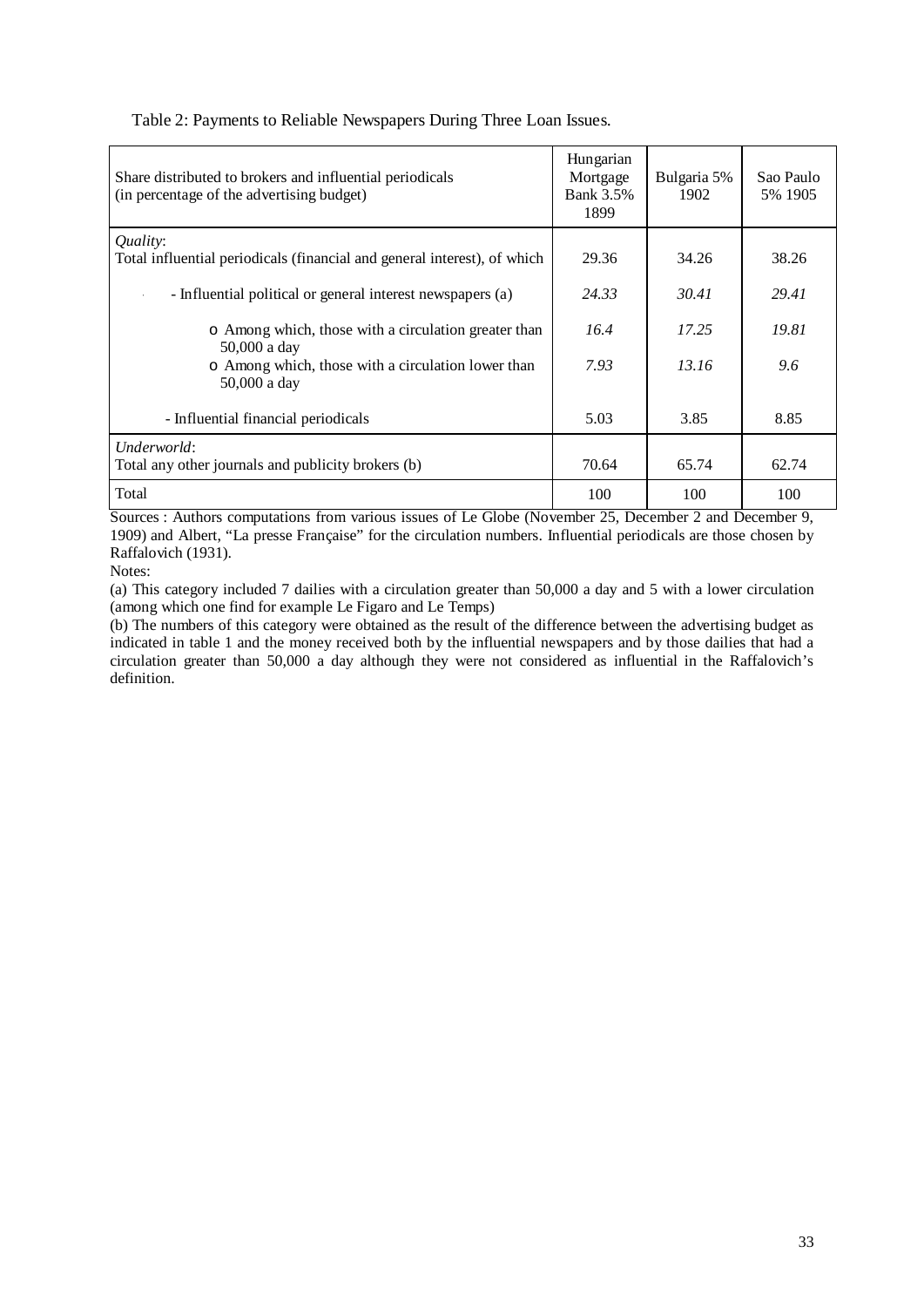# **Data appendix.**

#### **A.1. French data on cases of libel and insult in newspapers**

The data on libel cases in newspapers (under different labels during those years among which one find, under the headings "Presse", "Diffamations et injures, loi diverses" for the period 1866–1881, "Diffamations et injures (loi du 29 juillet 1881)" for the period 1886–1906 and "Presse (Loi du 29 juillet 1881) : diffamation et injures (Art 32 et 33)" in 1911) comes from the justice ministry in the *Compte de la justice* criminelle, a periodical publishing the judicial statistics on the cases judged by French courts. Numbers on people accused and convicted of defamation and libel were collected every five years at the national level. Figure A.1 draws the evolution of the rate of people convicted per 100,000 inhabitants. Albert (1972, p. 246-7) provides lower numbers. He cited during the period 1871 to 1913 724, a tiny figure, compared with the number of journals that existed in those years (several thousands).





Figure A.1. Rate per 100,000 inhabitants of people convicted of libel and/or insult in the press and conviction rate in France (1866-1911)

# **A.2. Data on the longevity of financial newspapers (figure 3)**

# *Duration and characteristics of the newspapers in France*

Data on the population of newspapers in activity during a year were collected for 17 years of the 1890-1914 period (1890, 1892, 1894, 1895, 1896, 1897, 1898, 1899, 1900, 1901, 1904-5, 1907, 1908, 1910, 1911, 1912 and 1914). In the end, 771 financial newspapers appeared at least once during the sampled years. For 108 newspapers, we were not able to find a founding year, in which case we assumed that it was the one of their year of appearance in the *Annuaire de la Presse*. The descriptive statistics on the years of founding and the incidence probability are in the table A.1. It shows that the median of the year of founding was 1893while the mean is 1891 It also helps to compare the average maximum duration of newspapers with the actual one (third and fourth columns). On average, after having took into account the founding year, a financial periodical could have been published during more than twelve years, the average newspapers appeared only during less than five years. The difference is stronger when the mode or the median are used. Consequently the incidence probability is only 39% on average. This shows that a newspaper has only 40% of survival during the next year. The median is lower at 33%.

|                 | Founding year | Maximum numbers of years a<br>newspaper could appeared | Number of years a newspaper<br>actually appeared | Incidence probability |
|-----------------|---------------|--------------------------------------------------------|--------------------------------------------------|-----------------------|
| Mean            | 1891.77       | 4.88                                                   | 12.82                                            | 0.40                  |
| Median          | 1893          |                                                        | 15                                               | 0.33                  |
| Mode            | 1907          |                                                        | 17                                               | 0.058                 |
| St. Dev.        | 13.19         | 4.26                                                   | 4.84                                             | 0.29                  |
| Kurstosis       | 2.19          | 0.75                                                   | $-1.26$                                          | $-0.82$               |
| <b>Skewness</b> | $-1.03$       | 1.29                                                   | $-0.65$                                          | 0.59                  |
| Minimum         | 1829          |                                                        |                                                  | 0.058                 |
| Maximum         | 1914          | 17                                                     | 17                                               |                       |
| # observations  | 770           | 770                                                    | 770                                              | 770                   |

Table A.1. Descriptive statistics on the longevity of newspapers

Sources: Authors from various issues of the Annuaire.

*Computing longevity of newspapers*

During the 17 sampled years, a newspaper founded before or in 1890 could have appeared in the *Annuaire de la Presse* between 1 and 17 times. The incidence probability is computed as the ratio of the number of years a given journal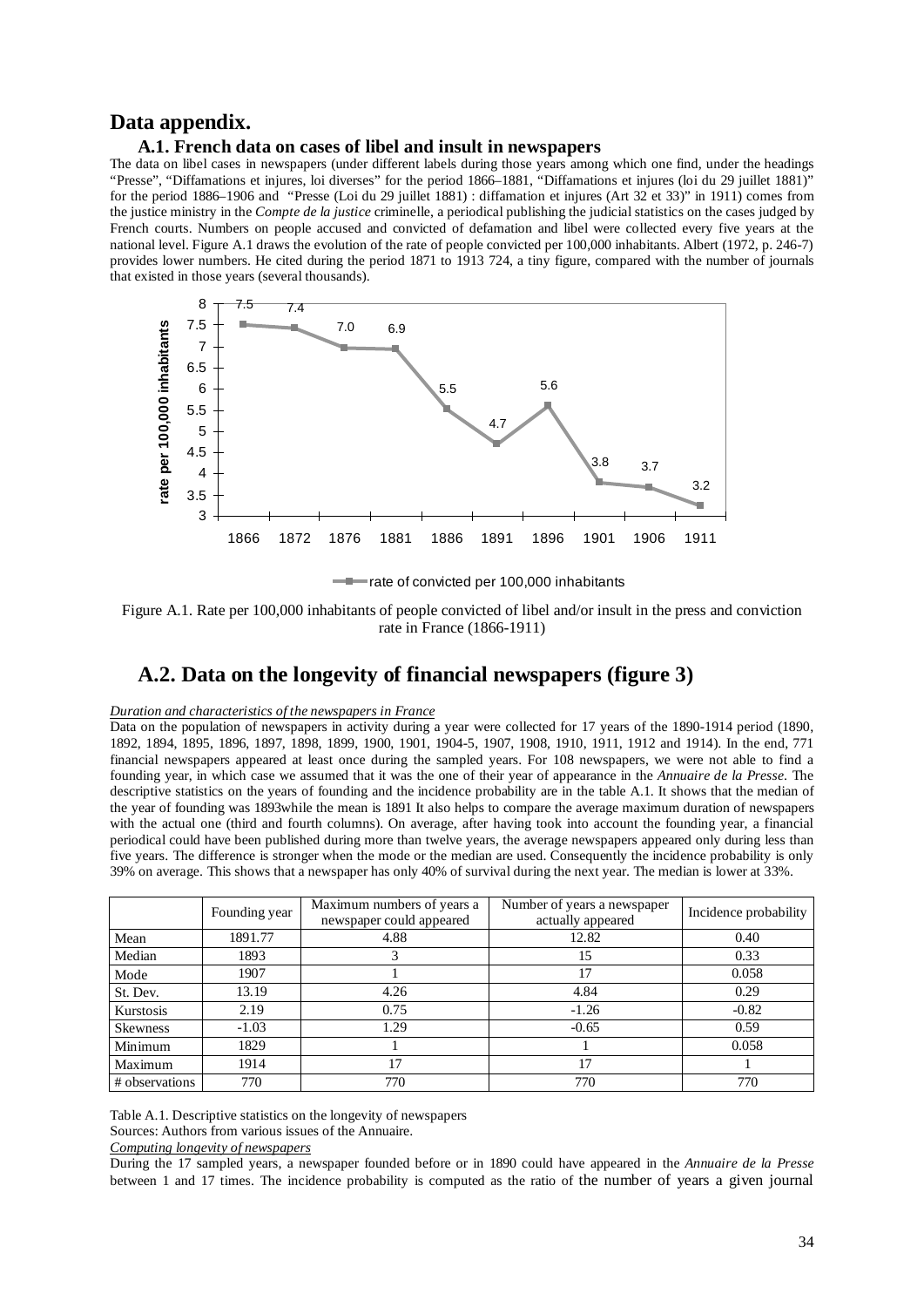appears in the 1890-1913 sample by the number of years of that period. Therefore, if a journal appeared 17 times, its probability is equal to one. A correction was made to those newspapers founded after 1890. For any newspaper founded after 1890, we adjusted the maximum numbers of years by the potential longevity of this journal. Indeed, a newspaper founded before 1890 may appeared during the 17 sampled years while a newspapers founded in 1914 could have appeared at most once. We adjusted by using the founding year (or the first year of appearance in the Annuaire in case of missing data). Therefore, for any newspaper founded in 1891 or 1892, we computed the same ratio but using 16 as the denominator. For any newspapers created in 1893 or 1894, we divided it by 15 and so on.

Each newspaper is then characterized by a probability that it appeared during the sampled years. Figure A.2. plots the distribution of newspapers' longevity by decile. The graph reads as follows. Among the population of 771 newspapers, 14.5% had a longevity lower than 10% while 7.4% experienced a longevity greater than 90%, which means that they were listed as active publisher on the market during at least 90% of the sampled years.



]0-0,1] ]0,1-0,2]0,2-0,3]0,3-0,4]]0,4-5] ]0.5-0.6]0,6-0,7]0,7-0.8]0,8-0,9]]0,9-1]



#### *Connecting the probability to appear with the price per issue.*

We use 1904 as the reference year to compute the relation between the price per issue and the longevity of newspapers. The price per issue is adjusted for the varying periodicity of each newspaper. We convert every price into the price of a weekly. The price per issue of dailies was then multiplied by 6, the number of working days in a week. The price of those appearing two times a month was divided by two. For those appearing two times a week, their prices were multiplied by 2 (and so one with the newspapers appeared three times a month). Two newspapers have a price well above the others' price (amounting at 3 and 4 francs per issue, about 11 (15 resp.) times higher than the mean or the modal price). In order not to bias the result, we excluded them for the analysis. We added *l'Economiste Francais* and *l'Economiste européen* because, although the Annuaire de la Presse classified them as political economy newspapers, they were among the most usual references in the financial industry. We ended up then with 243 newspapers.

| Issue price<br>cadiusted for periodicity) | $\mathsf{U}$ . $\mathsf{\Sigma}$ | ∪.∠<br>$\mathbf{U}$ | 0.6<br>0.4 | 0.6 | price<br>no    | $\mathbf{r}$<br>Total |
|-------------------------------------------|----------------------------------|---------------------|------------|-----|----------------|-----------------------|
| $#$ of<br>newspapers                      | 4с                               |                     | 1 U        |     | $\sim$<br>رے ت | 24J                   |

Table A.2: Distribution of the price of newspapers in 1904, adjusted for periodicity Source: Authors from Annuaire de la Presse, 1904-5.

|                 | Adjusted price per issue | Longevity of priced journals | Longevity of non-priced journals |
|-----------------|--------------------------|------------------------------|----------------------------------|
| Mean            | 0.2367 FF                | 0.697                        | 0.602                            |
| St. Dev.        | 0.1943                   | 0.227                        | 0.224                            |
| Median          | $0.20$ FF                | 0.7058                       | 0.588                            |
| Mode            | $0.25$ FF                |                              |                                  |
| Kurstosis       | 4.5606                   | $-0.746$                     | $-0.755$                         |
| <b>Skewness</b> | 1.919                    | $-0.3902$                    | 0.0272                           |

Table A.3: Descriptive statistics of the price of newspapers in France in 1904 Source: Authors from Annuaire de la Presse, 1904-5.

A Fischer-Snedecor test of the equality of variance between the population of the longevity of newspapers with a price and the population of the non-priced indicated that the hypothesis of equality cannot be rejected at a 5% confidence level. The variance longevity of both sub-populations did not differ too much. A test of equality of means indicated that the equality of the means of both sub-samples can be rejected at a confidence level of 5% (t-stat equal 3.298). The longevity of priced newspapers was therefore significantly higher than those of the non-priced.

# **A.3. Estimating advertising revenues (Figure 4)**

The estimate of the revenues derived by newspapers from financial advertising was computed using a measure of the volume of advertising and the price of advertising per line. All journals except Ruy Blas only published financial advertising, e.g.. announcements of a security issue, reports of shareholders' meetings. As we want to measure the ability of each journal to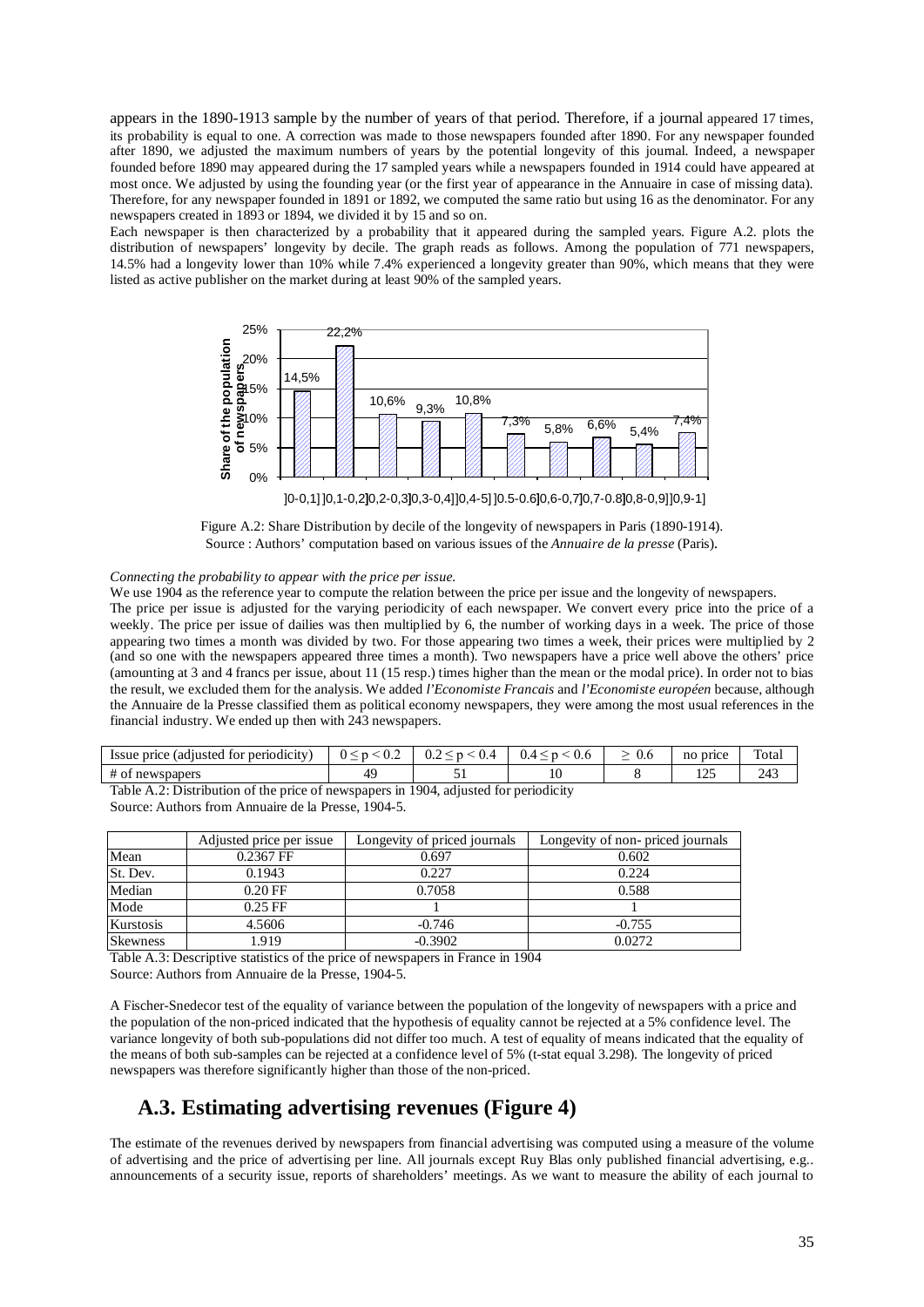attract financial advertising, we exclude the revenues from commercial advertising from the estimation for Ruy-Blas. Three types of financial advertising may be distinguished at that time.

- The first type will be now considered as regular advertising, i.e. "conspicuous announcements printed in special characters and appearing in a predefined section" (Leroy-Beaulieu, 1906, p. 251). Their appearance in a distinct section of the journal made them especially easy for the readers to distinguish from regular editorial content. Among the types of advertising published in this section, one can found the serial numbers of bonds drawn at the lottery for reimbursement by the issuers, ads for the services proposed by banks or IPO announcements.
- The second type consisted in the publication, without editorial adds-on, of administrators' reports or of the decisions and/or minutes of the shareholders meetings. They usually appeared in a separate section.
- The third type consists in what was known as that time as *réclame*, i.e. laudatory articles that normally appeared in the editorial section of the newspaper and were paid for by the companies being lauded.

While estimating the advertising revenues of newspapers, we choose to exclude the *réclame* for two reasons. First, by its very nature, it is very difficult to distinguish one of them from regular editorial content. Second our aim is to measure the ability of each newspaper to attract advertisements, i.e. advertisements that can be easily distinguished from the edited articles (In a context in which it was said that companies prefered *réclame*s). We then included in our estimates advertisements of the first and second types. Advertisement was invoiced to companies by charging a price per line. Each price of the various types of advertisements was usually printed just below the journal's title. The estimate of the revenues derived from advertising was constructed by multiplying the number of lines of advertising by their price.

To construct the number of lines, we proceed as follows. Each advertising section has a given number of columns (for most of the sampled newspapers, there exist between 2 and 3 columns). Because the typesetting and the organization of the space were standardized, a column always contained a given number of lines. Therefore the measure of the number of lines of advertising is the product of the number of columns by the number of lines times the number of pages devoted to advertisements. This estimate of a journal's advertising revenues was then computed as the product of the price per line (published on the front page) by the number of lines. The advertising revenues were estimated using all issues published during the 1<sup>st</sup> semester of 1909. Table A.4 sums up the main information on each of the sample journal.

| Newspapers                             | Price | Periodicity   | Total of<br>pages<br>published | Sum of<br>ads<br>pages | Advertising<br>surface $(\%)$ | Ads<br>Revenues<br>(FF) | Price per<br>line (FF) | # of lines | Price<br>per<br>line<br>(FF) | # of<br>lines |
|----------------------------------------|-------|---------------|--------------------------------|------------------------|-------------------------------|-------------------------|------------------------|------------|------------------------------|---------------|
| Le Rentier                             | 0.5   | Every 10 days | 288                            | 84.7                   | 23.05%                        | 85558.48                | 2.5                    | 85559.48   |                              |               |
| L'Économiste Européen                  | 0.5   | Weekly        | 1038                           | 204                    | 14.65%                        | 117623                  | 2.5                    | 4982       | $\overline{4}$               | 26292         |
| L'Économiste Français                  | 0.9   | Weekly        | 990                            | 194                    | 19.36%                        | 148410                  | 2.5                    | 59364      |                              |               |
| L'intermédiaire du capitaliste         | 0.2   | Every 10 days | 288                            | 12.43                  | 3.50%                         | <b>NA</b>               | <b>NA</b>              |            |                              |               |
| Le Globe                               | 0.25  | Weekly        | 500                            | 71.78                  | 14.36%                        | 30685.5                 | 1.5                    | 20457      |                              |               |
| L'écho des capitalistes                | 0.25  | Weekly        | 168                            | 37                     | 22.02%                        | 23293                   | 2                      | 9317       | 3                            | 1553          |
| Ruy Blas                               | 0.4   | Weekly        | 696                            | 169                    | 24.28%                        | 49708.30                | Table A.5.             |            |                              |               |
| La semaine économique et<br>financière | 0.25  | Bimonthly     | 108                            | 14.26                  | 13.20%                        | 4876.5                  | 1.5                    | 3251       |                              |               |
| La bourse pour tous                    | 0.1   | Weekly        | 100                            | 3.92                   | 3.92%                         | NA.                     | <b>NA</b>              |            |                              |               |
| La semaine financière                  | 0.25  | Weekly        | 680                            | 110                    | 16.18%                        | 56357.82                | 1.5                    | 37572      |                              |               |

Table A.4 : Advertising space and advertising revenues in a sample of French financial periodicals, 1st semester of 1909. Sources: Source: Authors from the journals. Location of the various periodicals: *La Semaine économique et financière*, *Le Rentier*, *L'économiste européen*: Private collection. Any of the other newspapers: Bibliothèque Nationale de France, Paris.

Some remarks are noteworthy on the following newspapers.

*Le Rentier* announced a price per line of advertising equal to 2.5 Francs. Five categories of advertising were distinguished: (a) Announcements of coupons' payment, (b) announcement of the numbers of lottery bonds, (c) minutes and convocation of shareholders meetings and of the board of directors, (d) other financial advertising on 5 columns pages and (e) other financial advertising on 3-columns pages. The Rentier mentioned a single price per line for any advertising. Therefore the estimation of the advertising revenues was made by multiplying for each section the number of lines by the price per line. As for any other newspapers, self-promotion (3 pages or 3.5 percent of the advertising space) is not included in the estimates of advertising revenues.

*L'économiste Européen* published two types of advertisement, depending on the size of the printed characters. Advertisement with a small character size were invoiced 2.5 Francs per line while those in the bigger size (comparable to the size of the editorial content) was invoiced 4 Francs per line. The mean price of advertisement in this journal is 3.6 Francs per line, when computed using the observed distribution of ads as weights.

*L'Intermédiaire du capitaliste* was published by the printer & manager "Malin" whose translation in English is either 'malicious' or 'clever'. No price per line was indicated on the newspapers. On top of the ads pages, 8.57 pages of selfpromotion (69percent of the advertising surface) can be added.

*Ruy-Blas* is the sole sampled newspapers to cover both fashion and entertaining activities and financial information and advices. Therefore, the advertisement it published comprised is clearly divided between those two. As our aim is to measure the ability of a newspaper to attract financial publicity, we distinguished between commercial and financial ads. Commercial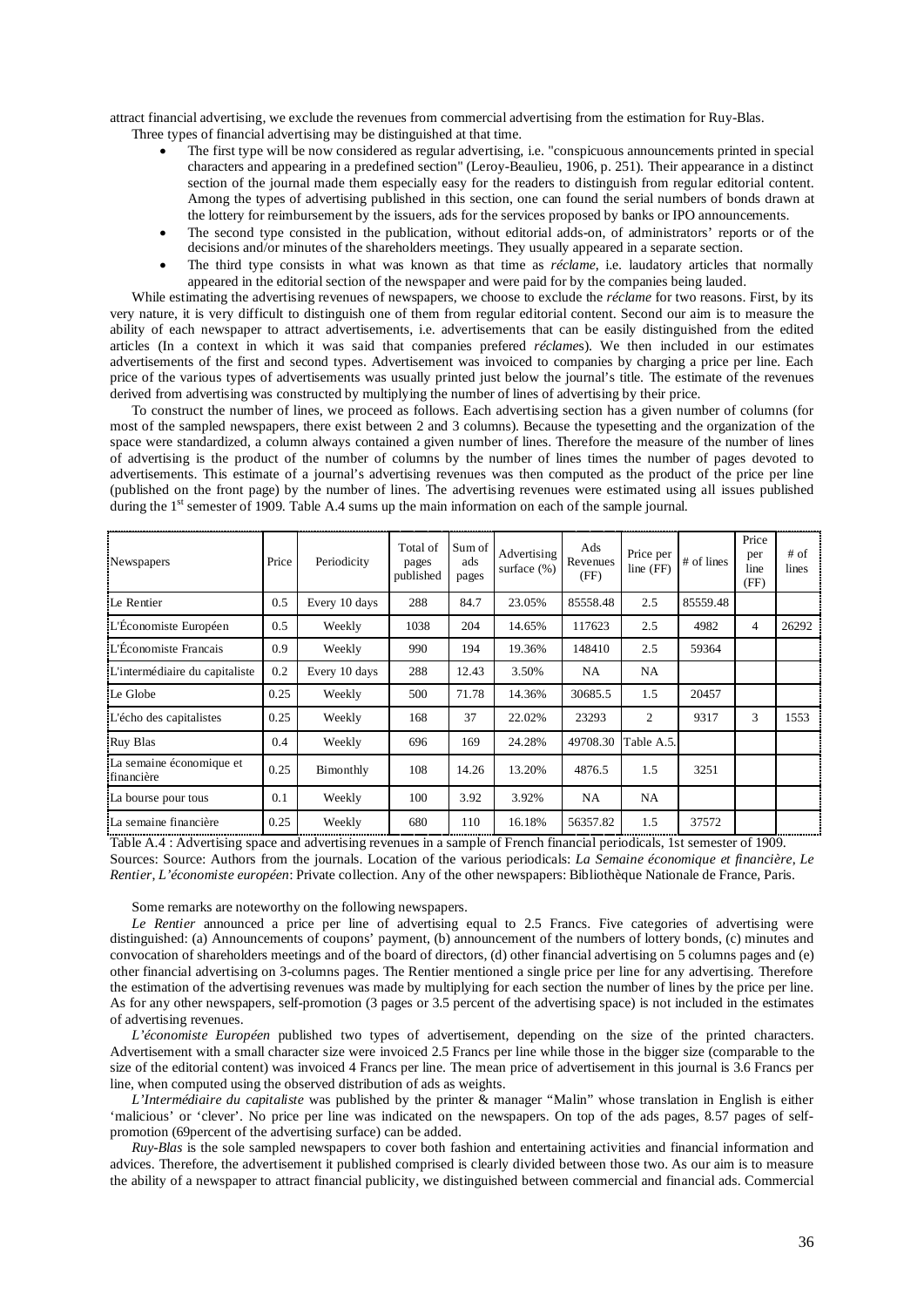ads were made by fashion shops, casinos or sea-side resorts. Financial advertisement were very similar to those of the standard financial periodicals. *Ruy-Blas* price –discriminated between the various types of financial advertising according to the type of announcement. As shown in line 4 of the following table, it charged the highest amount to advertisement of securities introduction of foreign companies on the Paris market (40 Francs per line) but only 5 Francs for announcement of the scheduling of shareholders' meetings. The average price per line was computed as the financial or commercial advertising revenues divided by the number of lines of each type of advertising. The section 'Financial notices' included shareholders' meeting convocation and minutes of those meetings. The section 'Financial announcements' included the other types of announcement linked to the financial market.

| <b>Details on Ruy Blas</b> | Revenues from<br>financial ads (FF) | Financial ads in<br>percent of ads<br>revenues | financial ads in<br>percent of advertising<br>space | Financial ads, average<br>price per line (FF) | Commercial ads, av.<br>price per line (FF) |
|----------------------------|-------------------------------------|------------------------------------------------|-----------------------------------------------------|-----------------------------------------------|--------------------------------------------|
| Advertising                | 49 708                              | 34.41                                          | 11.80                                               | 9.84                                          | 2.78                                       |
| Type of advertising        | IPO of foreign<br>companies         | IPO of domestic<br>companies                   | Financial notices                                   | Financial<br>announcements                    | Total                                      |
| Price per line (FF)        | 40                                  | 20                                             |                                                     |                                               | n.a.                                       |
| Revenues (FF)              | 32 592                              | 3 0 4 2                                        | 9 8 4 0                                             | 4 2 3 4 .3                                    | 49 708.3                                   |

Table A.5: Financial and commercial advertising in Ruy-Blas,  $1<sup>st</sup>$  semester of 1909. Source: Authors from the journal.

# **A.4. Estimates of advertising revenues related to securities issues received by the French press. (Table 1)**

The payments for the Sao Paulo 5% loan need additional information. According to Le Globe, the advertising expenses of the 1905 Sao Paulo loan amounted to 210,000 Francs. But a newspaper's article published in L'écho des capitalistes (9 December 1909) mentioned that this list is incomplete as some dailies did not appear. The archives of the syndicate leader of the loan mentioned 367,317 FF paid in publicity using Lenoir as the press broker (Paribas archives, folder 11 DFOM 221/424, "Frais d'émission Emprunt 5% de l'Etat de Sao Paulo"). The total amount is indicated at 426,330.4 FF to which 54688.4 FF for advertising in Amsterdam, Bruxelles and Geneva must be subtracted.

Figure A.3. gives estimations of the amount of publicity revenues that were appropriated by the French press in relation with securities issues on the Paris stock exchange. To construct these estimates, we multiplied the deflated value of securities publicly issued in France (Saul, 2005, p. 122 using the price series of Levy-Leboyer and Bourguignon, 1985) by the share of advertising expenses related to the issues of securities. It is unclear whether the series of the amount of securities issues were compiled using the nominal value of each issue or the price offered to subscriber. Table A.6 presents the percentages for both type of valuation method in the case of the three loans detailed in table 1. It appears that the share of advertising expenses in terms of the nominal values of the securities issued is at least 0.4 percent. But the share in terms of the price paid by the public is somewhat higher. Figure A.3 therefore presents two estimates of the advertising revenues derived from the public issues of securities. The lower bound is set at 0.4 percent of the total amount while the upper bound used for the computation is set at 0.5 percent. We did not used the numbers computed with the Sao Paulo loan as it was issued jointly by Paribas and a German bank (Dresdner) and the anti-German stance of France could explained part of this high level. In the end, the total of the lower bound estimates sums up at 209 millions 1913 French Francs or 654 millions of 2009 euros while the total of other sums at 261 millions (818 millions of 2009 Euros).



1892 1893 1894 1895 1896 1897 1898 1899 1900 1901 1902 1903 1904 1905 1906 1907 1908 1909 1910 1911 1912 1913

Figure A.3: Estimates of the amount of advertising revenues derived from securities issued in Paris received by the press Source: Securities publicly issued in Paris from Saul (2005, p. 122, series Stock publicly issued in France) citing Chadeau (1989, L'économie nationale au 19eme siècle) and the INSEE statistical yearbook (1951, 1961 et 1966). Nominal values were deflated using the price index of Levy-Leboyer and Bourguignon, 1985.